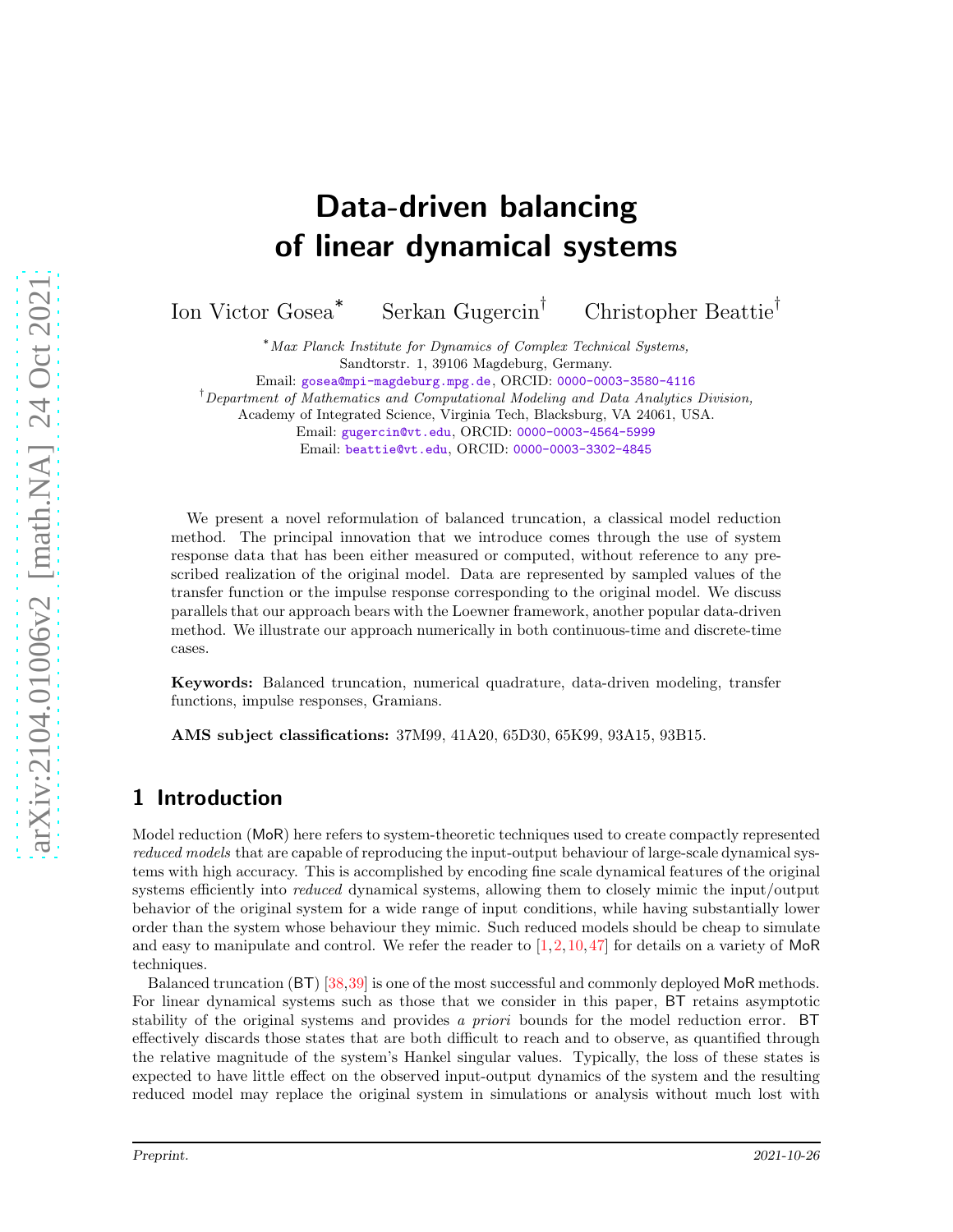regard to accuracy. Extensions of BT to nonlinear systems have emerged over the years, starting with [\[51\]](#page-25-0) and continuing with more recent approaches tailored to particular classes of nonlinearities, such as bilinear systems in  $[7]$ , quadratic-bilinear systems in  $[8]$ , and to switched systems in  $[24]$ .

The major computational cost of BT is the need to solve large-scale Lyapunov equations in order to obtain the system Gramians, or better, their square-root factors. Many methods have been proposed to accomplish this efficiently; see, e.g., [\[11,](#page-22-5) [34,](#page-24-3) [35,](#page-24-4) [43,](#page-24-5) [50,](#page-24-6) [53,](#page-25-1) [61\]](#page-25-2) and references therein. All such methods make central use of the system state-space representation and, in the context of BT, produce explicit state-space projections that ultimately are engaged to generate a reduced model. Thus, BT is "intrusive" to the extent that internal representations of the system dynamics play a central role in determining a final reduced model. This is to be contrasted with "nonintrusive" methods that are *data-driven*, requiring access only to system response and behavior data, e.g., transfer function or impulse response measurements.

In this paper, we develop a new, data-driven formulation for BT. We achieve this by recognizing that BT does not make independent use of the two system Gramians, which each depend on internal and hence generally inaccessible variables. BT rather makes fundamental use of their *product*, which preserves system invariants that do not depend on an underlying system realization. In the present work, we describe how this product of Gramians can be approximated directly through transfer function sampling to any accuracy desired. We explicitly derive reduced-order quantities using observed response data and as consequence, arrive at a novel, *non-intrusive* formulation of BT.

The rest of the paper is organized as follows: In §[2,](#page-1-0) we review the basic elements of BT and detail the usual steps involved for computing balanced ROMs. We introduce our main result in §[3,](#page-3-0) a data-driven approach to BT and discuss how one estimates key quantities through quadrature in the frequencydomain, that in turn, involves quantities that are extracted from data. In §[4,](#page-13-0) we include refinements that take into account symmetries implicit in real-valued dynamics as well as extensions to MIMO, discrete-time and application to infinite-dimensional systems. Even though our main focus is frequency domain data, in §[5](#page-18-0) we revisit the problem using time-domain data instead and make connections to earlier works. Conclusions are provided in §[6,](#page-22-6) while appendices elaborating on the quadrature rules considered and detailing the proof of Proposition [3.2](#page-5-0) follow the bibliography. Numerical experiments and various illustrations are provided in §§[3,](#page-3-0) [4,](#page-13-0) and [5.](#page-18-0)

## <span id="page-1-0"></span>2 Balanced Truncation

Consider the linear time-invariant (LTI) system

<span id="page-1-1"></span>
$$
\mathbf{E}\,\dot{\mathbf{x}}(t) = \mathbf{A}\,\mathbf{x}(t) + \mathbf{B}\,\mathbf{u}(t),
$$
  
\n
$$
\mathbf{y}(t) = \mathbf{C}\mathbf{x}(t),
$$
\n(1)

where the input mapping is given by  $\mathbf{u}: \mathbb{R} \to \mathbb{R}^m$ , the (generalized) state trajectory/variable is  $\mathbf{x} : \mathbb{R} \to \mathbb{R}^n$ , and the output mapping is  $y : \mathbb{R} \to \mathbb{R}^p$ . The system matrices are given by  $\mathbf{E}, \mathbf{A} \in \mathbb{R}^{n \times n}$ , and  $\mathbf{B} \in \mathbb{R}^{n \times m}$ ,  $\mathbf{C} \in \mathbb{R}^{p \times n}$ . Assume **E** is nonsingular and that the matrix pencil  $(\mathbf{A}, \mathbf{E})$  is *asymptotically stable*, meaning that the eigenvalues of  $(A, E)$  (or equivalently of  $E^{-1}A$ ) are located in the open left half-plane. The transfer function of the LTI system  $(1)$ , defined as

<span id="page-1-2"></span>
$$
\mathbf{H}(s) = \mathbf{C}(s\mathbf{E} - \mathbf{A})^{-1}\mathbf{B},\tag{2}
$$

is a  $p \times m$  matrix-valued rational function in s.

The two fundamental quantities in BT are the reachability and observability Gramians. The reachability Gramian P provides a measure of how easily a state can be accessed from the zero state. In the time domain,  $P$  is given by

$$
\mathbf{P} = \int_0^\infty e^{\mathbf{E}^{-1}\mathbf{A}t} \mathbf{E}^{-1} \mathbf{B} \mathbf{B}^T \mathbf{E}^{-T} e^{\mathbf{A}^T \mathbf{E}^{-T}t} dt.
$$
 (3)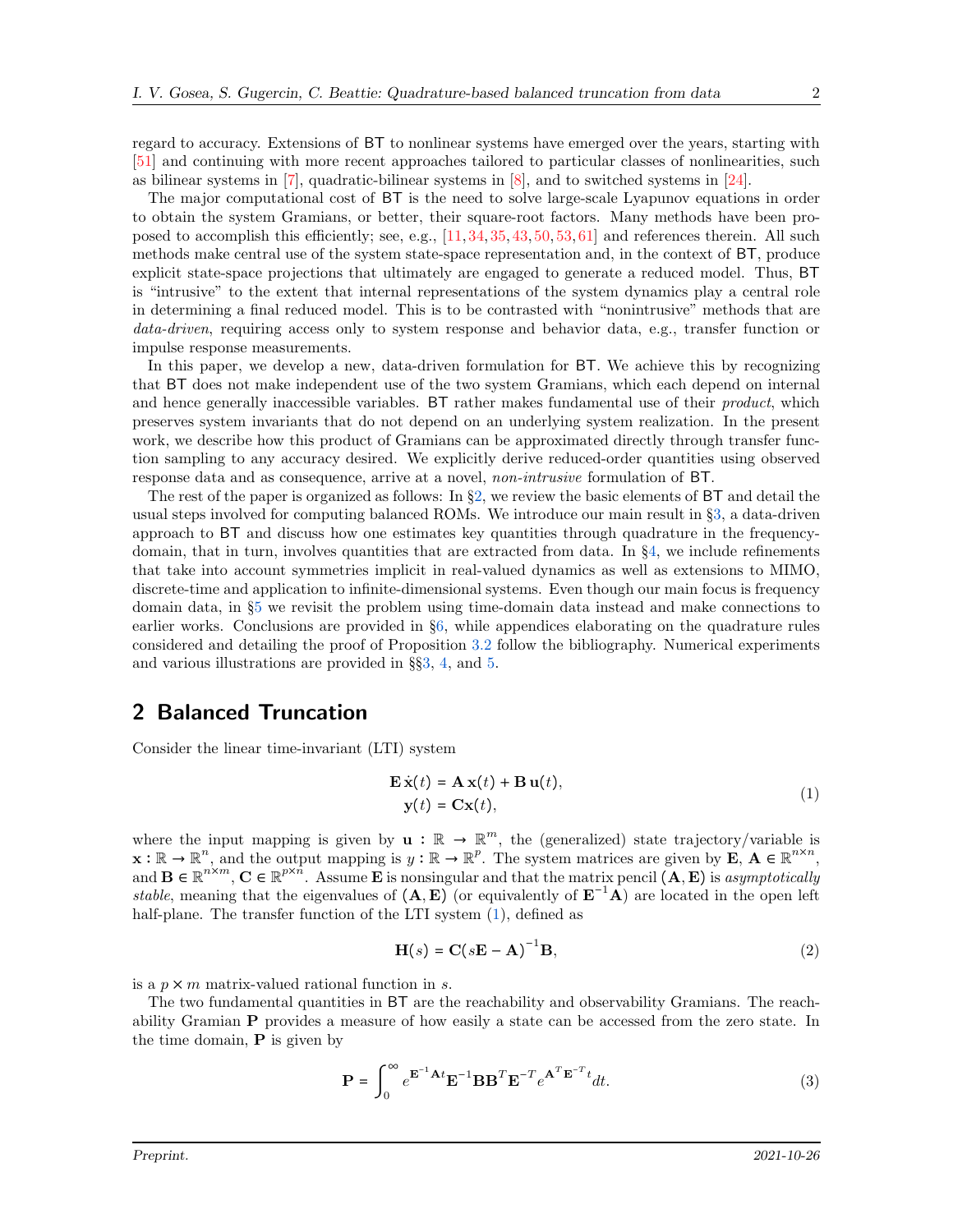Taking  $\dot{u}^2 = -1$ , this can be represented equivalently in the frequency domain as

$$
\mathbf{P} = \frac{1}{2\pi} \int_{-\infty}^{\infty} (\dot{\mathbf{\imath}} \zeta \mathbf{E} - \mathbf{A})^{-1} \mathbf{B} \mathbf{B}^T (-\dot{\mathbf{\imath}} \zeta \mathbf{E}^T - \mathbf{A}^T)^{-1} d\zeta.
$$
 (4)

In a complementary way, the observability Gramian describes how easily a state can be observed, and may be represented as  $\mathbf{E}^T \mathbf{Q} \mathbf{E}$  where  $\mathbf{Q}$  is defined as

$$
\mathbf{Q} = \frac{1}{2\pi} \int_{-\infty}^{\infty} (-i\omega \mathbf{E}^T - \mathbf{A}^T)^{-1} \mathbf{C}^T \mathbf{C} (i\omega \mathbf{E} - \mathbf{A})^{-1} d\omega.
$$
 (5)

The Gramians  $P$  and  $Q$  satisfy the following generalized Lyapunov equations:

<span id="page-2-6"></span><span id="page-2-5"></span><span id="page-2-1"></span><span id="page-2-0"></span>
$$
A P ET + E P AT + B BT = 0,
$$
\n(6)

$$
\mathbf{A}^T \mathbf{Q} \mathbf{E} + \mathbf{E}^T \mathbf{Q} \mathbf{A} + \mathbf{C}^T \mathbf{C} = \mathbf{0}.\tag{7}
$$

Although  $\mathbf{E}^T \mathbf{Q} \mathbf{E}$  is the observability Gramian in this case, the Lyapunov equation [\(7\)](#page-2-0) for  $\mathbf{Q}$  enjoys a fundamental structural similarity to [\(6\)](#page-2-1) and so similar computational algorithms are applicable (see, e.g.,  $[11, 43, 57]$  $[11, 43, 57]$  $[11, 43, 57]$  $[11, 43, 57]$ ). The solutions, **P** and **Q**, to [\(6\)](#page-2-1) and [\(7\)](#page-2-0), respectively, are symmetric positive-semidefinite matrices, and one may compute square factors  $\mathbf{L}, \mathbf{U} \in \mathbb{R}^{n \times n}$  (e.g., via a Cholesky factorization) so that

<span id="page-2-4"></span>
$$
\mathbf{P} = \mathbf{U}\mathbf{U}^T \quad \text{and} \quad \mathbf{Q} = \mathbf{L}\mathbf{L}^T. \tag{8}
$$

This provides the essential elements allowing us to define *balanced truncation* (BT), which we sum-marize in Algorithm [1.](#page-2-2) The singular values of  $L^T E U$  (diagonal entries of diag( $S_1, S_2$ ) in [\(9\)](#page-2-3)) are the

<span id="page-2-2"></span>Algorithm 1 Balanced truncation (BT) (square-root implementation)

**Input:** LTI system described by matrices **E**,  $\mathbf{A} \in \mathbb{R}^{n \times n}$ ,  $\mathbf{B} \in \mathbb{R}^{n \times m}$ , and  $\mathbf{C} \in \mathbb{R}^{p \times n}$ . **Output:** BT reduced-system:  $\mathbf{A}_r \in \mathbb{R}^{r \times r}$ ,  $\mathbf{B}_r \in \mathbb{R}^{r \times m}$ ,  $\mathbf{C}_r \in \mathbb{R}^{p \times r}$ .

- 1: Compute the Lyapunov factors  $\mathbf{U}, \mathbf{L} \in \mathbb{R}^{n \times n}$  from [\(8\)](#page-2-4) and pick a truncation index,  $1 \leq r \leq$  $min(rank(U),rank(L)).$
- 2: Compute the SVD of the matrix  $\mathbf{L}^T \mathbf{E} \mathbf{U}$ , partitioned as follows

<span id="page-2-7"></span><span id="page-2-3"></span>
$$
\mathbf{L}^T \mathbf{E} \mathbf{U} = \begin{bmatrix} \mathbf{Z}_1 & \mathbf{Z}_2 \end{bmatrix} \begin{bmatrix} \mathbf{S}_1 & \\ & \mathbf{S}_2 \end{bmatrix} \begin{bmatrix} \mathbf{Y}_1^T \\ \mathbf{Y}_2^T \end{bmatrix},\tag{9}
$$

where  $\mathbf{S}_1 \in \mathbb{R}^{r \times r}$  and  $\mathbf{S}_2 \in \mathbb{R}^{(n-r) \times (n-r)}$ .

<span id="page-2-8"></span>3: Construct the model reduction bases

<span id="page-2-10"></span>
$$
\mathbf{W}_r = \mathbf{L}\mathbf{Z}_1\mathbf{S}_1^{-1/2} \text{ and } \mathbf{V}_r = \mathbf{U}\mathbf{Y}_1\mathbf{S}_1^{-1/2}.
$$
 (10)

<span id="page-2-9"></span>4: The reduced-order system matrices are given by

$$
\mathbf{E}_r = \mathbf{W}_r^T \mathbf{E} \mathbf{V}_r = \mathbf{I}_r \qquad \mathbf{A}_r = \mathbf{W}_r^T \mathbf{A} \mathbf{V}_r = \mathbf{S}_1^{-1/2} \mathbf{Z}_1^T (\mathbf{L}^T \mathbf{A} \mathbf{U}) \mathbf{Y}_1 \mathbf{S}_1^{-1/2},
$$
\n
$$
\mathbf{B}_r = \mathbf{W}_r^T \mathbf{B} = \mathbf{S}_1^{-1/2} \mathbf{Z}_1^T (\mathbf{L}^T \mathbf{B}), \qquad \mathbf{C}_r = \mathbf{C} \mathbf{V}_r = (\mathbf{C} \mathbf{U}) \mathbf{Y}_1 \mathbf{S}_1^{-1/2}.
$$
\n(11)

*Hankel singular values* of the associated dynamical system and these values are system invariants that are independent of realization. BT truncates the states that correspond to small Hankel singular values in  $S_2$ . The rth-order reduced model resulting from BT in Algorithm [1](#page-2-2) is asymptotically stable and its transfer function is

$$
\mathbf{H}_r(s) = \mathbf{C}_r (s \mathbf{E}_r - \mathbf{A}_r)^{-1} \mathbf{B}_r,
$$
\n(12)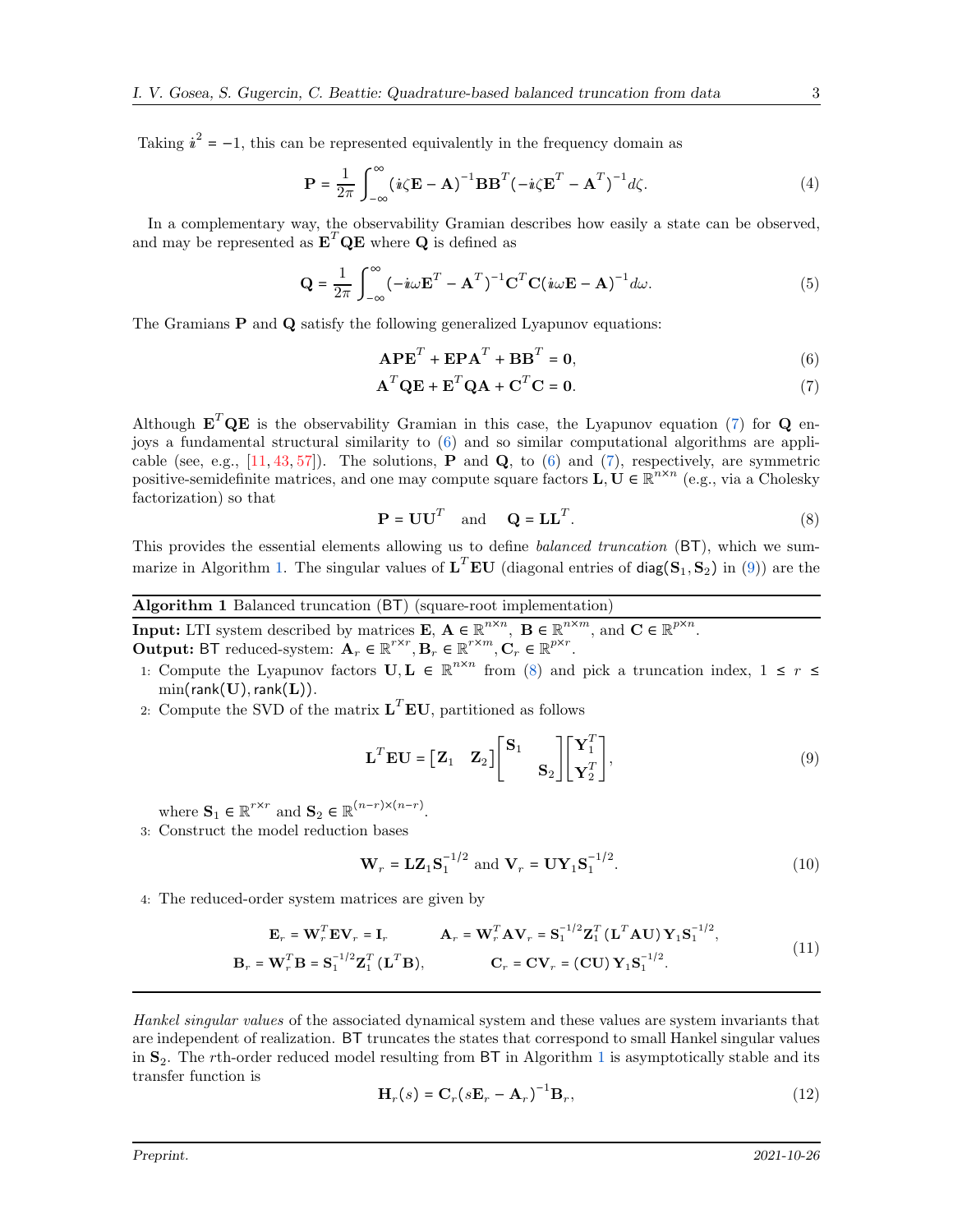which satisfies  $||\mathbf{H} - \mathbf{H}_r||_{\mathcal{H}_{\infty}} \leq 2$  trace(S<sub>2</sub>), where  $|| \cdot ||_{\mathcal{H}_{\infty}}$  denotes the  $\mathcal{H}_{\infty}$ -norm of a dynamical and where we assumed, for simplicity, that the Hankel singular values are distinct. For details, we refer the reader to [\[1\]](#page-22-0).

## <span id="page-3-0"></span>3 A Data Driven Framework for Balancing

The main innovation that we introduce centers on the observation that the key quantities  $L^T E U$ ,  ${\bf L}^T{\bf A}{\bf U}, {\bf L}^T{\bf B}$ , and  ${\bf C}{\bf U}$ , appearing in Steps 1 and 3 of Algorithm [1,](#page-2-2) may be replaced by unitarily equivalent quantities that are well approximated directly from data. "Data" in our setting correspond to sampling of the transfer function  $H(s)$ ; we assume access to the values of  $H(i\hat{\omega})$  at a finite number of frequencies  $\hat{\omega}$ . (We consider time-domain sampling in §[5.](#page-18-0)) Our choice of frequency sampling,  $\hat{\omega}$ , will be associated with numerical quadratures used to approximate [\(4\)](#page-2-5) and [\(5\)](#page-2-6). Further details are provided below and in Appendix A, however we note here that some quadrature rules also engage asymptotics of the integrand which in our setting may then require measuring the leading two Markov parameters of  $\mathbf{H}(s)$ , i.e., the leading two coefficients in the expansion of  $\mathbf{H}(s)$  around  $s = \infty$ . For  $H(s) = C(sE - A)^{-1}B$ ,  $M_0 = CE^{-1}B$  is the zeroth Markov parameter (the first coefficient) and  $M_1 = C E^{-1} A E^{-1} B$  is the first Markov parameter (the second expansion coefficient). These quantities can be measured nonintrusively, as explained in, e.g., [\[31\]](#page-23-1) with practical applications ranging from Vector Network Analyzers [\[32\]](#page-24-7) to 3D Laser Vibrometers. [\[62\]](#page-25-4).

To simplify initial discussion, we consider first SISO systems, taking  $\mathbf{B} = \mathbf{b}$  and  $\mathbf{C} = \mathbf{c}^T$ , for **b, c**  $\in \mathbb{R}^n$  and the associated (scalar-valued) transfer function,  $H(s)$ <sup>[1](#page-3-1)</sup>. Generalization to MIMO systems is straightforward and discussed in §[4.2.](#page-15-0)

#### 3.1 Computing key quantities from data

For large-scale dynamical systems, solving the Lyapunov equations [\(6\)](#page-2-1) and [\(7\)](#page-2-0) for the Gramians P and Q is computationally demanding. Sophisticated strategies have been developed for solving these equations; see, e.g.,  $[1, 5, 11, 34, 50, 53]$  $[1, 5, 11, 34, 50, 53]$  $[1, 5, 11, 34, 50, 53]$  $[1, 5, 11, 34, 50, 53]$  $[1, 5, 11, 34, 50, 53]$  $[1, 5, 11, 34, 50, 53]$  $[1, 5, 11, 34, 50, 53]$  $[1, 5, 11, 34, 50, 53]$  $[1, 5, 11, 34, 50, 53]$  $[1, 5, 11, 34, 50, 53]$  and references therein. Using any of these techniques, one may find low-rank approximations to  $U$  and  $L$ , and then Algorithm [1](#page-2-2) uses instead these approximate lowrank factors. These approximate balancing approaches remain intrusive in the sense that they still will depend on explicit system realizations and model projection, i.e., **U** and **L** are approximated first, followed by an explicit projection step. Our approach will sidestep this through direct, non-intrusive, data-driven estimation of a quantity that is unitarily equivalent to  $\mathbf{L}^T \mathbf{E} \mathbf{U}$ .

We consider first a numerical quadrature rule that approximates the frequency integral defining **P** in [\(4\)](#page-2-5), producing an approximate Gramian

<span id="page-3-2"></span>
$$
\mathbf{P} \approx \widetilde{\mathbf{P}} = \sum_{j=1}^{\ell_p} \rho_j^2 (\dot{\mathbf{i}} \zeta_j \mathbf{E} - \mathbf{A})^{-1} \mathbf{b} \mathbf{b}^T (-\dot{\mathbf{i}} \zeta_j \mathbf{E}^T - \mathbf{A}^T)^{-1} + \rho_{\infty}^2 \mathbf{E}^{-1} \mathbf{b} \mathbf{b}^T \mathbf{E}^{-T}
$$
(13)

with  $\rho_j^2$  and  $\zeta_j$  denoting, respectively, quadrature weights and nodes. The last term involving  $\rho_{\infty}$ corresponds to a "node at infinity" and relates to the asymptotic decay of the integrand in [\(4\)](#page-2-5) in the neighborhood of  $\zeta = \infty$ . The presence of this term in [\(13\)](#page-3-2) will depend on the choice of numerical quadrature; we investigate choices where this term is present and others where it is absent. In either case, we label the total number of quadrature points (including potentially a "node at infinity") as  $N_p$ . If the  $\rho_{\infty}$ -term in [\(13\)](#page-3-2) is absent, then  $\ell_p = N_p$ ; otherwise,  $\ell_p = N_p - 1$ . Picking a distribution of quadrature nodes on the imaginary axis is natural in this context; we focus on two standard exemplars derived from the trapezoid rule and Clenshaw-Curtis quadrature and provide further details

<span id="page-3-1"></span><sup>&</sup>lt;sup>1</sup>We distinguish matrix- and vector-valued quantities from scalar-valued quantities with boldface; hence  $H(s)$  for SISO vs.  $H(s)$  for the MIMO counterpart, and similarly for Markov parameters,  $M_0$  and  $M_1$  for SISO vs.  $M_0$  and  $M_1$ for the MIMO counterparts.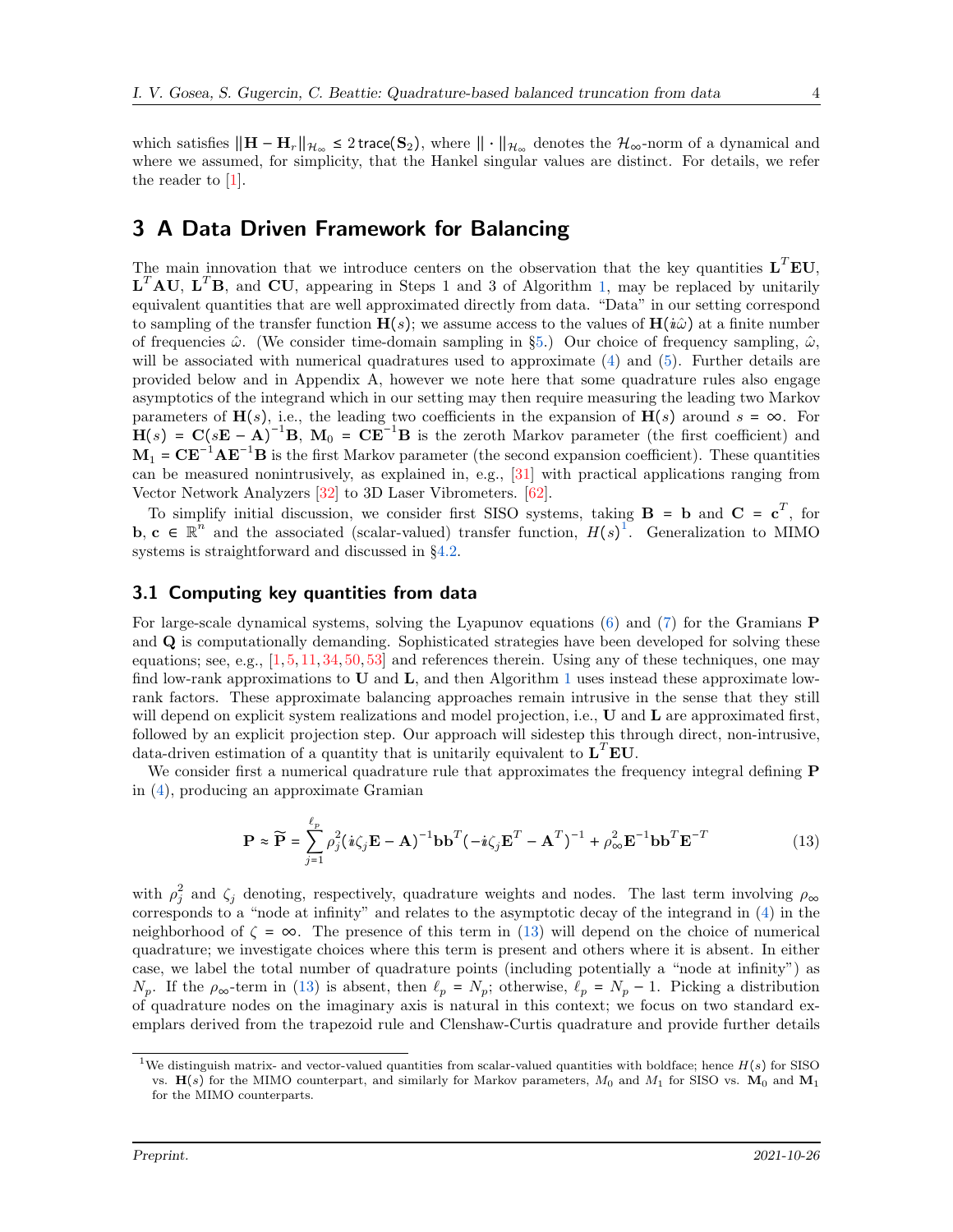in Appendix A. Quadrature node distributions can be chosen on different integration contours as well (e.g.,[\[60\]](#page-25-5)) and the approach that we propose is equally applicable in these modified circumstances as well.

The Balanced POD approach of  $[61]$  uses this type of approximation for **P**, employing the trapezoid rule as an underlying numerical quadrature approximation. A modified version of Balanced POD based on a time-domain quadrature applied to  $(3)$  was later proposed in [\[49\]](#page-24-8) with an application to fluid dynamics. As is the case with other approximate balancing techniques, Balanced POD is *intrusive* in the sense that access to an explicit state-space realization is required.

Approximate balancing techniques typically approximate the Lyapunov factors  $\bf{U}$  and  $\bf{L}$  from  $(8)$ , and to the extent that system response data may be utilized, its use seeks to reconstruct evolving states of the system and so, tacitly requires a well-defined state space realization. This contrasts significantly with the *nonintrusive* data-driven approach that we propose below. While there are important common themes that we adopt from Balanced POD, we do not require any knowledge of a state space realization; we do not sample state trajectories even implicitly, and we have no need for direct approximation of the Lyapunov factors in [\(8\)](#page-2-4).

Evidently, we may decompose the quadrature-based Gramian approximation as  $\tilde{P} = \tilde{U}\tilde{U}^*$  with a square-root factor  $\tilde{\vec{U}} \in \mathbb{C}^{n \times \tilde{N}_p}$  defined as

<span id="page-4-1"></span>
$$
\widetilde{\mathbf{U}} = \left[ \rho_1 (\boldsymbol{i} \zeta_1 \mathbf{E} - \mathbf{A})^{-1} \mathbf{b} \cdots \rho_{\ell_p} (\boldsymbol{i} \zeta_{\ell_p} \mathbf{E} - \mathbf{A})^{-1} \mathbf{b} \rho_{\infty} \mathbf{E}^{-1} \mathbf{b} \right]. \tag{14}
$$

Note that both **P** and its quadrature approximation,  $\widetilde{P}$ , are real-valued matrices, yet the explicit square-root factor,  $\vec{U}$ , is overtly complex and subsequent computation engages complex floating point arithmetic. A reasonable concern that may arise at this point is the potential loss of an underlying structural system symmetry, leaving us possibly with a complex-valued reduced model as an artifact of rounding errors. We address this concern in  $\S4.1$  $\S4.1$  and show how the underlying system symmetry associated with real dynamics may be explicitly preserved and implemented in real arithmetic.

By applying a similar quadrature approximation to  $Q$ , we obtain

$$
\mathbf{Q} \approx \widetilde{\mathbf{Q}} = \sum_{k=1}^{\ell_q} \phi_k^2 (-i\omega_k \mathbf{E}^T - \mathbf{A}^T)^{-1} \mathbf{c} \mathbf{c}^T (i\omega_k \mathbf{E} - \mathbf{A})^{-1} + \phi_\infty^2 \mathbf{E}^{-T} \mathbf{c} \mathbf{c}^T \mathbf{E}^{-1},
$$
(15)

where  $\phi_k^2$  and  $\omega_k$  denote, respectively, quadrature weights and nodes associated with approximating **Q** from [\(5\)](#page-2-6). The corresponding square-root factor is  $\widetilde{Q} = \widetilde{L}\widetilde{L}^*$  where

<span id="page-4-2"></span><span id="page-4-0"></span>
$$
\tilde{\mathbf{L}}^* = \begin{bmatrix} \phi_1 \mathbf{c}^T (\boldsymbol{i}\omega_1 \mathbf{E} - \mathbf{A})^{-1} \\ \vdots \\ \phi_{\ell_q} \mathbf{c}^T (\boldsymbol{i}\omega_{\ell_q} \mathbf{E} - \mathbf{A})^{-1} \\ \phi_{\infty} \mathbf{c}^T \mathbf{E}^{-1} \end{bmatrix} \in \mathbb{C}^{N_q \times n}.
$$
 (16)

Let us suppose for the moment that the quadratures described in [\(13\)](#page-3-2) and [\(15\)](#page-4-0) *exactly* recover the Gramians described in  $(4)$  and  $(5)$ , respectively, so that

> <span id="page-4-3"></span> $\mathbf{U}\mathbf{U}^T = \widetilde{\mathbf{U}}\widetilde{\mathbf{U}}^*$  and  $\mathbf{L}\mathbf{L}^T = \widetilde{\mathbf{L}}\widetilde{\mathbf{L}}^*$  $(17)$

This, in turn, assures us of the existence of partial isometries,  $\Psi_p \in \mathbb{C}^{N_p \times n}$  and  $\Psi_q \in \mathbb{C}^{N_q \times n}$  such that

$$
\widetilde{\textbf{U}}^* = \boldsymbol{\Psi}_p \textbf{U}^T \quad \text{and} \quad \widetilde{\textbf{L}}^* = \boldsymbol{\Psi}_q \textbf{L}^T.
$$

Thus,  $\tilde{\mathbf{L}}^* \mathbf{E} \widetilde{\mathbf{U}} = \mathbf{\Psi}_q (\mathbf{L}^T \mathbf{E} \mathbf{U}) \mathbf{\Psi}_p^*$  and so,  $\tilde{\mathbf{L}}^* \mathbf{E} \widetilde{\mathbf{U}}$  is unitarily equivalent to  $\mathbf{L}^T \mathbf{E} \mathbf{U}$ , modulo its kernel and cokernel. More precisely,  $\mathbf{L}^T \mathbf{E} \mathbf{U}$  is isomorphic to a linear transformation induced by  $\tilde{\mathbf{L}}^* \mathbf{E} \tilde{\mathbf{U}}$  viewed as a mapping of the quotient space,  $\mathbb{C}^{N_p}/\text{Ker}(\widetilde{\mathbf{U}})$  onto  $\text{Ran}(\widetilde{\mathbf{L}}^* \mathbf{E} \widetilde{\mathbf{U}})$ . This is a significant observation since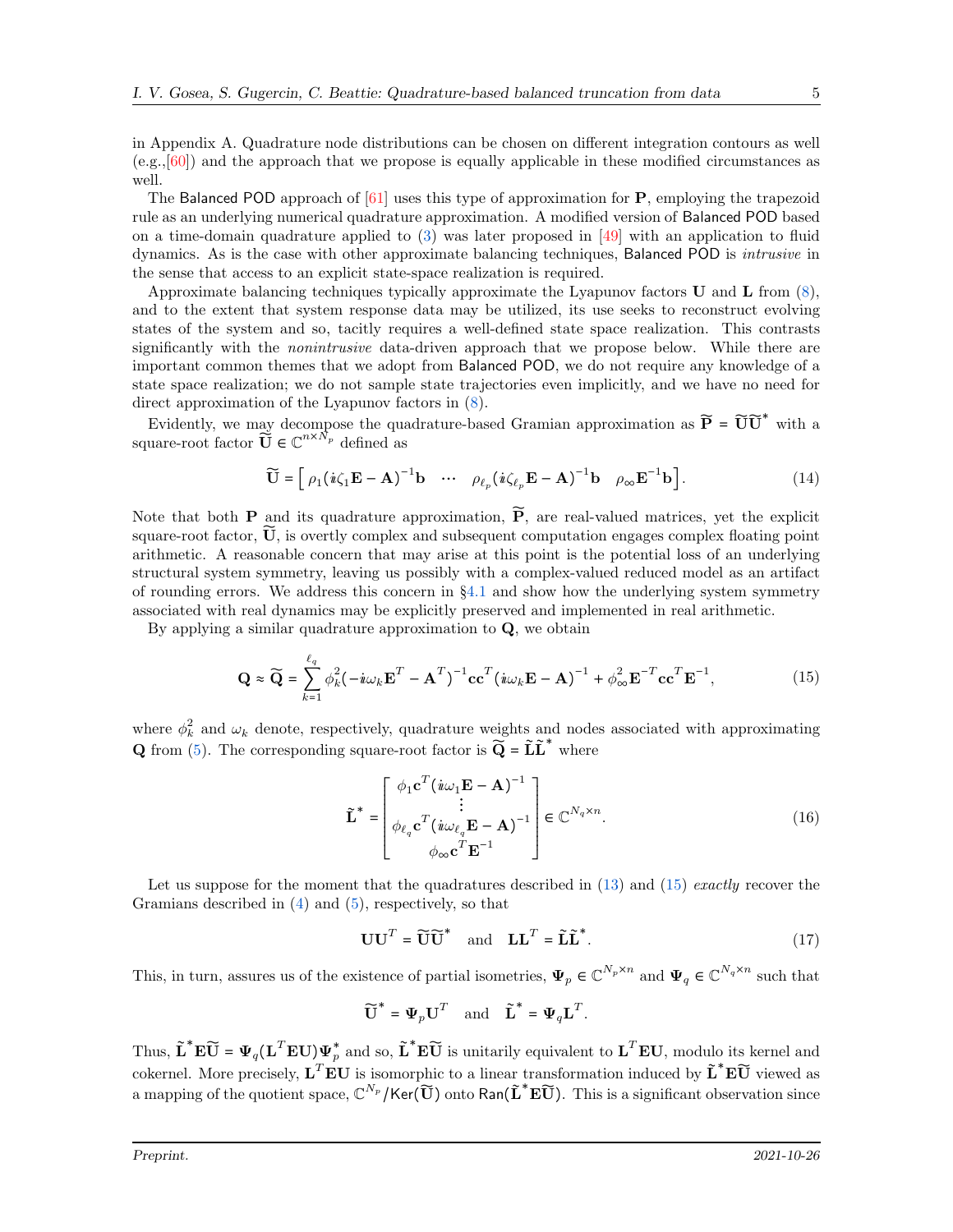the singular values of  $\mathbf{L}^T \mathbf{E} \mathbf{U}$  are the *Hankel singular values* of the system which are system invariants (i.e., independent of system realization) and play a fundamental role in BT (see, Step [2](#page-2-7) of Algorithm [1\)](#page-2-2). Although  $\mathbf{L}^T \mathbf{E} \mathbf{U}$  itself is evidently tied closely to knowledge of a state-space realization, the unitarily equivalent matrix,  $\tilde{L}^*E\tilde{U}$  will provide essentially equivalent information while being directly derivable from data, as we will see.

<span id="page-5-1"></span>**Proposition 3.1.** Let  $\widetilde{U}$  and  $\widetilde{L}$  be as defined in [\(14\)](#page-4-1) and [\(16\)](#page-4-2). Define the matrix  $\widetilde{\mathbb{L}} = \widetilde{L}^* E \widetilde{U} \in$  $\mathbb{C}^{N_q \times N_p}$ *. Then, for*  $1 \leq k \leq N_q$  *and*  $1 \leq j \leq N_p$ *,* 

<span id="page-5-2"></span>
$$
\widetilde{\mathbb{L}}_{k,j} = \begin{cases}\n-\phi_k \rho_j \frac{H(i\omega_k) - H(i\zeta_j)}{i\omega_k - i\zeta_j}, & \text{for } 1 \le k \le \ell_q, 1 \le j \le \ell_p, \\
\phi_k \rho_\infty H(i\omega_k), & \text{for } 1 \le k \le \ell_q = N_q, j = N_p = \ell_p + 1, \\
\phi_\infty \rho_j H(i\zeta_j), & \text{for } k = N_q = \ell_q + 1, 1 \le j \le \ell_p = N_p, \\
\phi_\infty \rho_\infty M_0, & \text{for } k = N_q = \ell_q + 1, j = N_p = \ell_p + 1.\n\end{cases}
$$
\n(18)

*Proof.* Let  $e_k$  denote the kth canonical vector (of conforming length). From the definitions of  $\tilde{L}$  and  $\widetilde{\mathbf{U}}$ , and for indices  $1 \leq k \leq \ell_q$  and  $1 \leq j \leq \ell_p$ , it follows that

$$
\tilde{\mathbb{L}}_{k,j} = \mathbf{e}_k^T \tilde{\mathbb{L}} \mathbf{e}_j = (\mathbf{e}_k^T \tilde{\mathbf{L}}^*) \mathbf{E} (\tilde{\mathbf{U}} \mathbf{e}_j) = \phi_k \rho_j \mathbf{c}^T (\dot{\mathbf{i}} \omega_k \mathbf{E} - \mathbf{A})^{-1} \mathbf{E} (\dot{\mathbf{i}} \zeta_j \mathbf{E} - \mathbf{A})^{-1} \mathbf{b}
$$
\n
$$
= \frac{\phi_k \rho_j}{\dot{\mathbf{i}} \omega_k - \dot{\mathbf{i}} \zeta_j} \mathbf{c}^T (\dot{\mathbf{i}} \omega_k \mathbf{E} - \mathbf{A})^{-1} [(\dot{\mathbf{i}} \omega_k \mathbf{E} - \mathbf{A}) - (\dot{\mathbf{i}} \zeta_j \mathbf{E} - \mathbf{A})] (\dot{\mathbf{i}} \zeta_j \mathbf{E} - \mathbf{A})^{-1} \mathbf{b}
$$
\n
$$
= -\frac{\phi_k \rho_j}{\dot{\mathbf{i}} \omega_k - \dot{\mathbf{i}} \zeta_j} \mathbf{c}^T [(\dot{\mathbf{i}} \omega_k \mathbf{E} - \mathbf{A})^{-1} - (\dot{\mathbf{i}} \zeta_j \mathbf{E} - \mathbf{A})^{-1}] \mathbf{b} = -\phi_k \rho_j \frac{H (\dot{\mathbf{i}} \omega_k) - H (\dot{\mathbf{i}} \zeta_j)}{\dot{\mathbf{i}} \omega_k - \dot{\mathbf{i}} \zeta_j}.
$$

Next, if  $1 \le k \le \ell_q = N_q$ , and  $j = N_p = \ell_p + 1$  we can write that

$$
\widetilde{\mathbb{L}}_{k,j} = \mathbf{e}_k^T \widetilde{\mathbb{L}} \mathbf{e}_j = (\mathbf{e}_k^T \widetilde{\mathbf{L}}^*) \mathbf{E} (\widetilde{\mathbf{U}} \mathbf{e}_j) = \phi_k \mathbf{c}^T (\mathbf{i} \omega_k \mathbf{E} - \mathbf{A})^{-1} \mathbf{E} \rho_{\infty} \mathbf{E}^{-1} \mathbf{b}
$$
  
=  $\phi_k \rho_{\infty} \mathbf{c}^T (\mathbf{i} \omega_k \mathbf{E} - \mathbf{A})^{-1} \mathbf{b} = \phi_k \rho_{\infty} H (\mathbf{i} \omega_k).$ 

Similarly, we can derive  $\mathbb{L}_{k,j}$  for the case  $k = N_q = \ell_q + 1$  and  $1 \leq j \leq \ell_p = N_p$ . Finally, for  $k = N_q = \ell_q + 1$ ,  $j = N_p = \ell_p + 1$ , it follows that:

$$
\widetilde{\mathbb{L}}_{k,j} = (\mathbf{e}_k^T \widetilde{\mathbf{L}}^*) \mathbf{E} (\widetilde{\mathbf{U}} \mathbf{e}_j) = \phi_{\infty} \mathbf{c}^T \mathbf{E}^{-1} \mathbf{E} \rho_{\infty} \mathbf{E}^{-1} \mathbf{b} = \phi_{\infty} \rho_{\infty} \mathbf{c}^T \mathbf{E}^{-1} \mathbf{b} = \phi_{\infty} \rho_{\infty} M_0,
$$

which completes the proof.

The observation that the quadrature-based approximate quantity  $\mathbb{L} = \mathbb{L}^* \mathbf{E} \mathbb{U}$  may be obtained solely from transfer function samples is consistent with it being a system invariant, producing approximations to Hankel singular values that are also system invariants and not dependent on any specific state-space realization. Note that  $\mathbb{L}$  has at most rank-n, i.e., the McMillan degree of the underlying system.

Of course, it will not be the case that the quadratures described in [\(13\)](#page-3-2) and [\(15\)](#page-4-0) are exact, so before we proceed we seek some assurance that the error induced by the quadrature approximation can be controlled. We have the following result:

<span id="page-5-0"></span>Proposition 3.2. *Suppose the quadratures in* [\(13\)](#page-3-2) *and* [\(15\)](#page-4-0) *produce approximations* P̃ *and* Q̃ *to* P and Q, respectively, that satisfy  $||Q - \widetilde{Q}||_F \leq \frac{\delta}{1+\delta} \sigma_{\min}(Q)$  and  $||P - \widetilde{P}||_F \leq \frac{\delta}{1+\delta} \sigma_{\min}(P)$  for some  $\delta \in (0,1)$  where  $\sigma_{\min}(\cdot)$  denotes the smallest singular value. Then there exist isometries  $\Psi_p \in \mathbb{C}^{N_p \times n}$ *and*  $\Psi_q \in \mathbb{C}^{N_q \times n}$  *such that* 

<span id="page-5-3"></span>
$$
\|\tilde{\boldsymbol{L}}^* \boldsymbol{E} \widetilde{\boldsymbol{U}} - \boldsymbol{\Psi}_q (\boldsymbol{L}^T \boldsymbol{E} \boldsymbol{U}) \boldsymbol{\Psi}_p^* \|_F \le 2 \delta \|\boldsymbol{E}\|_2 \|\boldsymbol{L}\|_2 \|\boldsymbol{U}\|_2.
$$
 (19)

 $\Box$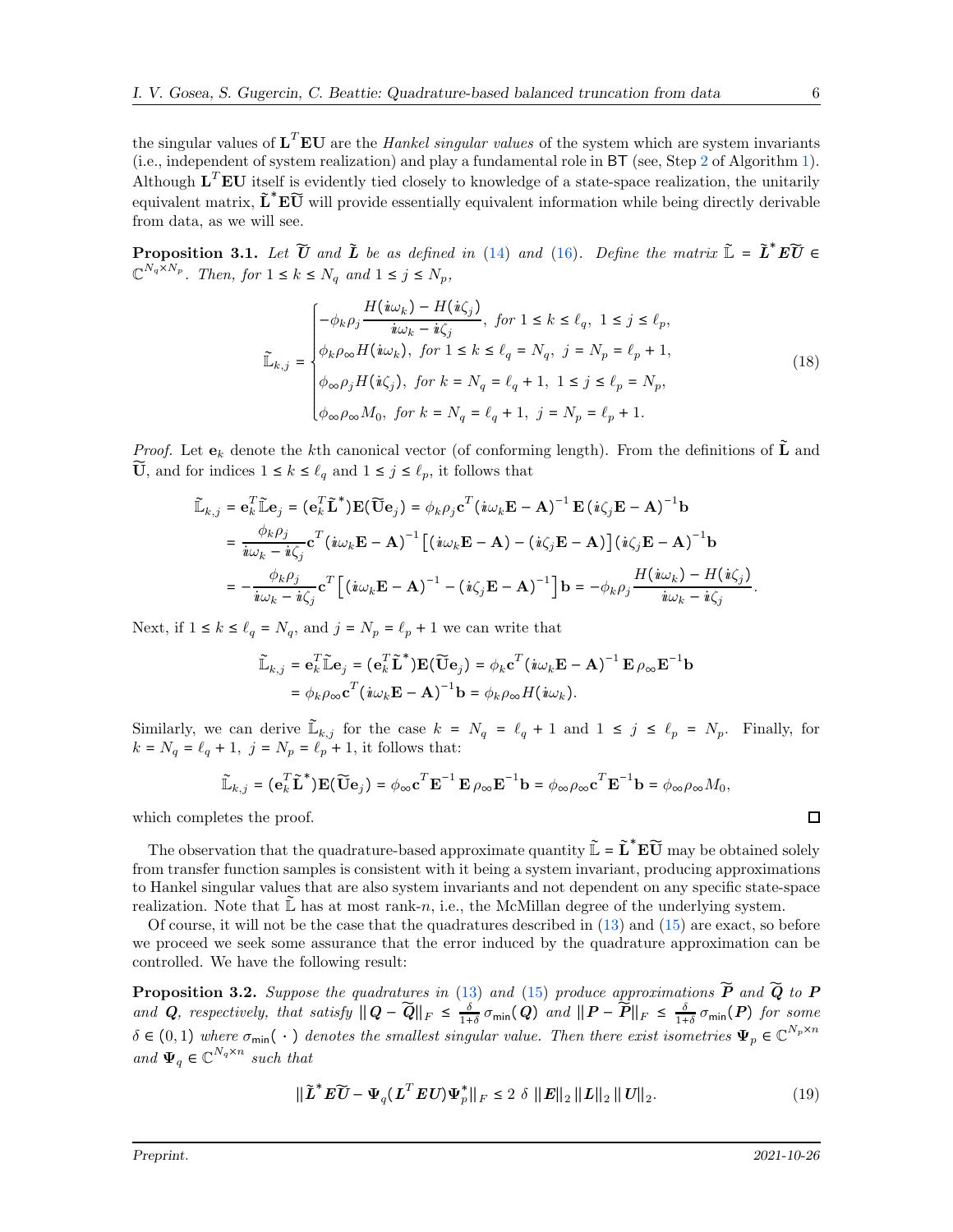Let  $\sigma_1 \geq \sigma_2 \geq \cdots \geq \sigma_n$  denote singular values of  $\mathbf{L}^T \mathbf{E} \mathbf{U}$  (i.e., Hankel singular values of [\(1\)](#page-1-1)), and let  $\tilde{\sigma}_1 \geq \tilde{\sigma}_2 \geq \cdots \geq \tilde{\sigma}_n$  denote the singular values of  $\tilde{L}^* E \tilde{U}$ . Then,

$$
\left(\sum_{k=1}^n \left(\sigma_k - \widetilde{\sigma}_k\right)^2\right)^{\frac{1}{2}} \leq 2 \ \delta \ \|\boldsymbol{E}\|_2 \ \|\boldsymbol{L}\|_2 \ \|\boldsymbol{U}\|_2.
$$

The proof of this proposition may be found in Appendix B.

This leads us to consider a *quadrature-based* approximation to BT that uses  $\widetilde{U}$  and  $\widetilde{L}$  in lieu of U and **L** in Step [2](#page-2-7) of Algorithm [1,](#page-2-2) replacing the SVD of  $L^T E U$  with the SVD of the (nearly) unitarily equivalent matrix,  $\mathbb{L} = \mathbb{L}^* \mathbf{E} \widetilde{\mathbf{U}}$  that can be computed *nonintrusively*, generated essentially from transfer function measurements.

Recall the singular values of  $L^T E U$  (the Hankel singular values) are independent of system realization. Our nonintrusive, quadrature-based approach provides a new way of accessing the Hankel singular values without recourse to a system realization.

#### <span id="page-6-1"></span>3.1.1 Numerical example

We use the heat model [\[40\]](#page-24-9) (referred to as [heat] here), describing thermal response of a thin rod - the system is SISO with dimension  $n = 200$ .

In Fig. [1,](#page-6-0) we depict the true Hankel singular values together with the approximate ones obtained via the non-intrusive quadrature-based approach as described above. We use two representative quadrature rules described in Appendix A, labeled as [ExpTrap] and [B/CC]. As the figures illustrate, the quadraturebased estimates for the Hankel singular values approximate the true values accurately.

<span id="page-6-0"></span>

Figure 1: The computed (Hankel) singular values for the NICONET [heat] model using a trapezoid quadrature with 120 nodes in the interval  $[10^{-3}, 10^3]$ **i** (left) and using 120 nodes with  $L = 4$ and  $L = 3$  in [B/CC] for  $\widetilde{U}$  and  $\widetilde{L}$ , respectively (right).

### 3.2 Data-driven Balanced Truncation

Although BT yields reduced models in a manner that reflects system invariants and in that sense is independent of system realizations, BT typically does require explicit access to a state-space representation and thus, in a practical sense, remains tied to system realizations. In particular, note that in Step [3](#page-2-8) of Algorithm [1,](#page-2-2) model reduction bases  $W_r$  and  $V_r$  are constructed and then used to project state space quantities. Through our (implicit) use of quadrature approximations for the reachability and observability Gramians, we are able to avoid any explicit reference to model reduction bases or to specific system realizations, and effect BT in a coordinate system determined solely by input-output data.

Notice that in Step [4](#page-2-9) of Algorithm [1,](#page-2-2) we have  $\mathbf{A}_r = \mathbf{S}_1^{-1/2} \mathbf{Z}_1^T (\mathbf{L}_r^T \mathbf{A} \mathbf{U}) \mathbf{Y}_1 \mathbf{S}_1^{-1/2}$ , and so the construction of  $A_r$  makes reference to both  $L^T A U$  and the SVD of  $L^T E U$ , reflecting equivalent basis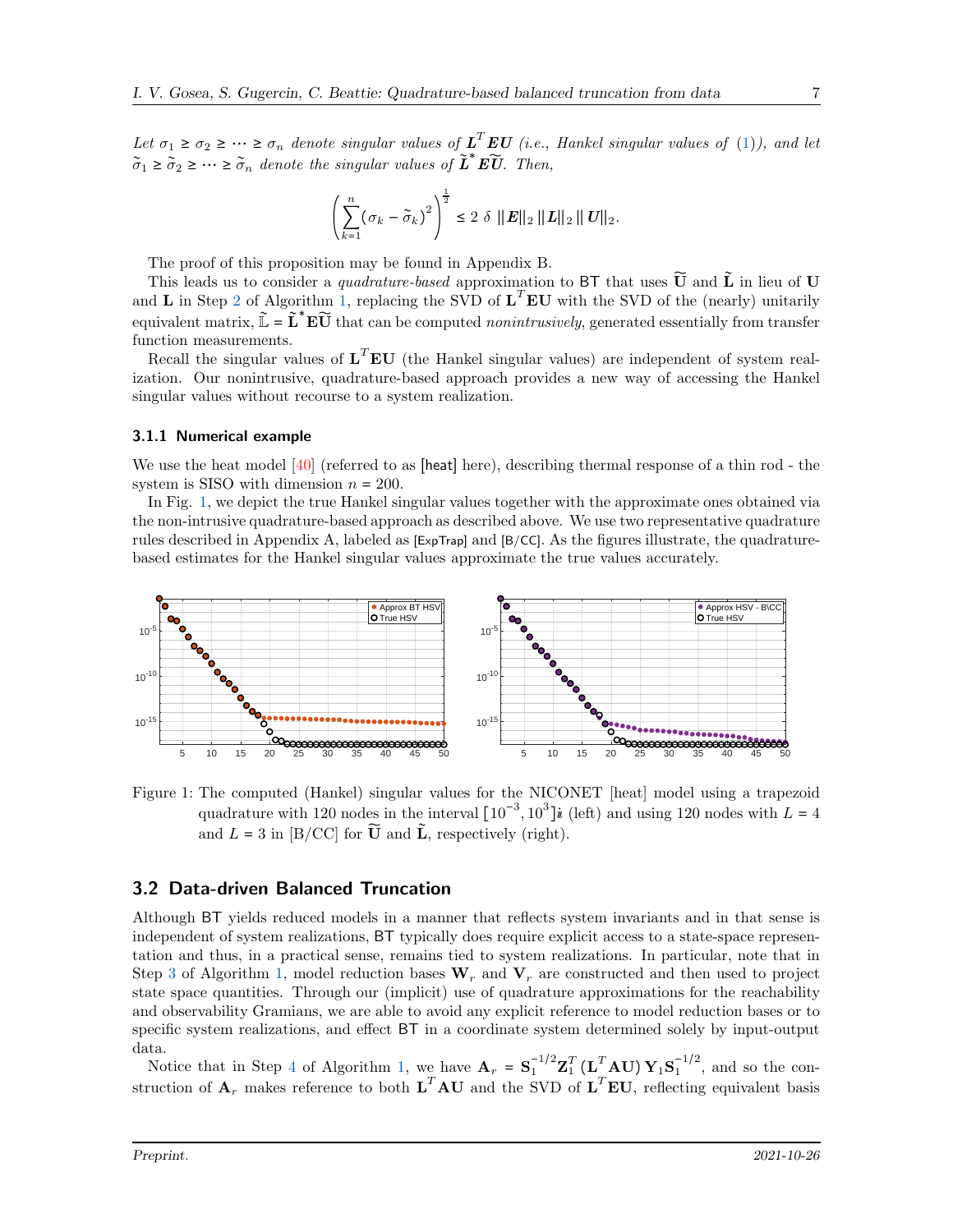transformations on both **A** and **E**. Proposition [3.1](#page-5-1) showed how we can replace  $L^T E U$  with the (nearly) unitarily equivalent matrix,  $\mathbb{L} = \mathbb{L}^* \mathbf{E} \mathbb{U}$  (which could then be computed directly from data). So, we might expect that we could construct a realization equivalent to  $A_r$  by replicating on A an equivalent change of basis that had been visited upon **E** by  $\tilde{\mathbb{L}} = \tilde{\mathbf{L}}^* \mathbf{E} \tilde{\mathbf{U}}$ . Pleasantly, we will find this to be the case by examining  $\widetilde{M} = \widetilde{L}^* A \widetilde{U}$ . Similar observations hold for  $\mathbf{b}_r$  and  $\mathbf{c}_r$ .

<span id="page-7-2"></span>**Proposition 3.3.** Let  $\widetilde{U}$  and  $\widetilde{L}$  be as defined in [\(14\)](#page-4-1) and [\(16\)](#page-4-2). Define the matrix  $\widetilde{M} = \widetilde{L}^* A \widetilde{U} \in$  $\mathbb{C}^{N_q \times N_p}$ . Then, the  $(k, j)$  entry of  $\widetilde{M}$ , for  $1 \leq k \leq N_q$  and  $1 \leq j \leq N_p$ , is given by

$$
\widetilde{\mathbb{M}}_{k,j} = \begin{cases}\n-\phi_k \rho_j \frac{\dot{\mathbf{u}} \omega_k H(\dot{\mathbf{u}} \omega_k) - \dot{\mathbf{u}} \zeta_j H(\dot{\mathbf{u}} \zeta_j)}{\dot{\mathbf{u}} \omega_k - \dot{\mathbf{u}} \zeta_j}, & \text{for } 1 \le k \le \ell_q, \ 1 \le j \le \ell_p, \\
\phi_k \rho_\infty (\dot{\mathbf{u}} \omega_k H(\dot{\mathbf{u}} \omega_k) - M_0), & \text{for } 1 \le k \le \ell_q = N_q, \ j = N_p = \ell_p + 1, \\
\phi_\infty \rho_j (\dot{\mathbf{u}} \zeta_j H(\dot{\mathbf{u}} \zeta_j) - M_0), & \text{for } k = N_q = \ell_q + 1, \ 1 \le j \le \ell_p = N_p, \\
\phi_\infty \rho_\infty M_1, & \text{for } k = N_q = \ell_q + 1, \ j = N_p = \ell_p + 1.\n\end{cases} (20)
$$

*Likewise, defining*  $\tilde{\mathbf{h}} = \tilde{\boldsymbol{L}}^* \boldsymbol{b} \in \mathbb{C}^{N_q \times 1}$  and  $\tilde{\mathbf{g}}^T = \boldsymbol{c}^T \tilde{\boldsymbol{U}} \in \mathbb{C}^{1 \times N_p}$ , we find

<span id="page-7-1"></span><span id="page-7-0"></span>
$$
\widetilde{\mathbf{h}}_k = \begin{cases}\n\phi_k H(i\omega_k), & \text{for } 1 \le k \le \ell_q, \\
\phi_\infty M_0, & \text{for } k = N_q = \ell_q + 1.\n\end{cases} \qquad \text{and} \qquad (21)
$$

$$
\tilde{\mathbf{g}}_{j} = \begin{cases} \rho_{j} H(\dot{\mathbf{\imath}} \zeta_{j}), \text{ for } 1 \leq j \leq N_{p}, \\ \rho_{\infty} M_{0}, \text{ for } j = N_{p} = \ell_{p} + 1. \end{cases}
$$
\n(22)

*Proof.* The proof is similar to that of Proposition [3.1.](#page-5-1) Notice first that for any square matrix, **T**, and any  $\varsigma, \mu \in \mathbb{C}$  that are not eigenvalues of **T**, one may verify

$$
\zeta(\zeta \mathbf{I} - \mathbf{T})^{-1} - \mu(\mu \mathbf{I} - \mathbf{T})^{-1} = -(\zeta - \mu)(\zeta \mathbf{I} - \mathbf{T})^{-1} \mathbf{T}(\mu \mathbf{I} - \mathbf{T})^{-1}.
$$

By setting  $\mathbf{T} = \mathbf{A} \mathbf{E}^{-1}$  and simplifying, one finds

$$
\zeta(\zeta \mathbf{E} - \mathbf{A})^{-1} - \mu(\mu \mathbf{E} - \mathbf{A})^{-1} = -(\zeta - \mu)(\zeta \mathbf{E} - \mathbf{A})^{-1} \mathbf{A}(\mu \mathbf{E} - \mathbf{A})^{-1}.
$$

Now, using the definitions of  $\tilde{\mathbf{L}}$  and  $\tilde{\mathbf{U}}$ ,

$$
\widetilde{\mathbb{M}}_{k,j} = \mathbf{e}_k^T \widetilde{\mathbb{M}} \mathbf{e}_j = (\mathbf{e}_k^T \widetilde{\mathbf{L}}^*) \mathbf{A} (\widetilde{\mathbf{U}} \mathbf{e}_j) = \phi_k \rho_j \mathbf{c}^T (\mathbf{i}\omega_k \mathbf{E} - \mathbf{A})^{-1} \mathbf{A} (\mathbf{i}\zeta_j \mathbf{E} - \mathbf{A})^{-1} \mathbf{b}
$$
\n
$$
= -\frac{\phi_k \rho_j}{\mathbf{i}\omega_k - \mathbf{i}\zeta_j} \mathbf{c}^T \left[ \mathbf{i}\omega_k (\mathbf{i}\omega_k \mathbf{E} - \mathbf{A})^{-1} - \mathbf{i}\zeta_j (\mathbf{i}\zeta_j \mathbf{E} - \mathbf{A})^{-1} \right] \mathbf{b}
$$
\n
$$
= -\phi_k \rho_j \frac{\mathbf{i}\omega_k H (\mathbf{i}\omega_k) - \mathbf{i}\zeta_j H (\mathbf{i}\zeta_j)}{\mathbf{i}\omega_k - \mathbf{i}\zeta_j}.
$$

Next, if  $1 \le k \le \ell_q = N_q$ , and  $j = N_p = \ell_p + 1$  we can write that

$$
\begin{split} \widetilde{\mathbb{M}}_{k,j} &= \mathbf{e}_k^T \widetilde{\mathbb{M}} \mathbf{e}_j = (\mathbf{e}_k^T \widetilde{\mathbf{L}}^*) \mathbf{A} (\widetilde{\mathbf{U}} \mathbf{e}_j) = \phi_k \mathbf{c}^T (\boldsymbol{i} \omega_k \mathbf{E} - \mathbf{A})^{-1} \mathbf{A} \rho_\infty \mathbf{E}^{-1} \mathbf{b} \\ &= \phi_k \rho_\infty \mathbf{c}^T \left[ \boldsymbol{i} \omega_k (\boldsymbol{i} \omega_k \mathbf{E} - \mathbf{A})^{-1} - \mathbf{E}^{-1} \right] \mathbf{b} = \phi_k \rho_\infty (\boldsymbol{i} \omega_k H (\boldsymbol{i} \omega_k) - M_0) \, . \end{split}
$$

Similarly, we can find the exact derivation of  $\mathbb{L}_{k,j}$  in [\(20\)](#page-7-0) for the case  $k = N_q = \ell_q + 1$ ,  $1 \le j \le \ell_p = N_p$ . Next, for  $k = N_q = \ell_q + 1$ ,  $j = N_p = \ell_p + 1$ , it follows that:

$$
\begin{aligned} \widetilde{\mathbb{M}}_{k,j} &= \mathbf{e}_k^T \widetilde{\mathbb{M}} \mathbf{e}_j = (\mathbf{e}_k^T \widetilde{\mathbf{L}}^*) \mathbf{A} (\widetilde{\mathbf{U}} \mathbf{e}_j) = \phi_{\infty} \mathbf{c}^T \mathbf{E}^{-1} \mathbf{A} \, \rho_{\infty} \mathbf{E}^{-1} \mathbf{b} \\ &= \phi_{\infty} \rho_{\infty} \mathbf{c}^T \mathbf{E}^{-1} \mathbf{A} \mathbf{E}^{-1} \mathbf{b} = \phi_{\infty} \rho_{\infty} M_1. \end{aligned}
$$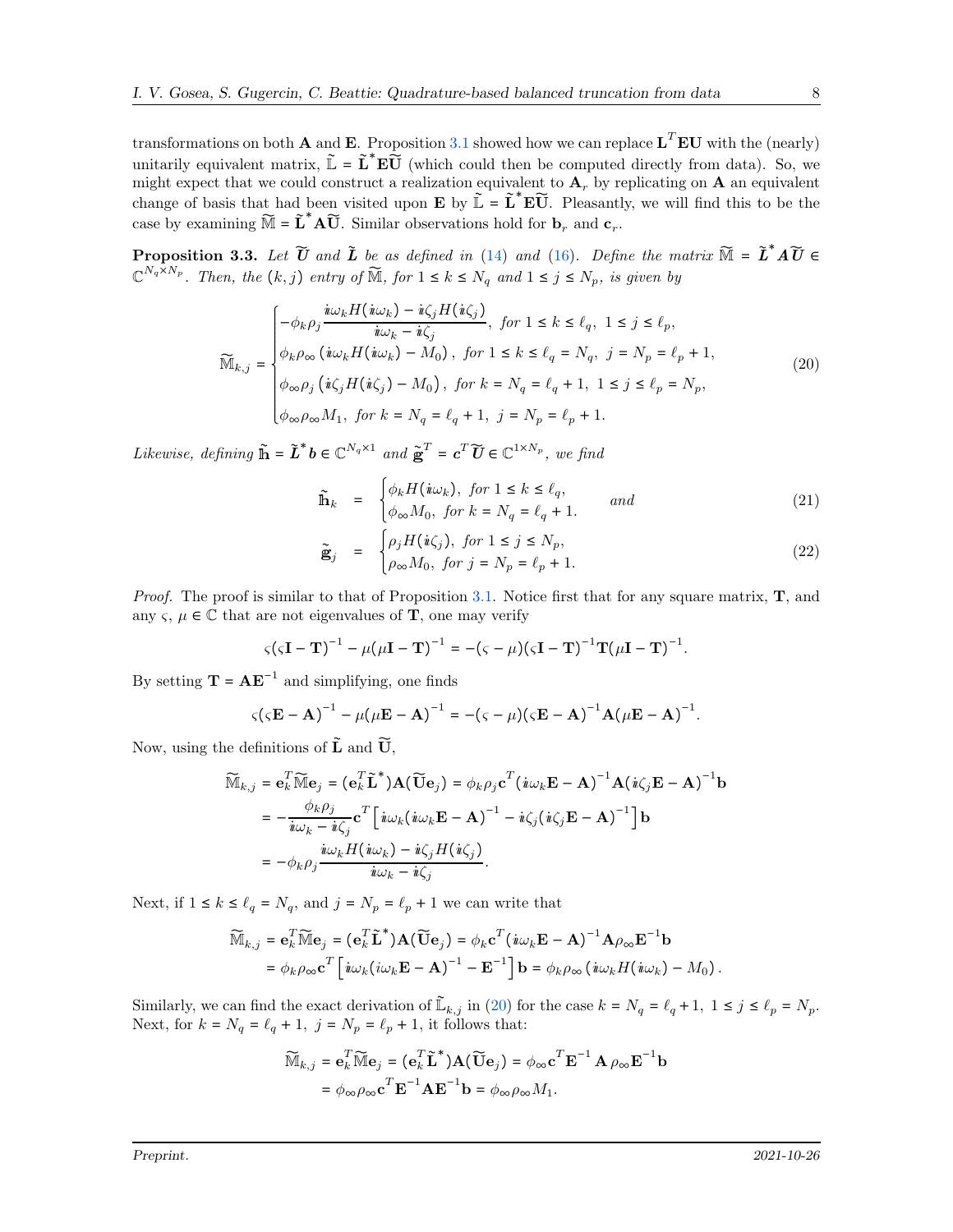Finally, one can write

$$
\widetilde{\mathbf{h}}_k = \mathbf{e}_k^T \widetilde{\mathbf{h}} = (\mathbf{e}_k^T \widetilde{\mathbf{L}}) \mathbf{b} = \begin{cases} \phi_k \mathbf{c}^T (\boldsymbol{i} \omega_k \mathbf{E} - \mathbf{A})^{-1} \mathbf{b} = \phi_k H (\boldsymbol{i} \omega_k), \text{ for } 1 \le k \le \ell_q, \\ \phi_{\infty} \mathbf{c}^T \mathbf{E}^{-1} \mathbf{b} = \phi_{\infty} M_0, \text{ for } k = N_q = \ell_q + 1. \end{cases}
$$

and

$$
\widetilde{\mathbf{g}}_j = \widetilde{\mathbf{g}}^T \mathbf{e}_j = \mathbf{c}^T (\widetilde{\mathbf{U}} \mathbf{e}_j) = \begin{cases} \rho_j \mathbf{c}^T (\dot{\mathbf{\imath}} \zeta_j \mathbf{E} - \mathbf{A})^{-1} \mathbf{b} = \rho_j H (\dot{\mathbf{\imath}} \zeta_j), \text{ for } 1 \le j \le N_p, \\ \rho_{\infty} \mathbf{c}^T \mathbf{E}^{-1} \mathbf{b} = \rho_{\infty} M_0, \text{ for } j = N_p = \ell_p + 1, \end{cases}
$$

completing the proof.

We have been able to replace  $L^T E U$ ,  $L^T A U$ ,  $L^T b$ , and  $c^T U$  in Algorithm [1](#page-2-2) with equivalent quantities that are derivable directly from data (i.e., from transfer function samples). We assemble this together in Algorithm [2,](#page-8-0) yielding a computationally feasible strategy for quadrature-based balanced truncation (QuadBT), requiring only transfer function sampling (i.e., no access to internal properties), and fully capable of recovering models equivalent to BT reduced models to any accuracy desired.

#### <span id="page-8-0"></span>Algorithm 2 Quadrature-based (data-driven) balanced truncation (QuadBT)

**Input:** LTI system described through a transfer function evaluation map,  $H(s)$ ; quadrature nodes,  $\zeta_j$ , and weights,  $\rho_j$ , for  $j = 1, 2, ..., N_p$ ; quadrature nodes,  $\omega_k$ , and weights,  $\phi_k$ , for  $k = 1, 2, \ldots, N_q$ , and a truncation index,  $1 \leq r \leq \min(N_p, N_q)$ .

Output: QuadBT reduced-system:  $\widetilde{A}_r \in \mathbb{R}^{r \times r}$ ,  $\widetilde{b}_r, \widetilde{c}_r \in \mathbb{R}^r$ .

- 1: Sample transfer function values,  $\{H(i\zeta_j)\}_{j=1}^{N_p}$  and  $\{H(i\omega_k)\}_{k=1}^{N_q}$ . Using the samples and quadrature weights,  $\{\rho_j\}$  and  $\{\phi_k\}$ , construct  $\tilde{\mathbb{L}} \in \mathbb{C}^{\tilde{N}_q \times N_p}$ ,  $\tilde{\mathbb{M}} \in \mathbb{C}^{N_q \times N_p}$ ,  $\tilde{\mathbb{h}}$ , and  $\tilde{\mathbf{g}}$  as in [\(18\)](#page-5-2), [\(20\)](#page-7-0), [\(21\)](#page-7-1), and [\(22\)](#page-7-1), respectively,
- 2: Compute the SVD of  $\mathbb{L}$ :

<span id="page-8-2"></span><span id="page-8-1"></span>
$$
\widetilde{\mathbb{L}} = \begin{bmatrix} \widetilde{\mathbf{Z}}_1 & \widetilde{\mathbf{Z}}_2 \end{bmatrix} \begin{bmatrix} \widetilde{\mathbf{S}}_1 & \\ & \widetilde{\mathbf{S}}_2 \end{bmatrix} \begin{bmatrix} \widetilde{\mathbf{Y}}_1^* \\ \widetilde{\mathbf{Y}}_2^* \end{bmatrix},
$$
\n(23)

where  $\tilde{\mathbf{S}}_1 \in \mathbb{R}^{r \times r}$  and  $\tilde{\mathbf{S}}_2 \in \mathbb{R}^{(N_q - r) \times (N_p - r)}$ .

3: Construct the reduced order matrices:

$$
\widetilde{\mathbf{E}}_r = \widetilde{\mathbf{S}}_1^{-1/2} \widetilde{\mathbf{Z}}_1^* \widetilde{\mathbb{L}} \widetilde{\mathbf{Y}}_1 \widetilde{\mathbf{S}}_1^{-1/2} = \mathbf{I}_r, \qquad \widetilde{\mathbf{A}}_r = \widetilde{\mathbf{S}}_1^{-1/2} \widetilde{\mathbf{Z}}_1^* \widetilde{\mathbb{M}} \widetilde{\mathbf{Y}}_1 \widetilde{\mathbf{S}}_1^{-1/2},
$$
\n
$$
\widetilde{\mathbf{b}}_r = \widetilde{\mathbf{S}}_1^{-1/2} \widetilde{\mathbf{Z}}_1^* \widetilde{\mathbb{M}}, \qquad \text{and} \qquad \qquad \widetilde{\mathbf{c}}_r = \widetilde{\mathbf{g}}^T \widetilde{\mathbf{Y}}_1 \widetilde{\mathbf{S}}_1^{-1/2}.
$$
\n(24)

Note the contrast in the construction of  $A_r$  in [\(11\)](#page-2-10) with that of  $\widetilde{A}_r$  in [\(24\)](#page-8-1). The former computes the inner term  $\mathbf{L}^T \mathbf{A} \mathbf{U}$  and requires access to internal quantities characterizing the dynamics; the latter approximates this term through M̃ and may be constructed directly from transfer function samples. Indeed, the quantities  $\tilde{\mathbf{S}}_1^{-1/2}\tilde{\mathbf{Z}}_1^*$  and  $\tilde{\mathbf{Y}}_1\tilde{\mathbf{S}}_1^{-1/2}$  are available from the SVD of the data matrix  $\tilde{\mathbb{L}}$  in [\(18\)](#page-5-2).

**Remark 3.1.** In the analysis above, we have assumed that the quadrature nodes  $\{\zeta_i\}$  for  $\widetilde{P}$  and  $\{\omega_k\}$ *for*  $\widetilde{Q}$  *are distinct from each other. However, it may be more convenient to choose the same quadrature nodes (and weights) for both*  $\tilde{P}$  *and*  $\tilde{Q}$ *. This leads to only minor changes to Algorithm [2.](#page-8-0) The vectors*  $\tilde{\mathbf{h}}$  *in* [\(21\)](#page-7-1) and  $\tilde{\mathbf{g}}$  *in* [\(22\)](#page-7-1) *stay unchanged. The principal change occurs in the diagonal entries of*  $\tilde{\mathbf{L}}$  *and*  $\widetilde{M}$ *: if*  $\omega_k = \zeta_k$ *, then the*  $(k, k)$  *entry of*  $\widetilde{L}$  *in* [\(18\)](#page-5-2) *becomes* 

$$
\widetilde{\mathbb{L}}_{k,k}=-\phi_k\rho_kH'(\dot{u}\omega_k),
$$

 $\Box$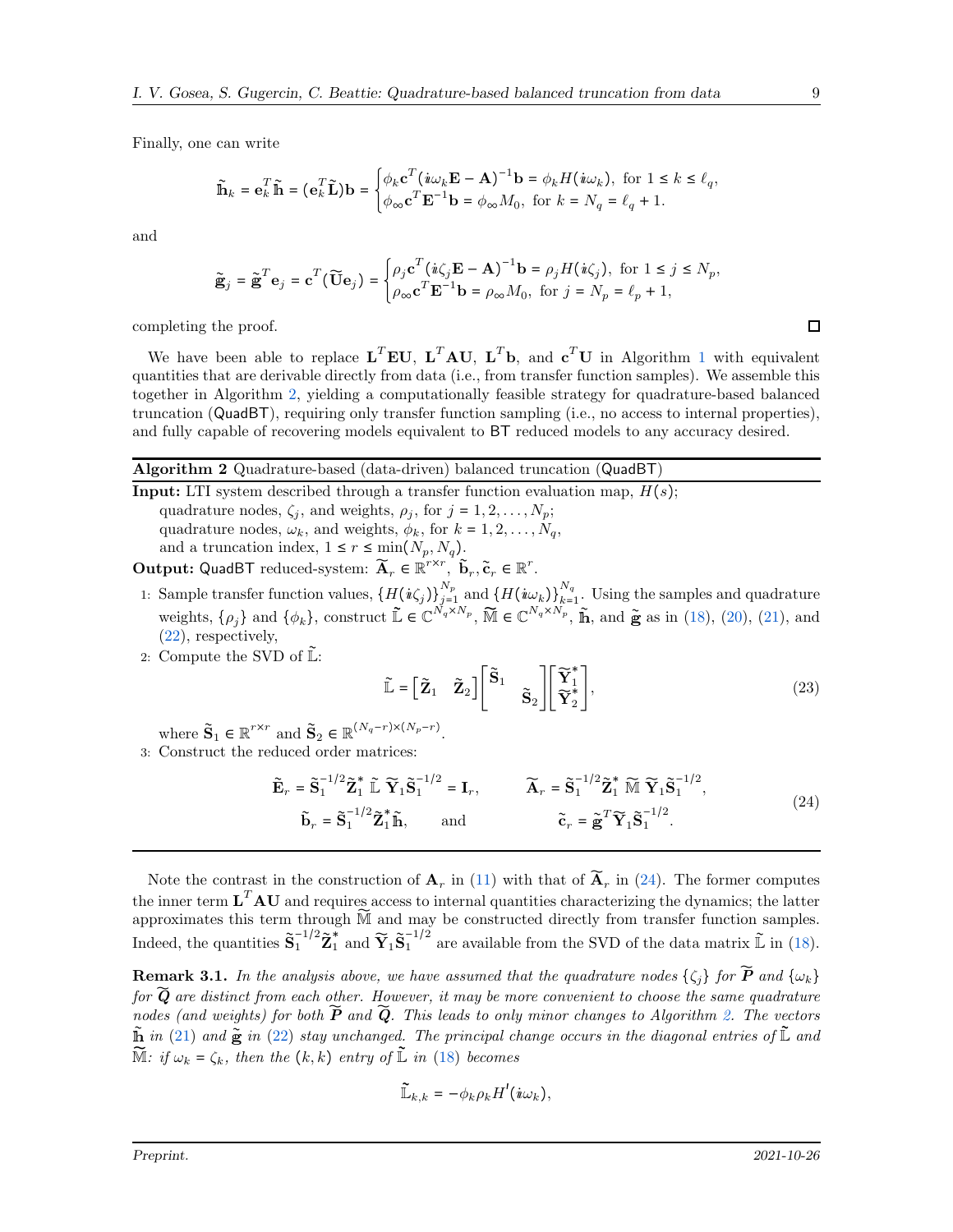*where*  $H'$  *denotes the derivative of*  $H$ *. The*  $(k, k)$  *entry of*  $\widetilde{M}$  *in* [\(20\)](#page-7-0) *is replaced by* 

$$
\widetilde{\mathbb{M}}_{k,k} = -\phi_k \rho_k \left( \omega_k H'(i\omega_k) + H(i\omega_k) \right).
$$

*The remaining entries in* L̃ *and* M̃ *are unchanged.*

#### <span id="page-9-0"></span>3.2.1 Numerical examples - the SISO case

In this section we will test the approximation capability of our newly proposed method QuadBT and compare it with that of classical BT. We employ the following abbreviations:

- 1. [BT-classic]: The classical BT approach (Algorithm [1\)](#page-2-2).
- 2. [ExpTrap-N]: QuadBT (Algorithm [2\)](#page-8-0) via the exponential trapezoid rule with  $N$  points (without derivative samples); more details may be found in Appendix A.
- 3. [B/CC-N]: QuadBT (Algorithm [2\)](#page-8-0) via Boyd/ Clenshaw-Curtis rule with N points (without derivative samples); more details may be found in Appendix A.

We first consider the [heat] model from  $\S 3.1.1$ . We use first 60 and then 120 logarithmically-spaced points in the interval  $[10^{-3}, 10^3]$ **i** as nodes for [ExpTrap] (the left and right nodes are different). In [B/CC], choose  $L = 4$  and  $L = 3$  for  $\tilde{U}$  and  $\tilde{L}$ , respectively, using again first 60 and then 120 nodes. We vary the reduction order from  $r = 2$  to  $r = 14$  in increments of two and collect both the  $\mathcal{H}_{\infty}$  and the  $\mathcal{H}_2$  norms of the error systems  $\mathbf{H}(s) - \mathbf{H}_r(s)$  corresponding to [BT-classic] and both quadrature schemes. The results are presented in Fig. [3,](#page-10-0) illustrating that both QuadBT models (with [ExpTrap-N] and [B/CC-N]) nearly replicate the performance of [BT-classic].



Figure 2: The relative  $\mathcal{H}_{\infty}$  (left) and  $\mathcal{H}_{2}$  (right) error approximation for different quadratures and nodes applied to the Niconet [heat] model.

As a second example, we use the International Space Station benchmark [\[40\]](#page-24-9) (referred to as [iss1r]) modeling the 1r component of the International Space Station — the system dimension is  $n = 270$ ; it has three inputs and three outputs. To enforce a SISO system, we restrict our attention to the first input and first output. We choose both 200 and 400 logarithmically-spaced points in the interval  $[10^{-1}, 10^{2}]$ **i** as nodes for the [ExpTrap] scheme (the left and right nodes are different). In [B/CC], we choose  $L = 10$  and  $L = 9$  for  $\tilde{U}$  and  $\tilde{L}$ , respectively and use both 200 and 400 nodes. We then vary the reduction order in the interval [2, 24] (in increments of two) and collect both the  $\mathcal{H}_{\infty}$  and the  $\mathcal{H}_2$  norms of the error systems corresponding to all three reduced models. The results are presented in Fig. [3.](#page-10-0) As in the [heat] case, these figures show that transfer-function based QuadBT very closely mimics (in many cases exactly replicates) the  $\mathcal{H}_{\infty}$  and  $\mathcal{H}_{2}$  performance of the projection-based BT. In this example, [B/CC] quadrature outperforms [ExpTrap].

For our last experiment, we purposefully reduce the accuracy of the underlying quadrature by using only a third as many nodes as in the previous experiment, while keeping the same nodal configuration as before (i.e., 20 and 40 nodes, respectively, that are logarithmically-spaced in  $[10^{-3}, 10^3]$ **i** for [ExpTrap] and the same L-parameter choices for  $[B/CC]$ ). This leads to a slightly less accurate approximation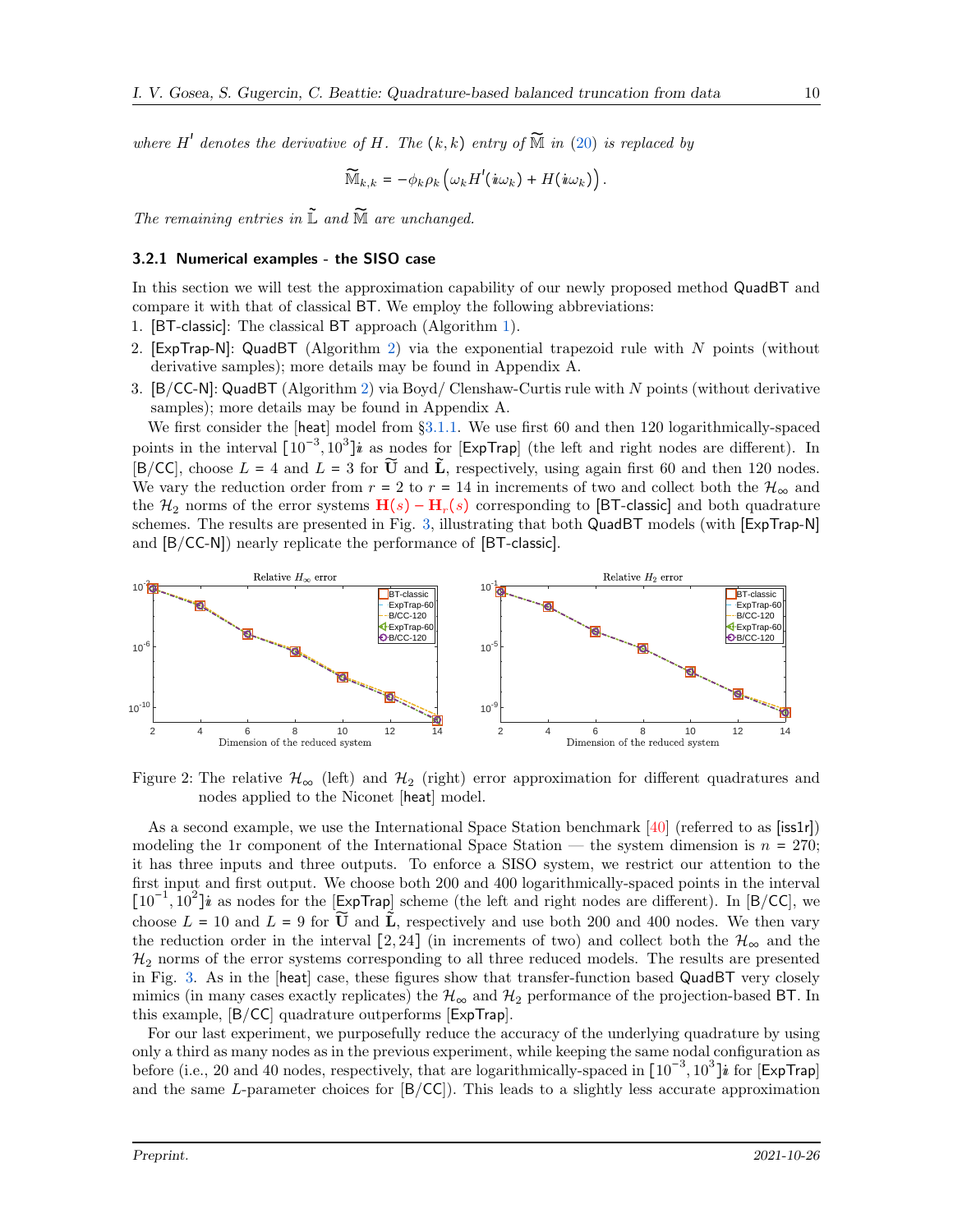<span id="page-10-0"></span>

Figure 3: The relative  $\mathcal{H}_{\infty}$  (left) and  $\mathcal{H}_{2}$  (right) error approximation for different quadratures and nodes applied to the Niconet [iss1r] model.

of Hankel singular values, as can be observed in the left part of Fig. [4.](#page-10-1) Likewise, the corresponding reduced models are slightly less accurate than those computed in the first experiment, see the right part of Fig. [4.](#page-10-1) This situation is somewhat analogous to what is observed with approximate balanced truncation methods that approach the solution of the Lyapunov equations [\(6\)](#page-2-1)-[\(7\)](#page-2-0) through explicit low rank approximation of the related square root factors, [\(8\)](#page-2-4). Such approaches, exemplified by low-rank ADI methods (see e.g., [\[11,](#page-22-5)[22,](#page-23-2)[35,](#page-24-4)[44\]](#page-24-10), produce errors in the low-rank factors that jointly contribute to the error in  $\mathbf{L}^T \mathbf{E} \mathbf{U}$  in the first step of BT, in a way that is similar to what we see when coarsening our quadrature rules. Although the behavior of these projection-based low-rank ADI approaches is still not fully understood, there is overwhelming numerical evidence that projection-based approximate BT produced by such methods works very well in practice. We anticipate that this favorable situation will be seen in our current data-driven BT formulation, as well.

<span id="page-10-1"></span>

Figure 4: The computed (Hankel) singular values for the NICONET [heat] model using using 20 nodes with  $L = 4$  and  $L = 3$  in [B/CC] for  $\tilde{U}$  and  $\tilde{L}$ , respectively and 20 nodes for [ExpTrap] (left) and the relative  $\mathcal{H}_{\infty}$  (right) error approximation for different quadratures and nodes applied to the Niconet [heat] model.

#### 3.3 Connections to approximate BT methods

Due to its compelling theoretical properties, an immense amount of literature has developed around effective methods for approximating BT for large-scale dynamical systems, often focusing on efficient handling of the main computational bottleneck in BT, namely, the computation of Gramians, which requires the solution of two large-scale Lyapunov equations  $(6)-(7)$  $(6)-(7)$ . We list a small selection of these works here [\[11,](#page-22-5) [34,](#page-24-3) [35,](#page-24-4) [44,](#page-24-10) [53,](#page-25-1) [57\]](#page-25-3); further references and detail can be found within these resources.

A common approach for approximate BT involves constructing low-rank approximate factors to  ${\bf P}$  and  ${\bf Q}$ , i.e.,  ${\bf P} \approx \widehat{\bf U} \widehat{\bf U}^T$  and  ${\bf Q} \approx \widehat{\bf L} \widehat{\bf L}^T$ , with rank $(\widehat{\bf U})$  and rank $(\widehat{\bf L})$  much smaller than  $n$ . Then we use  $U$  and  $L$  in Algorithm [1](#page-2-2) in place of the true square-root factors  $U$  and  $L$ . Unfortunately,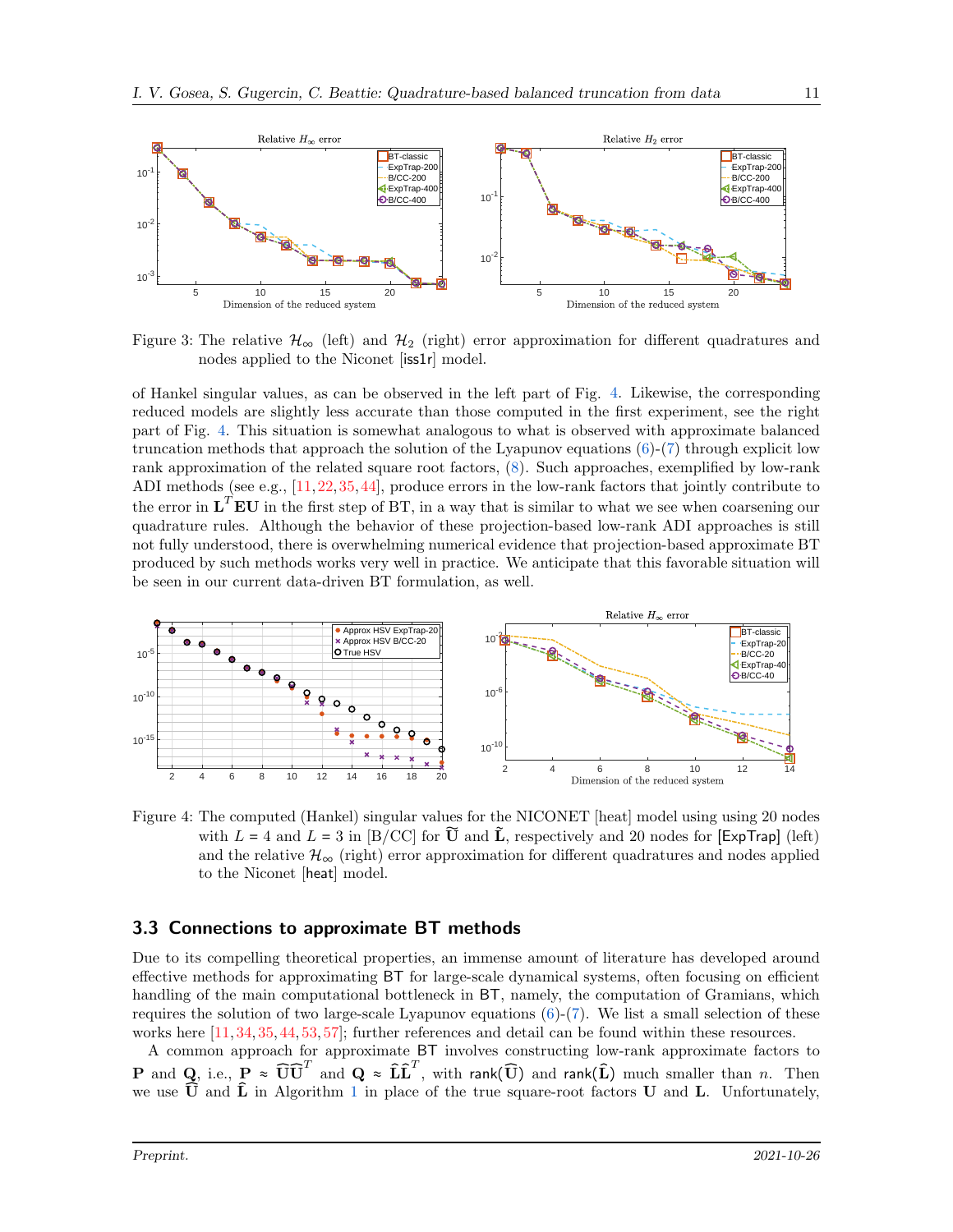regardless of how  $\hat{U}$  and  $\hat{L}$  are computed, this construction requires access to internal dynamics and state-space quantities. The reduced model is then obtained by an explicit projection as in [\(11\)](#page-2-10). This is fundamentally different from what we develop in this work; we do not compute  $\widehat{U}$  or  $\widehat{L}$  and we do not require access to state-space quantities. We only assume access to transfer function samples. Despite these major contrasts, there are striking similarities that motivate the underlying approximation theory.

The quadrature approximation [\(13\)](#page-3-2) to  $P$  has been a major force behind the frequency-domain version of Balanced POD [\[61\]](#page-25-2). Indeed, the Balanced POD approach of [\[61\]](#page-25-2) engages a numerical quadrature for the Gramians, **P** and **Q**, using unit quadrature weights;  $\rho_j = 1$  for  $j = 1, \ldots, \ell_p$  [\(13\)](#page-3-2) and  $\phi_k = 1$  for  $j = 1, \ldots, \ell_q$  in [\(15\)](#page-4-0), and omitting the node at infinity in both cases. The approach of [\[61\]](#page-25-2) was later referred to as Poor Man's Truncated Balanced Reduction in [\[45\]](#page-24-11); however, the implementation there is restricted to symmetric systems. Significantly, Balanced POD is not data-driven in the sense that we explore here, but rather it is both *projection-based* and *intrusive*, requiring explicit access to a statespace representation. Nonetheless, it is clear that one may immediately arrive at a transfer-function based *data-driven* formulation of Balanced POD by using the QuadBT framework developed here.

Along similar lines, Gauss-Kronrod quadrature was used to approximate Hankel singular values in [\[12\]](#page-23-3), but as with earlier methods, explicit state-space representations are still required. Similar quadrature strategies were later used in [\[18\]](#page-23-4) to extend BT to structure-preserving model reduction for integro-differential equations. In all these methods, frequency-domain quadrature to approximate Gramians can be viewed as a common thread shared with our framework. Significantly, we avoid explicit state-space projections by directly working with transfer function evaluations.

Evidently, numerical quadrature can also be applied to the time-domain representation of P as in [\(3\)](#page-1-2) and this has also been considered as a strategy for approximate BT, see, e.g., [\[13,](#page-23-5)[14,](#page-23-6)[28,](#page-23-7)[38,](#page-24-1)[41,](#page-24-12)[54\]](#page-25-6). We explore these connections in §[5](#page-18-0) where a time-domain formulation of this data-driven BT framework is considered.

ADI-type methods (see, e.g.,  $[9, 11, 22, 35, 44, 53, 55]$  $[9, 11, 22, 35, 44, 53, 55]$  $[9, 11, 22, 35, 44, 53, 55]$  $[9, 11, 22, 35, 44, 53, 55]$  $[9, 11, 22, 35, 44, 53, 55]$  $[9, 11, 22, 35, 44, 53, 55]$  $[9, 11, 22, 35, 44, 53, 55]$  $[9, 11, 22, 35, 44, 53, 55]$  $[9, 11, 22, 35, 44, 53, 55]$  $[9, 11, 22, 35, 44, 53, 55]$  $[9, 11, 22, 35, 44, 53, 55]$  $[9, 11, 22, 35, 44, 53, 55]$  $[9, 11, 22, 35, 44, 53, 55]$ ) are among the most commonly used tools for producing approximate low-rank Gramian factors  $\overline{U}$  and  $\hat{L}$ . These methods are iterative in character and depend on shift parameters that determine the speed of convergence. Even though the resulting low-rank factor  $\mathbf{\bar{U}}$  will have a different structure than  $\mathbf{\bar{U}}$  in [\(14\)](#page-4-1), one may view either result as a low-rank factor for frequency-domain Balanced POD. Both factors span the same (Krylov) subspaces provided that the shift parameters are chosen to be the negative of the quadrature nodes [\[5\]](#page-22-7). Significantly, lowrank ADI solutions have also been connected to time-domain quadrature methods [\[13,](#page-23-5)[14\]](#page-23-6), highlighting a powerful approximation-theoretic core unifying the approaches. Our approach is distinct from other methods in that it never constructs approximate solutions to  $P$  or  $Q$ , nor attempts to approximate low-rank factors. Our QuadBT reduced model is constructed directly from data.

#### 3.4 Comparison with interpolatory Loewner model reduction

For the sampling points  $\{\mu_k\}_{k=1}^{N_q}$  and  $\{\lambda_j\}_{j=1}^{N_p}$ , consider  $\mathbb{L} \in \mathbb{C}^{N_q \times N_p}$ ,  $\mathbb{M} \in \mathbb{C}^{N_q \times N_p}$ , defined element-wise as:

<span id="page-11-0"></span>
$$
\mathbb{L}_{k,j} = -\frac{H(\mu_k) - H(\lambda_j)}{\mu_k - \lambda_j} \quad \text{and} \quad \mathbb{M}_{k,j} = -\frac{\mu_k H(\mu_k) - \lambda_j H(\lambda_j)}{\mu_k - \lambda_j},
$$
\n
$$
\text{for } k = 1, 2, \dots, N_q \text{ and } j = 1, 2, \dots, N_p. \tag{25}
$$

The matrices  $\mathbb L$  and  $\mathbb M$  in [\(25\)](#page-11-0) are called, respectively, the Loewner and shifted-Loewner matrices. Notice that L and M bear evident similarities to the key matrices  $\mathbb{\tilde{L}}$  in [\(18\)](#page-5-2) and  $\mathbb{\tilde{M}}$  in [\(20\)](#page-7-0) that are central to QuadBT. Indeed, assuming that the node at infinity is absent from the quadrature rules in [\(13\)](#page-3-2) and [\(15\)](#page-4-0), and that the quadrature nodes in QuadBT determine  $\mu_k = i\omega_k$  for  $k = 1, 2, ..., N_q$  and  $\lambda_j = i \zeta_j$  for  $j = 1, 2, ..., N_p$  in [\(25\)](#page-11-0), the matrices  $\tilde{\mathbb{L}}$  in [\(18\)](#page-5-2) and  $\tilde{\mathbb{M}}$  in [\(20\)](#page-7-0) used in QuadBT will be diagonal scalings of L and M:

$$
\widetilde{\mathbb{L}} = \text{diag}(\phi_1, \dots, \phi_{N_q}) \mathbb{L} \text{diag}(\rho_1, \dots, \rho_{N_p}) \text{ and } \widetilde{\mathbb{M}} = \text{diag}(\phi_1, \dots, \phi_{N_q}) \mathbb{M} \text{diag}(\rho_1, \dots, \rho_{N_p}).
$$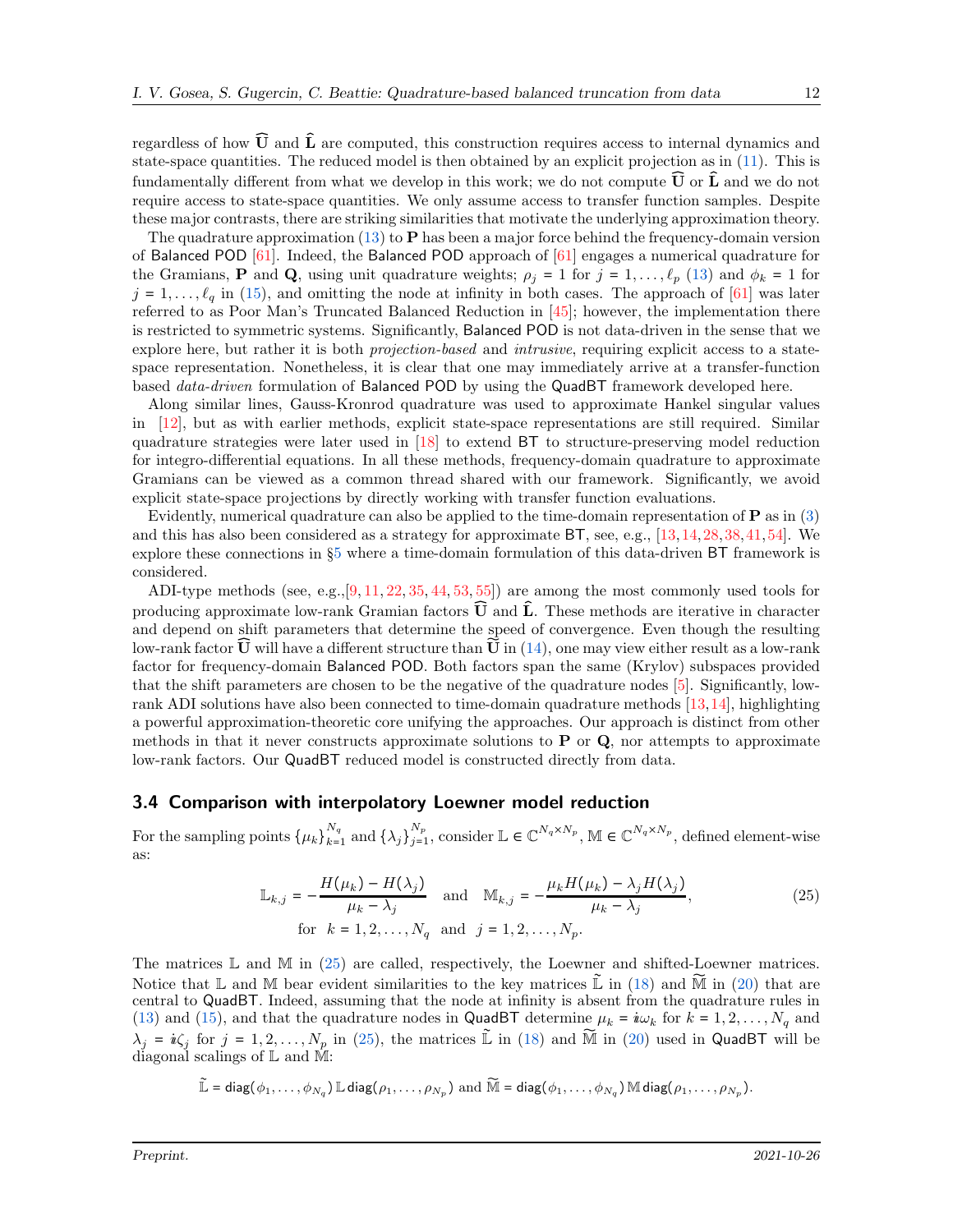The matrices  $\mathbb L$  and  $\mathbb M$  of [\(25\)](#page-11-0) were originally conceived to play a role in quite a different model reduction scheme which we refer to as the *interpolatory Loewner model reduction framework*. This model reduction framework was introduced in [\[37\]](#page-24-13) as a data-driven interpolation-based system identification and complexity reduction technique. It has become a popular and powerful tool for model reduction over the last decade, and has been successfully extended to parametrized linear dynamical systems [\[30\]](#page-23-8), structured linearized systems [\[52\]](#page-25-8), bilinear [\[3\]](#page-22-9) and quadratic-bilinear systems [\[23\]](#page-23-9), and has been formulated to work with time-domain data as well [\[42\]](#page-24-14).

The principal feature of the *interpolatory Loewner framework* is the construction of a rational interpolant matching the given sampled transfer function data. This provides immediately a realization of a reduced model that matches the system response at specified driving frequencies (or equivalently, at specified complex interpolation points). The quality of the final reduced model is strongly tied to the choice of interpolation points and in the MIMO setting, also to the choice of tangent directions. If some additional flexibility exists in where the system may be sampled,  $\mathcal{H}_2$ -optimal reduced order interpolants may be feasibly computed [\[6\]](#page-22-10). For a detailed account of theoretical developments as well as implementation details for Loewner-based methods relating especially to rational interpolation, we refer to [\[2,](#page-22-1) [4\]](#page-22-11), and references therein.

Although our QuadBT framework makes use of matrices that are, at least in many cases of interest, diagonally scaled Loewner and shifted Loewner matrices, rational interpolation plays no role for us. Instead, we have observed that there are strong links among (a) quadrature rules [\(13\)](#page-3-2) and [\(15\)](#page-4-0), (b) the (limiting) implicit Gramian factorizations described in [\(17\)](#page-4-3), and (c) the related Loewner / shifted Loewner factorizations. These links couple together the features developed in Propositions [3.1,](#page-5-1) [3.2,](#page-5-0) and [3.3,](#page-7-2) and allow us ultimately to mimic BT in a purely data-driven manner.

#### 3.4.1 Numerical examples

We use the [heat] and [iss1r] models from  $\S 3.1.1$  $\S 3.1.1$  and  $\S 3.2.1$  $\S 3.2.1$  as test cases. QuadBT is implemented using only the [ExpTrap] quadrature.

We choose 120 logarithmically-spaced points in the interval  $[10^{-3}, 10^3]$ **i** for the [heat] model and 400 logarithmically-spaced points in the interval  $[10^{-1}, 10^2]$ *i* for the [iss1r] model. In the interpolatory Loewner framework, the singular values of  $\mathbb L$  and/or the augmented matrix  $\lceil \mathbb L \mathbb M \rceil$  play a fundamental role in determining reduction order, analogous to Hankel singular values in BT; see [\[2,](#page-22-1) §4.3]. Therefore, in addition to the QuadBT quantities, we construct  $\mathbb L$  and  $\mathbb M$  corresponding to the same transfer function samples and compute (i) the true Hankel singular values, (ii) QuadBT-based Hankel singular values, and (iii) the singular values of  $\mathbb L$  and  $\lceil \mathbb L \mathbb M \rceil$ . Results are depicted in Fig. [5.](#page-12-0) While the Hankel singular values computed via [ExpTrap] approximate the true ones fairly well, the singular values corresponding to the Loewner method appear to follow the trend, only up to a scaling factor. This simple example shows the importance of the quadrature weights appearing in the QuadBT framework.

<span id="page-12-0"></span>

Figure 5: The computed singular values for the heat model (left) and the [iss1r] model (right). Next, we consider the SISO version of the  $[iss1r]$  model and apply both QuadBT with  $[ExpTrap]$  using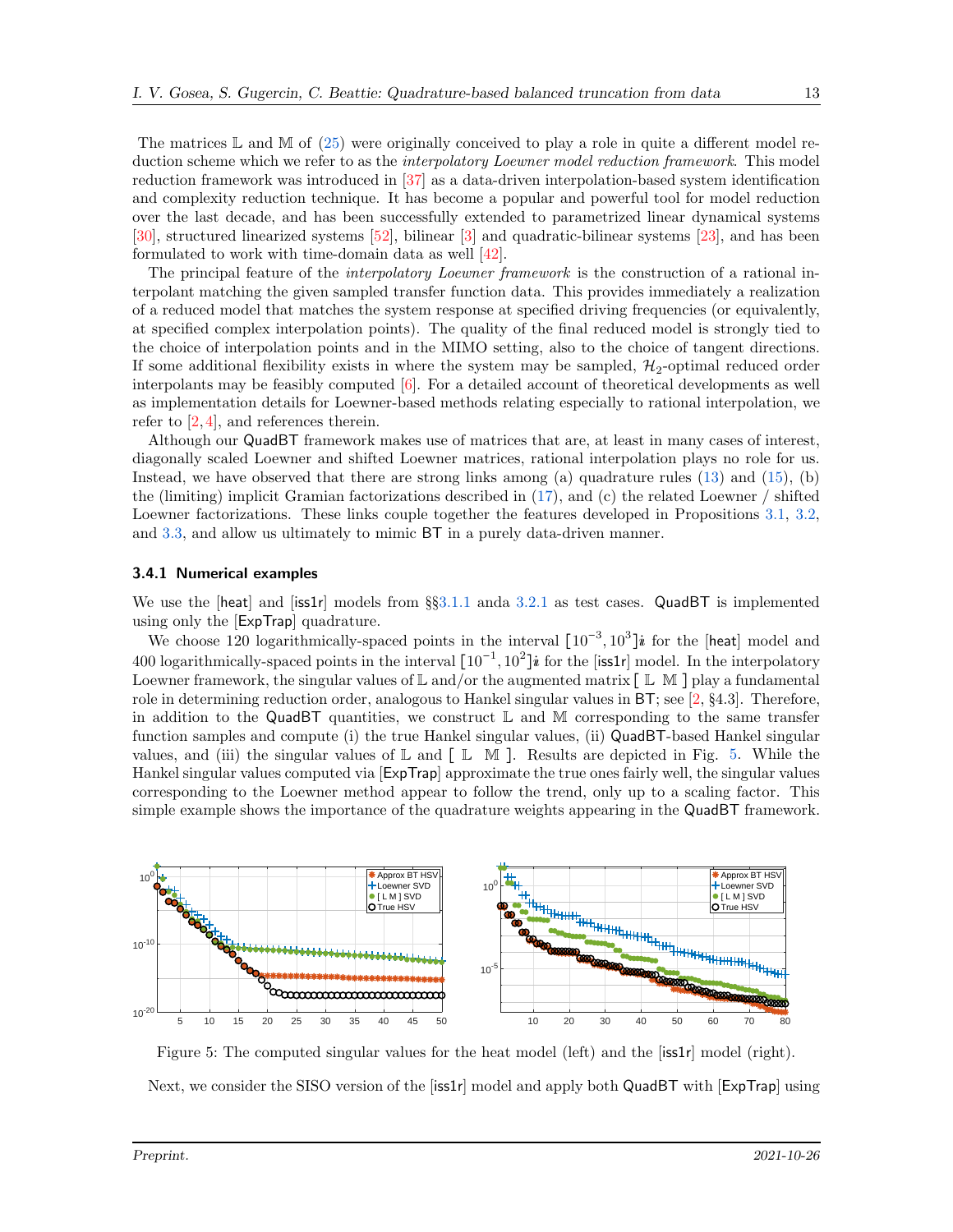200 logarithmically-spaced points in the interval  $[10^{-1}, 10^2]$  is and the Loewner-based interpolation method. We vary the reduction order from  $r = 2$  to  $r = 24$ , and collect the  $\mathcal{H}_{\infty}$  and the  $\mathcal{H}_2$  norms of the error systems for both methods. The results are presented in Fig. [6](#page-13-2) where the label [Loewner-200] refers to the Loewner method with  $N = 200$  points. Fig. [6](#page-13-2) shows that *for the same transfer function* data, it pays off to use appropriate quadrature weights to perform QuadBT as QuadBT outperforms the Loewner approach and mimics BT much more closely.

For the two quadrature rules that we consider here (described in Appendix A), the quadrature nodes are closely related to spectral/pseudospectral approximations of the integrand and so will also be effective for producing accurate interpolants for interpolation-based methods including those that typify the Loewner model reduction framework. Other choices for quadrature rules (e.g., Gauss rules) might not yield such effective interpolants.

<span id="page-13-2"></span>

Figure 6: Relative  $\mathcal{H}_{\infty}$  (left) and  $\mathcal{H}_{2}$  (right) approximation errors for different methods applied to the [iss1r] model.

### <span id="page-13-1"></span><span id="page-13-0"></span>4 Refinements and Extensions

#### 4.1 Keeping it real

The original system has been presumed to be real, insofar as real-valued inputs and real-valued initial states assure real-valued outputs. This guarantees in turn that a *real* realization involving matrices  $\mathbf{E}, \mathbf{A} \in \mathbb{R}^{n \times n}, \mathbf{B} \in \mathbb{R}^{n \times m}, \mathbf{C} \in \mathbb{R}^{p \times n}$  is possible, though not necessarily explicitly available. Equivalently, the associated system transfer function  $H(s) = C(sE - A)^{-1}B$  displays a conjugate symmetry of system poles and residues (i.e., complex poles and residues must occur in conjugate pairs). If we utilize *symmetric quadrature rules* in the approximations given in  $(13)$  and  $(15)$  — that is, if the sets of quadrature nodes and associated weights,  $\{(\zeta_j, \rho_j)\}_{j=1}^{N_p}$  and  $\{(\omega_k, \phi_k)\}_{k=1}^{N_q}$ , are symmetrically distributed on the real axis with respect to  $0$  — then we will be able to retain this conjugate symmetry, accomplish computations equivalent to Steps 2, 3, and 4 of QuadBT using only real arithmetic, and be assured that the final reduced model will inherit the conjugate symmetry of the original system, thus representing a reduced-order real dynamical system.

For simplicity, we focus on the SISO case and suppose that both node sets have an even number of points that are symmetrically distributed across the real axis, say  $N_p = 2\nu_p$  and  $N_q = 2\nu_q$ . (More general settings are considered in [\[2\]](#page-22-1), p. 203). Relabel these node sets as

$$
\begin{aligned} \zeta_{-\nu_p}<\zeta_{-\nu_p+1}<\cdots<\zeta_{-1}<0<\zeta_1<\cdots<\zeta_{\nu_p-1}<\zeta_{\nu_p}\\ \omega_{-\nu_q}<\omega_{-\nu_q+1}<\cdots<\omega_{-1}<0<\omega_1<\cdots<\omega_{\nu_q-1}<\omega_{\nu_q}, \end{aligned}
$$

noting that  $\zeta_{-j} = -\zeta_j$  and with corresponding weights,  $\rho_{-j} = \rho_j$ , for  $j = 1, ..., \nu_p$ . Similarly, we have  $\omega_{-k} = -\omega_k$  and  $\phi_{-k} = \phi_k$  for  $k = 1, ..., \nu_q$ . The nodes/weights are then reordered with respect to this ± node pairing:

> <span id="page-13-3"></span> $\{\zeta_1, \zeta_{-1}, \zeta_2, \zeta_{-2}, \ldots, \zeta_{\nu_p}, \zeta_{-\nu_p}\}\$ and  $\{\omega_1, \omega_{-1}, \omega_2, \omega_{-2}, \ldots, \omega_{\nu_q}, \omega_{-\nu_q}\}$  $(26)$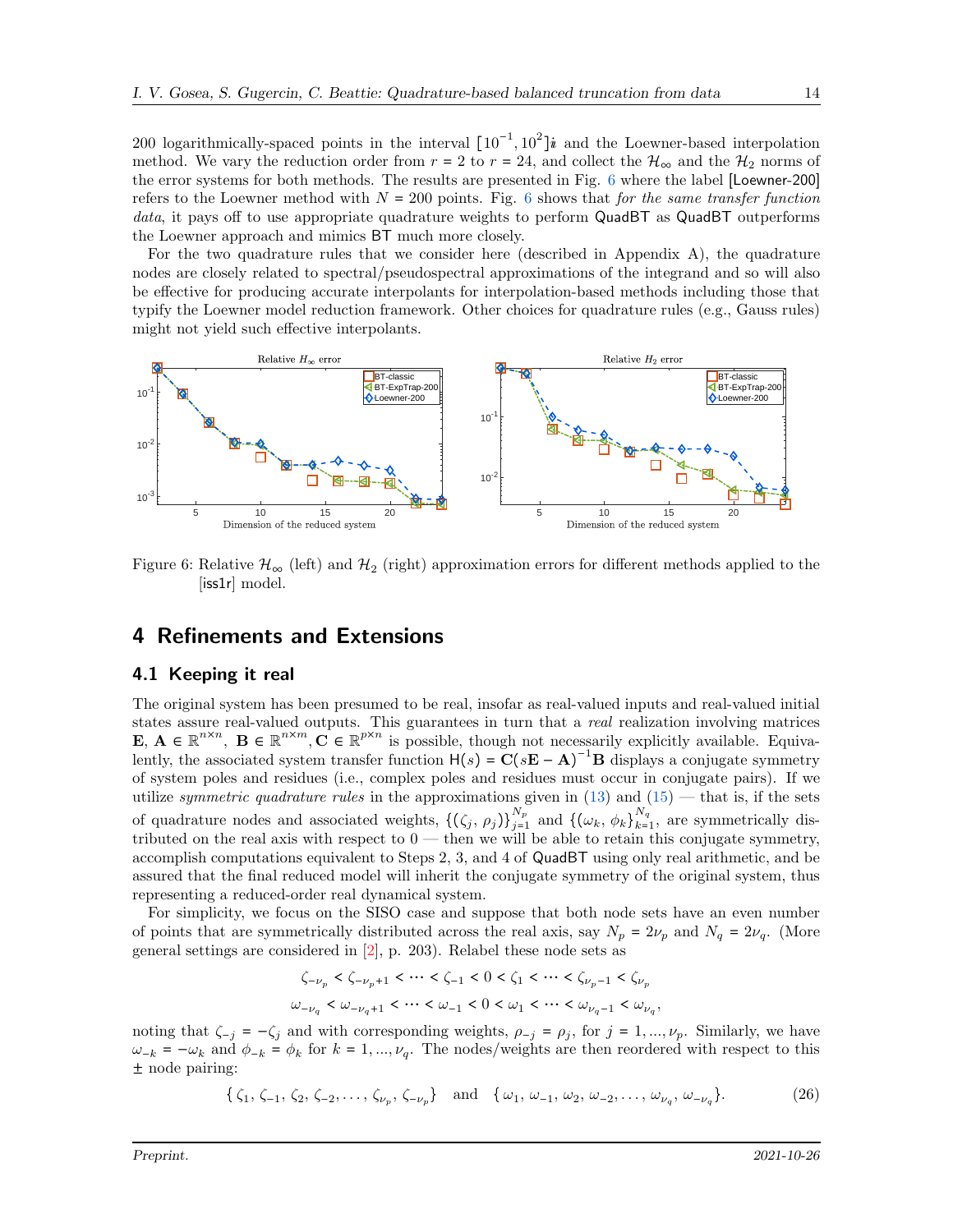When the samples obtained in Step 1 of QuadBT are reordered in the same way, they appear now as a sequence of conjugate pairs:

$$
\{H(i\zeta_j),\overline{H(i\zeta_j)}\}_{j=1}^{\nu_p} \quad \text{and} \quad \{H(i\omega_k),\overline{H(i\omega_k)}\}_{k=1}^{\nu_q}.
$$

Notice that one need only explicitly evaluate the first function of each pair.

Now instead of [\(18\)](#page-5-2), we reconsider the construction of  $\mathbb{L}$  taking into account the new node ordering given in [\(26\)](#page-13-3). With respect to this node ordering,  $\mathbb{L}$  can be partitioned into  $2 \times 2$  blocks,  $\mathbb{L}_{k,j}^{(2)}$ , conforming to the conjugate pairing of quadrature nodes in  $(26)$  — left data at  $(i\omega_k, -i\omega_k)$ ; right data at  $(i\zeta_j, -i\zeta_j)$ :

$$
\widetilde{\mathbb{L}}_{k,j}^{(2)} = -\phi_k \rho_j \left[ \begin{array}{cc} \frac{H(i\,\omega_k) - H(i\,\zeta_j)}{i\,\omega_k - i\,\zeta_j} & \frac{H(i\,\omega_k) - \overline{H(i\,\zeta_j)}}{i\,\omega_k - (-i\,\zeta_j)}\\ \frac{\overline{H(i\,\omega_k)} - H(i\,\zeta_j)}{(-i\,\omega_k) - i\,\zeta_j} & \frac{\overline{H(i\,\omega_k)} - \overline{H(i\,\zeta_j)}}{(-i\,\omega_k) - (-i\,\zeta_j)} \end{array} \right],
$$

for  $j = 1, ..., \nu_p$  and  $k = 1, ..., \nu_q$ . Note that each  $\tilde{\mathbb{L}}_{k,j}^{(2)}$  satisfies a Sylvester equation:

$$
\tilde{\mathbb{L}}_{k,j}^{(2)} \left[ \begin{array}{cc} i \omega_k & 0 \\ 0 & -i \omega_k \end{array} \right] - \left[ \begin{array}{cc} i \zeta_j & 0 \\ 0 & -i \zeta_j \end{array} \right] \tilde{\mathbb{L}}_{k,j}^{(2)} \n= \phi_k \rho_j \left( \left[ \begin{array}{cc} 1 \\ 1 \end{array} \right] \left[ H(i \zeta_j) & \overline{H(i \zeta_j)} \right] - \left[ \begin{array}{cc} H(i \omega_k) \\ \overline{H(i \omega_k)} \end{array} \right] \left[ 1 \quad 1 \right] \right).
$$

This uniquely determines each  $\tilde{\mathbb{L}}_{k,j}^{(2)}$  (and hence,  $\tilde{\mathbb{L}}$ ) when the sets of quadrature nodes,  $\{\zeta_j\}$  and  $\{\omega_k\}$ , are disjoint as we have assumed.

 $\tilde{\mathbb{L}}$  is unitarily equivalent to a *real* matrix as we next demonstrate explicitly. Define  $\mathbf{J} = \frac{1}{\sqrt{2}} \begin{bmatrix} 1 & -\dot{u} \\ 1 & \dot{u} \end{bmatrix}$ and consider a unitary equivalence defined by

$$
\widetilde{\mathbb{L}}^R=(\mathbf{I}_{\nu_q}\otimes \mathbf{J}^{\star})\;\widetilde{\mathbb{L}}\;(\mathbf{I}_{\nu_p}\otimes \mathbf{J}).
$$

 $\mathbb{L}^R$  can be partitioned into 2 × 2 blocks, conforming precisely to the earlier partitioning of  $\mathbb{L}$ , and indeed one finds for each block,  $\tilde{\mathbb{L}}_{k,j}^{(2)R} = \mathbf{J}^{\star} \tilde{\mathbb{L}}_{k,j}^{(2)} \mathbf{J}$  for  $j = 1, ..., \nu_p$  and  $k = 1, ..., \nu_q$ . One may check directly that  $\tilde{\mathbb{L}}_{k,j}^{(2)R}$  is real. Indeed, each block may be determined uniquely from a corresponding (real) Sylvester equation:

$$
\widetilde{\mathbb{L}}_{k,j}^{(2)R} \left[ \begin{array}{cc} 0 & \omega_k \\ -\omega_k & 0 \end{array} \right] - \left[ \begin{array}{cc} 0 & \zeta_j \\ -\zeta_j & 0 \end{array} \right] \widetilde{\mathbb{L}}_{k,j}^{(2)R} = 2\phi_k \rho_j \left[ \begin{array}{cc} \text{Re}\left(H(\dot{\imath}\,\zeta_j) - H(\dot{\imath}\,\omega_k)\right) & \text{Im}\left(H(\dot{\imath}\,\zeta_j)\right) \\ \text{Im}\left(H(\dot{\imath}\,\omega_k)\right) & 0 \end{array} \right],
$$

for  $j = 1, ..., \nu_p$  and  $k = 1, ..., \nu_q$ . One may solve these Sylvester equations for  $\tilde{\mathbb{L}}_{k,j}^{(2)R}$ , in real arithmetic, independently of one another in parallel.

Similar considerations may be applied to  $(20)$ ,  $(21)$ , and  $(22)$ , which define respectively, the complementary matrix  $\widetilde{M}$ , and vectors  $\widetilde{h}$  and  $\widetilde{g}$ . For  $\widetilde{M}$ , we find as before, a unitarily equivalent real matrix:

$$
\widetilde{\mathbb{M}}^R = \left(\mathbf{I}_{\nu_q} \otimes \mathbf{J}^\star\right) \, \widetilde{\mathbb{M}} \, \left(\mathbf{I}_{\nu_p} \otimes \mathbf{J}\right),
$$

which may be partitioned into submatrices,  $\widetilde{\mathbb{M}}_{k,j}^{(2)R} = \mathbf{J}^{\star} \widetilde{\mathbb{M}}_{k,j}^{(2)} \mathbf{J}$  for  $j = 1, ..., \nu_p$  and  $k = 1, ..., \nu_q$ , conforming to the partitioning for  $\mathbb{L}^R$ . These submatrices are directly computable from real Sylvester equations:

$$
\widetilde{\mathbb{M}}_{k,j}^{(2)R} \left[ \begin{array}{cc} 0 & \omega_k \\ -\omega_k & 0 \end{array} \right] - \left[ \begin{array}{cc} 0 & \zeta_j \\ -\zeta_j & 0 \end{array} \right] \widetilde{\mathbb{M}}_{k,j}^{(2)R} \\
= 2\phi_k \rho_j \left[ \begin{array}{cc} \operatorname{Im}(\omega_k H(\dot{\mathbf{z}} \omega_k) - \zeta_j H(\dot{\mathbf{z}} \zeta_j)) & \operatorname{Re}(\zeta_j H(\dot{\mathbf{z}} \zeta_j)) \\ \operatorname{Re}(\omega_k H(\dot{\mathbf{z}} \omega_k)) & 0 \end{array} \right],
$$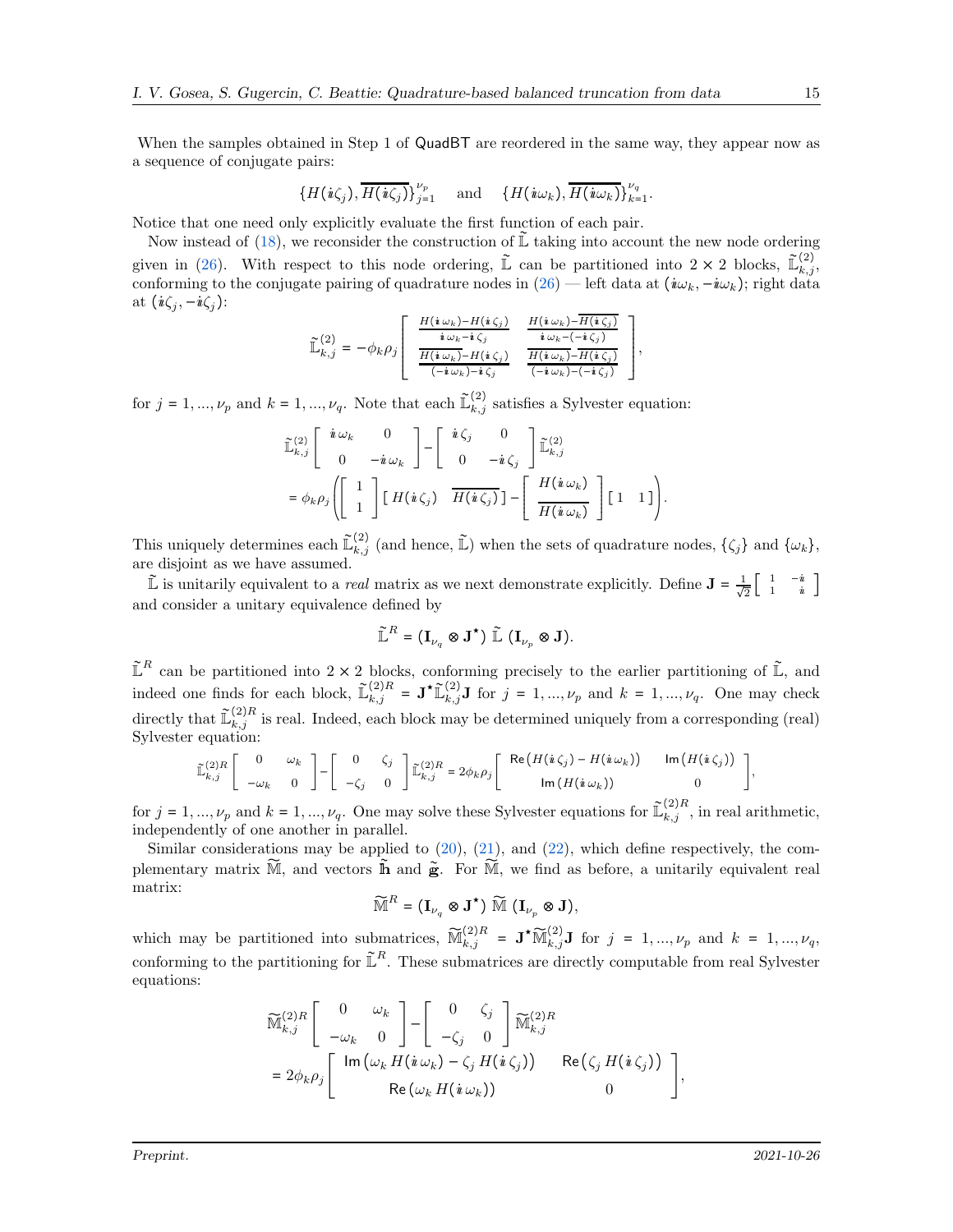for  $j = 1, ..., \nu_p$ ,  $k = 1, ..., \nu_q$ . For  $\tilde{h}$  and  $\tilde{g}$ , we may define corresponding real vectors,

$$
\widetilde{\mathbf{h}}^{(R)} = (\mathbf{I}_{\nu_q} \otimes \mathbf{J}^{\star})\widetilde{\mathbf{h}} \quad \text{and} \quad \widetilde{\mathbf{g}}^{(R)T} = \widetilde{\mathbf{g}}^T (\mathbf{I}_{\nu_p} \otimes \mathbf{J}).
$$

If we return to QuadBT (Algorithm [2\)](#page-8-0) and replace  $\tilde{\mathbb{L}}, \tilde{\mathbb{M}}, \tilde{\mathbb{h}}$ , and  $\tilde{\mathbf{g}}$  with their real counterparts derived above,  $\tilde{\mathbb{L}}^{(R)}$ ,  $\tilde{\mathbb{M}}^{(R)}$ ,  $\tilde{\mathbb{m}}^{(R)}$ , and  $\tilde{\mathbf{g}}^{(R)}$ , then the computations in Steps (3) and (4) may be done entirely in real arithmetic, and the final reduced model defined in Step (4) will be real, even in the presence of rounding errors.

#### <span id="page-15-0"></span>4.2 MIMO Systems

We have thus far presented an analysis framework specific to SISO dynamical systems, however the MIMO case follows from this nearly immediately; the only change occurs in the construction of  $\mathbb{L}$ , M<sup>*j*</sup>,  $\hat{\mathbf{n}}$  and  $\tilde{\mathbf{c}}_r$ , and not in Algorithm [2](#page-8-0) itself. Specifically, assume that the underlying dynamical system has m inputs and p outputs (e.g., as in  $(1)$ ). In this case, the transfer function function is a matrix-valued rational function and we will denote it by  $\mathbf{H}(s)$  so that for any frequency  $\hat{s} \in \mathbb{C}$ , we have  $\mathbf{H}(\hat{s}) \in \mathbb{C}^{p \times m}$ . Therefore, assuming the same set-up as in Proposition [3.1,](#page-5-1) in defining  $\mathbb{L}$ , we have

$$
\widetilde{\mathbb{L}}_{k,j} = -\phi_k \rho_j \frac{\mathbf{H}(i\omega_k) - \mathbf{H}(i\zeta_j)}{i\omega_k - i\zeta_j} \in \mathbb{C}^{p \times m},\tag{27}
$$

as the  $(k, j)$ th *block* of  $\mathbb{L}$  and therefore  $\mathbb{L} \in \mathbb{C}^{(p \cdot N_q) \times (m \cdot N_p)}$ . Similarly, in Proposition [3.3,](#page-7-2) we will have

$$
\widetilde{\mathbb{M}}_{k,j} = -\phi_k \rho_j \frac{i\omega_k \mathbf{H}(i\omega_k) - i\zeta_j \mathbf{H}(i\zeta_j)}{i\omega_k - i\zeta_j} \in \mathbb{C}^{p \times m},\tag{28}
$$

as the  $(k, j)$ th *block* of  $\widetilde{M}$  and thus  $\widetilde{M} \in \mathbb{C}^{(p \cdot N_q) \times (m \cdot N_p)}$ . Since we are dealing with MIMO systems, we replace  $\widetilde{\mathbf{h}}$  with  $\widetilde{\mathbf{H}} = \widetilde{\mathbf{L}}^* \mathbf{B} \in \mathbb{C}^{(N_q \cdot p) \times m}$  and  $\widetilde{\mathbf{g}}^T$  with  $\widetilde{\mathbf{G}} = \mathbf{C}\widetilde{\mathbf{U}} \in \mathbb{C}^{p \times (N_p \cdot m)}$  with the kth row block of  $\widetilde{\mathbb{H}}$  and *i*th columns block of  $\widetilde{\mathbb{G}}$  given by

$$
\widetilde{\mathbf{H}}_k = \phi_k \mathbf{H}(i\omega_k) \in \mathbb{C}^{p \times m} \quad \text{and} \quad \widetilde{\mathbf{G}}_j = \rho_j \mathbf{H}(i\zeta_j) \in \mathbb{C}^{p \times m}.
$$

Then, Algorithm [2](#page-8-0) simply proceeds with these new definitions.

#### 4.2.1 Numerical example: the MIMO case

We examine performance for the [iss1r] numerical test case, which has  $p = 3$  outputs and  $m = 3$  inputs. Modifications specified above in §[4.2](#page-15-0) are followed to adapt QuadBT to a MIMO setting.

Choose both 200 and 400 logarithmically-spaced points in the interval  $[10^{-1}, 10^2]$ **i** as nodes for [ExpTrap] (the left and right nodes are chosen to be distinct). For [B/CC], choose  $L = 10$  and  $L = 10.5$ for  $\widetilde{U}$  and  $\widetilde{L}$ , respectively, using both 200 and 400 nodes. We then vary the reduction order from  $r = 2$ to  $r = 24$ , and compute the relative  $\mathcal{H}_{\infty}$  and  $\mathcal{H}_{2}$  errors, corresponding to both quadrature schemes. The results are presented in Fig. [7.](#page-16-0) As in the SISO case, QuadBT accurately mimics BT performance. In this MIMO example, [B/CC] outperforms [ExpTrap].

#### 4.3 Discrete-time systems

Consider a discrete-time dynamical system characterized by the difference equations

$$
\mathbf{Ex}_{k+1} = \mathbf{A} \mathbf{x}_k + \mathbf{B} \mathbf{u}_k, \n\mathbf{y}_k = \mathbf{Cx}_k,
$$
\n(29)

where the input mapping is given by  $\mathbf{u}: \mathbb{Z} \to \mathbb{R}^m$ , the state trajectory/variable is  $\mathbf{x}: \mathbb{Z} \to \mathbb{R}^n$ , and the output mapping is  $y : \mathbb{Z} \to \mathbb{R}^p$ . The system matrices, as in the continuous case, are given by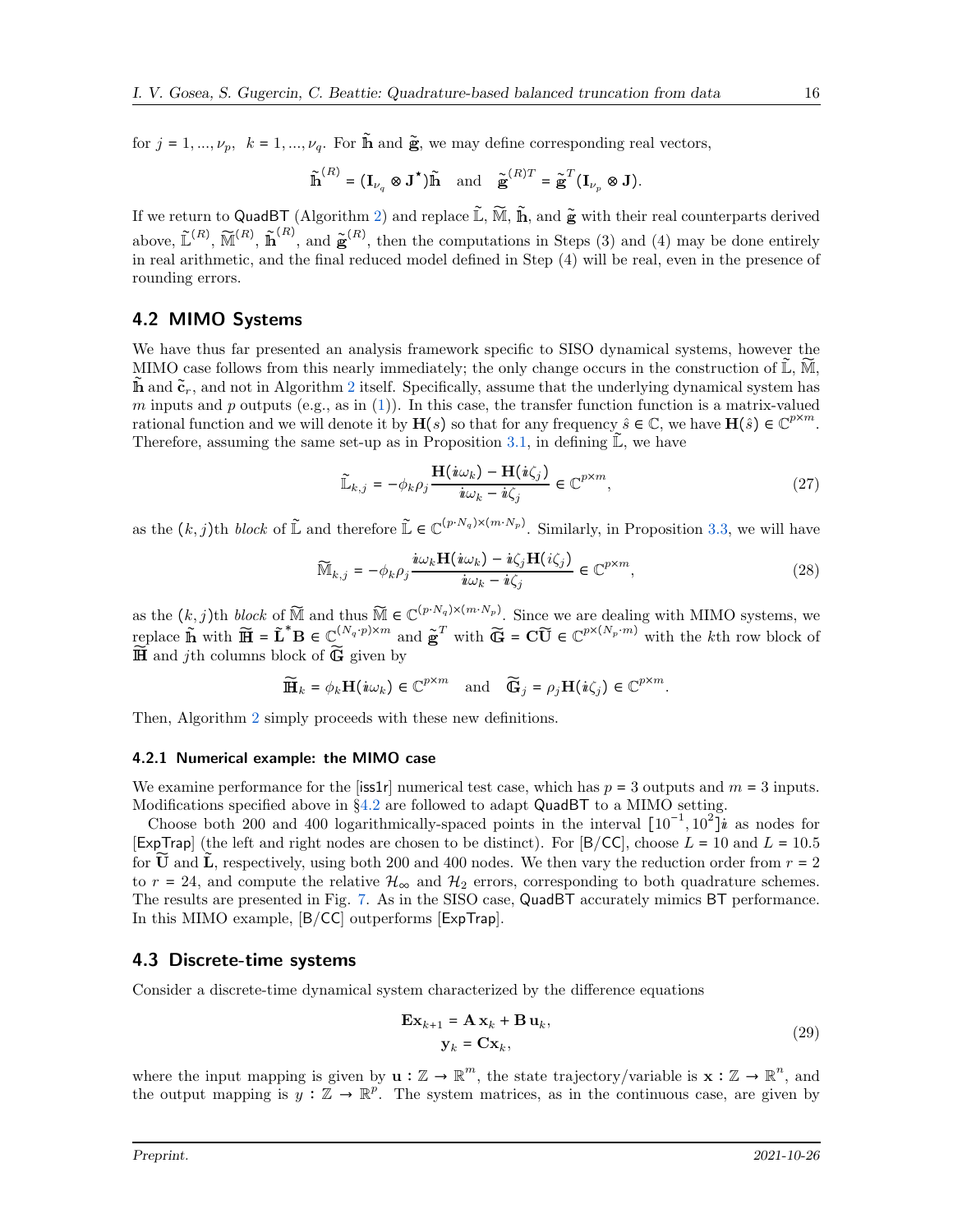<span id="page-16-0"></span>

Figure 7: Relative  $\mathcal{H}_{\infty}$  (left) and  $\mathcal{H}_{2}$  (right) approximation errors for different quadrature schemes ([ExpTrap] vs [B/CC]) and different numbers of nodes (200 vs 400) for [iss1r] MIMO model.

 $\mathbf{A}, \mathbf{E} \in \mathbb{R}^{n \times n}$ , and  $\mathbf{B} \in \mathbb{R}^{n \times m}$ ,  $\mathbf{C} \in \mathbb{R}^{p \times n}$ . We assume that the discrete system is *asymptotically stable*, i.e., the eigenvalues of the matrix pencil  $(A, E)$  are located in the open unit disc.

The reachability Gramian  $P$  in the frequency domain is given by

<span id="page-16-1"></span>
$$
\mathbf{P} = \frac{1}{2\pi} \int_0^{2\pi} (e^{i\zeta} \mathbf{E} - \mathbf{A})^{-1} \mathbf{B} \mathbf{B}^T (e^{-i\zeta} \mathbf{E}^T - \mathbf{A}^T)^{-1} d\zeta.
$$
 (30)

Similarly, the observability Gramian can be represented as

$$
\mathbf{Q} = \frac{1}{2\pi} \int_0^{2\pi} (e^{-i\omega} \mathbf{E}^T - \mathbf{A}^T)^{-1} \mathbf{C}^T \mathbf{C} (e^{i\omega} \mathbf{E} - \mathbf{A})^{-1} d\omega
$$
 (31)

P and Q satisfy the following Stein equations:

$$
\mathbf{APA}^T + \mathbf{BB}^T = \mathbf{EPE}^T, \quad \mathbf{A}^T \mathbf{QA} + \mathbf{C}^T \mathbf{C} = \mathbf{E}^T \mathbf{QE}.
$$
 (32)

As in the continuous-time case, we employ a numerical quadrature rule to approximate the the Gramian P defined in [\(30\)](#page-16-1) to obtain the approximant

<span id="page-16-2"></span>
$$
\mathbf{P} \approx \widetilde{\mathbf{P}} = \sum_{j=1}^{N_p} \rho_j^2 (e^{i\omega_j} \mathbf{E} - \mathbf{A})^{-1} \mathbf{B} \mathbf{B}^T (e^{-i\omega_j} \mathbf{E}^T - \mathbf{A}^T)^{-1}
$$
(33)

with  $\rho_j^2$  and  $\omega_j \in [0, 2\pi]$  denoting, respectively, quadrature weights and nodes.

We apply a similar quadrature approximation for **Q** and obtain

<span id="page-16-3"></span>
$$
\mathbf{Q} \approx \widetilde{\mathbf{Q}} = \sum_{k=1}^{N_q} \phi_k^2 (e^{-i\zeta_k} \mathbf{E}^T - \mathbf{A}^T)^{-1} \mathbf{C}^T \mathbf{C} (e^{i\zeta_k} \mathbf{E} - \mathbf{A})^{-1},
$$
\n(34)

where  $\phi_k^2$  and  $\zeta_k \in [0, 2\pi]$  denote, respectively, quadrature weights and nodes associated with approximating Q. The rest of the QuadBT formulation for discrete systems follows immediately as in Algorithm [2.](#page-8-0) We omit those details here for brevity.

#### 4.3.1 Numerical example: the discrete-time case

We analyze an nth-order lowpass digital Butterworth filter with normalized cutoff frequency  $W_c$ , using the parameter values  $n = 40$  and  $W_c = 0.6$ . (A realization can be obtained in MATLAB using the command butter.)

Choose both 150 and 300 linearly-spaced points in the interval  $[0, 2\pi)$  as the  $\omega_j$ 's and  $\zeta_k$ 's in [\(33\)](#page-16-2) and [\(34\)](#page-16-3), for [ExpTrap]. Here, the left and right nodes are chosen to be the same. For the [B/CC]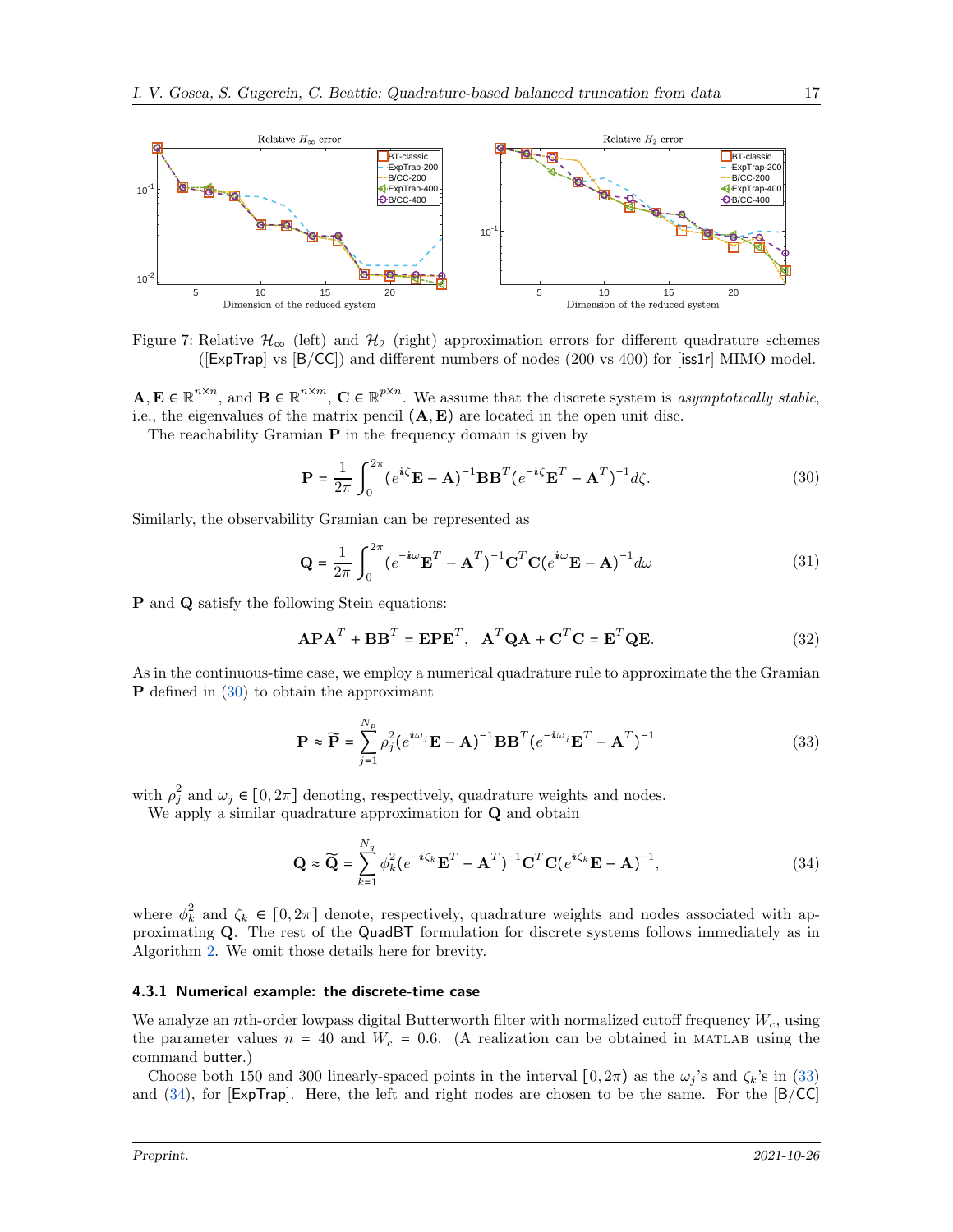quadrature, the values of  $\omega_j$ 's and  $\zeta_k$ 's are chosen to be Chebyshev nodes instead; again both using 150 and 300 nodes. We vary the reduction order from  $r = 2$  to  $r = 40$  and collect the relative  $\mathcal{H}_{\infty}$  and  $\mathcal{H}_2$  errors, corresponding to both quadrature schemes and classical BT. The results are presented in Fig. [8.](#page-17-0) QuadBT via both [ExpTrap] and [B/CC] almost exactly replicates the BT behavior, illustrating the success of our proposed method in the discrete-time setting as well.

<span id="page-17-0"></span>

Figure 8: The relative  $\mathcal{H}_{\infty}$  approximation error for different quadratures applied to the Butterworth digital filter model.

#### 4.4 An infinite-dimensional example

We revisit a numerical example from [\[6\]](#page-22-10) describing the response of an infinite-dimensional linear system, in this case a one-dimensional heat equation. The evolution of the temperature distribution on a semi-infinite rod is characterized by the PDE  $\frac{\partial y}{\partial t} - \frac{\partial^2 y}{\partial z^2} = 0$ , where  $y(z, t)$  denotes the temperature at position z and time t. The temperature is controlled at the location  $z = 0$ , while the temperature at  $z = 1$  is the quantity of interest. By enforcing particular initial and boundary conditions as in [\[6\]](#page-22-10), one may explicitly derive a transfer function:  $H(s) = \frac{Y(1,s)}{Y(0,s)}$  $\frac{Y(1,s)}{Y(0,s)} = e^{-\sqrt{s}}$ , describing the mapping from  $y(0,t)$  to  $y(1;t)$  where  $Y(\cdot,s)$  denotes the Laplace transform of  $y(\cdot,t)$ . Balanced truncation can be approached within an operator-theoretic framework using ideas found for example in [\[19,](#page-23-10) [48\]](#page-24-15). However, we are able to bypass these subtleties, since the transfer function  $H(s)$  is immediately available, as well as its derivative  $H'(s) = -\frac{e^{-\sqrt{s}}}{2\sqrt{s}}$  $rac{e}{2\sqrt{s}}$ .

We directly apply QuadBT with [ExpTrap] using 50 logarithmically-spaced points in the interval [10<sup>-2</sup>, 10<sup>1</sup>]**i**. The results are displayed in Fig. [9.](#page-17-1) In the left plot, we show the approximation error,  $\overline{H}(i\omega) - H_r(i\omega)$ , for  $r = 8, 12, 16, 20$ . In the right side of Fig. [9,](#page-17-1) we present the approximate Hankel singular values of the transfer function  $H(s) = e^{-\sqrt{s}}$ . Reduced models via QuadBT successfully approximate the original transfer function without requiring a discretization of the underlying PDE.

<span id="page-17-1"></span>

Figure 9: The approximation error for different reduction orders (left) and the approximated Hankel singular values (right) for  $H(s) = e^{-\sqrt{s}}$ .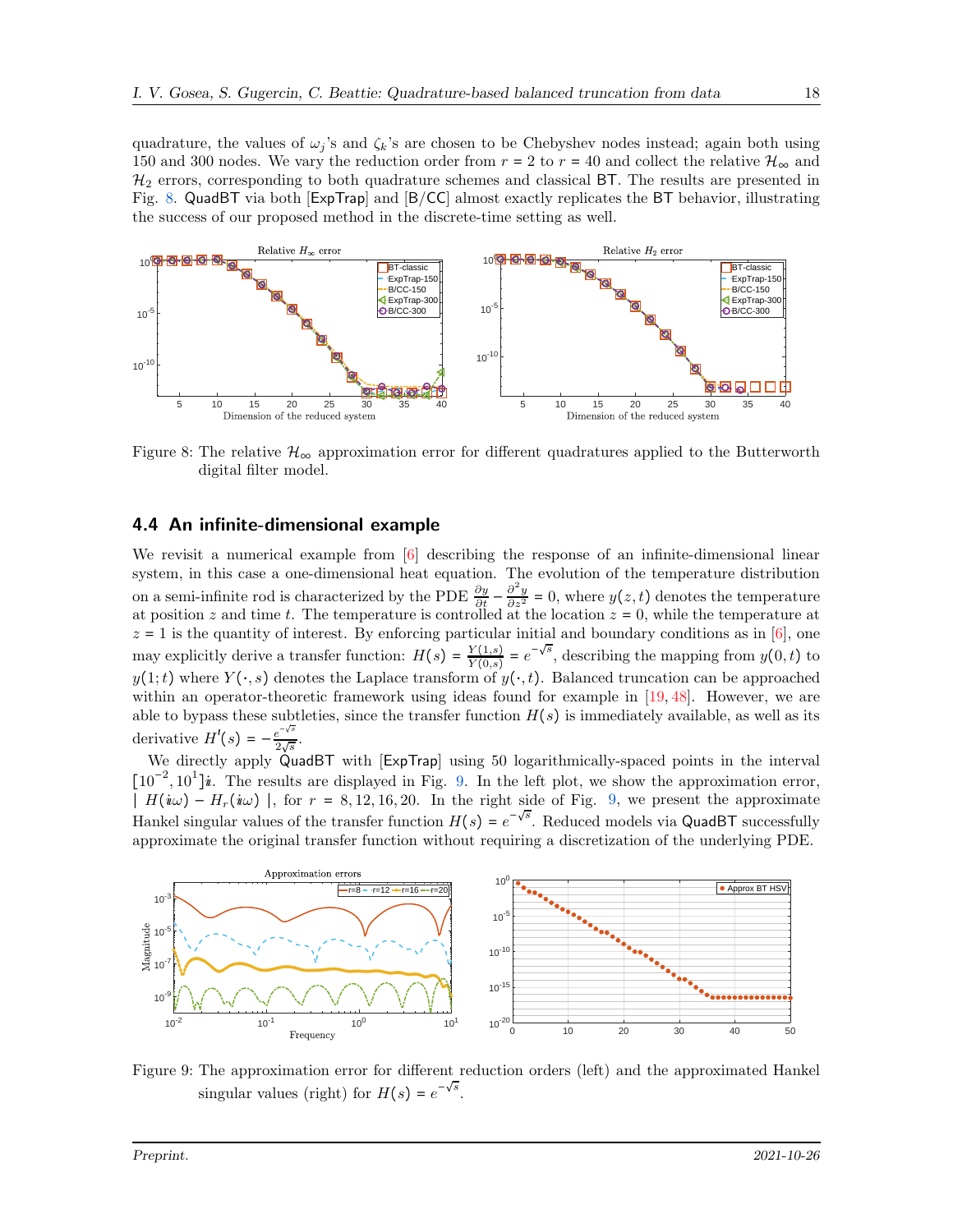Remark 4.1. *The numerical quadratures that we employ in our experiments converge exponentially fast with respect to the number of quadrature nodes used (see Appendix A). Thus, one might not anticipate the need for a large number of quadrature nodes in order to ensure accuracy. Nonetheless, exponential convergence is an asymptotic property that might not be readily observed in circumstances* where the spectral abscissae of  $\bf{A}$  is close to 0, or if  $\bf{A}$  is significantly nonnormal. In such circum*stances, the number of quadrature nodes that are required for accurate model reduction may grow quite large, and the cost of* QuadBT *may become dominated by the cost of the singular value decomposition of*  $\mathbb{L}$  *in* [\(23\)](#page-8-2)*.* Indeed, with a large number, N, of quadrature nodes  $N_q \approx N_p \approx N$ , say, the cost of *computing Step 2 of Algorithm [2](#page-8-0) in order to extract an order* r *reduced model, will grow at least as*  $\mathcal{O}(N^2r)$ , using standard approaches. The computational burden of this step could be moderated po*tentially by using randomized algorithms, e.g., rSVD approaches [\[26\]](#page-23-11), and such approaches may not require that*  $\mathbb{L}$  *be explicitly available as well.* 

## <span id="page-18-0"></span>5 Time-domain formulation

Thus far, we have developed ideas that are central to QuadBT presuming access to *frequency-domain data*, i.e., data resulting from transfer function sampling at selected points in the complex plane. This formulation utilized a frequency domain description of  $P$  and  $Q$ , expressed in [\(4\)](#page-2-5) and [\(5\)](#page-2-6). In this section, we establish an analogous framework in the time domain, sampling the system response at selected instants in time and then using a time-domain representation of P and Q to derive a realization corresponding to an approximate balanced truncation. There are elements in common with time-domain Balanced POD [\[49,](#page-24-8) [54,](#page-25-6) [61\]](#page-25-2), which uses time-domain state snapshots. We will show that, as in the frequency domain version, those implementations can be performed without access to state (internal) data. In our presentation, we will adapt the notation from [\[49\]](#page-24-8) to our formulation. We will focus on the single-input/single-output case for simplicity. However, unlike in [\[49\]](#page-24-8), we will include the E term in our formulation to keep the paper consistent with the earlier frequency-domain framework of QuadBT.

### <span id="page-18-2"></span>5.1 Time-domain QuadBT for continuous-time systems

As illustrated in [\[49,](#page-24-8)[54,](#page-25-6)[61\]](#page-25-2), the Balanced POD approach can be applied in the time-domain by considering a numerical quadrature approximation to time-domain definitions of the Gramians, as given, e.g., in [\(3\)](#page-1-2) for the reachability Gramian. We also note that in the seminal paper [\[38\]](#page-24-1) where BT was originally introduced, Moore had already mentioned the potential of quadrature-based approximation to Gramians, thus motivating time-domain Balanced POD via empirical Gramians. We refer to the recent work [\[29\]](#page-23-12) for a comparative study on BT-related methods employing empirical Gramians. Following on to themes developed here, we will illustrate that the time-domain Balanced POD formulation can be fully implemented using only input/output data and in particular, without access to state variables or internally characterized state realizations.

Assume that the time domain formula  $(3)$  for **P** is approximated via a numerical quadrature on  $(0, \infty)$ :

$$
\mathbf{P} = \int_0^\infty e^{\mathbf{E}^{-1}\mathbf{A}t} \mathbf{E}^{-1} \mathbf{b} \mathbf{b}^T \mathbf{E}^{-T} e^{\mathbf{A}^T \mathbf{E}^{-T}t} dt \approx \sum_{j=1}^{N_p} \rho_j^2 e^{\mathbf{E}^{-1}\mathbf{A}t_j} \mathbf{E}^{-1} \mathbf{b} \mathbf{b}^T \mathbf{E}^{-T} e^{\mathbf{A}^T \mathbf{E}^{-T}t_j},
$$
(35)

where  $(\rho_j^2)$  $j^2$ ,  $t_j$ ) for  $j = 1, ..., N_p$  denote quadrature weight/node pairs on  $(0, \infty)$ . Define

<span id="page-18-1"></span>
$$
\widetilde{\mathbf{U}} = \begin{bmatrix} \rho_1 e^{-1} \mathbf{A}^{t_1} \mathbf{E}^{-1} \mathbf{b} & \cdots & \rho_{N_p} e^{-1} \mathbf{A}^{t_{N_p}} \mathbf{E}^{-1} \mathbf{b} \end{bmatrix} \in \mathbb{R}^{n \times N_p}.
$$
 (36)

Then,  $\widetilde{P} = \widetilde{U} \widetilde{U}^*$  is an approximation to P with  $\widetilde{U}$  as the (approximate) square-root factor. As pointed out in [\[49\]](#page-24-8), the columns of  $\widetilde{U}$  without the quadrature weights can be viewed as the snapshot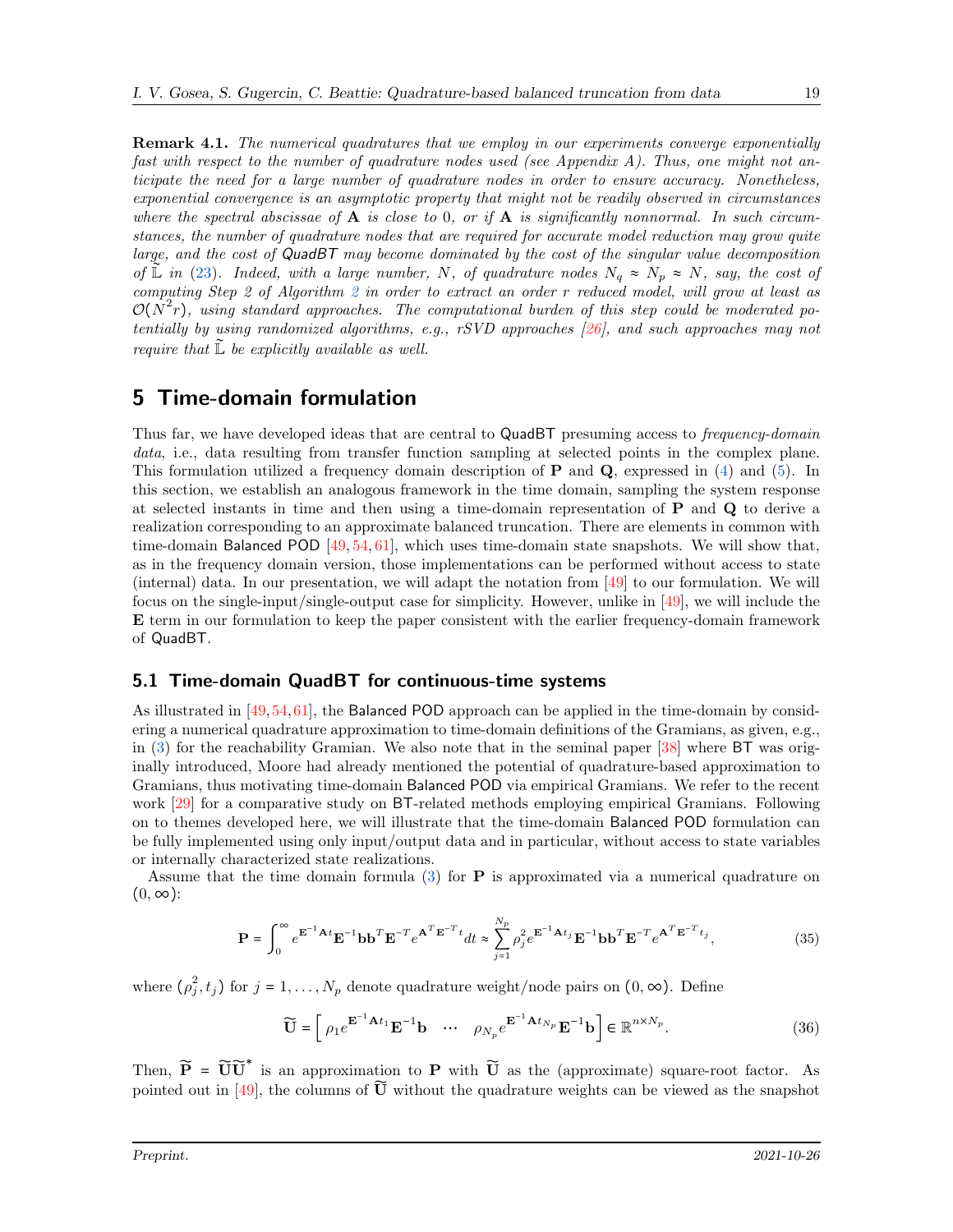data obtained from simulating the system

<span id="page-19-5"></span>
$$
\mathbf{E}\dot{\mathbf{w}} = \mathbf{A}\mathbf{w}, \quad \text{with} \quad \mathbf{w}(0) = \mathbf{E}^{-1}\mathbf{b}.
$$
 (37)

One may form a time-domain quadrature approximation to Q in a similar fashion:

$$
\mathbf{Q} = \int_0^\infty e^{\mathbf{E}^{-T} \mathbf{A}^T t} \mathbf{E}^{-T} \mathbf{c} \mathbf{c}^T \mathbf{E}^{-1} e^{\mathbf{A} \mathbf{E}^{-1} t} dt \approx \sum_{i=1}^{N_q} \phi_i^2 e^{\mathbf{E}^{-T} \mathbf{A}^T \tau_i} \mathbf{E}^{-T} \mathbf{c} \mathbf{c}^T \mathbf{E}^{-1} e^{\mathbf{A} \mathbf{E}^{-1} \tau_i}
$$
(38)

with  $(\phi_i^2)$  $i^2$ ,  $\tau_j$ ) for  $i = 1, ..., N_q$  being quadrature weight/node pairs on  $(0, \infty)$ . Evidently, the corresponding square-root factor is

<span id="page-19-0"></span>
$$
\tilde{\mathbf{L}}^T = \begin{bmatrix} \phi_1 \mathbf{c}^T \mathbf{E}^{-1} e^{\mathbf{A} \mathbf{E}^{-1} \tau_1} \\ \vdots \\ \phi_{N_q} \mathbf{c}^T \mathbf{E}^{-1} e^{\mathbf{A} \mathbf{E}^{-1} \tau_{N_q}} \end{bmatrix} \in \mathbb{R}^{N_q \times n},
$$
\n(39)

so that  $\widetilde{Q} = \widetilde{L} \widetilde{L}^*$  approximates Q. Similar to  $\widetilde{U}$ , the columns of  $\widetilde{L}$  without quadrature weights can be viewed as the snapshot data from simulating the dual system given by

<span id="page-19-6"></span>
$$
\mathbf{E}^T \dot{\mathbf{z}} = \mathbf{A}^T \mathbf{z}, \quad \text{with} \quad \mathbf{z}(0) = \mathbf{E}^{-T} \mathbf{c}.
$$
 (40)

The square-root implementation of time-domain Balanced POD [\[49\]](#page-24-8) proceeds by using  $\widetilde{U}$  and  $\widetilde{L}$  in place of  **and**  $**L**$  **in the square-root implementation of**  $BT$  **in Algorithm [1.](#page-2-2) So far, this still reflects** a realization-*dependent* implementation, i.e., we require access to state-space representation. We will avoid this requirement below.

As we did with frequency-domain data, we inspect  $\mathbf{\tilde{L}} = \mathbf{\tilde{L}}^T \mathbf{E} \mathbf{\tilde{U}} \in \mathbb{R}^{N_q \times N_p}$ . Using [\(36\)](#page-18-1) and [\(39\)](#page-19-0), the  $(i, j)$ th component of  $\tilde{\mathbb{L}}$  is obtained as

$$
\widetilde{\mathbb{L}}_{ij} = \phi_i \rho_j \mathbf{c}^T \mathbf{E}^{-1} e^{\mathbf{A} \mathbf{E}^{-1} \tau_i} \mathbf{E} e^{\mathbf{E}^{-1} \mathbf{A} t_j} \mathbf{E}^{-1} \mathbf{b} = \phi_i \rho_j h(\tau_i + t_j), \tag{41}
$$

where  $h : \mathbb{R} \to \mathbb{R}$  is the impulse response of the underlying dynamical system, as

<span id="page-19-4"></span><span id="page-19-3"></span><span id="page-19-1"></span>
$$
h(t) = \mathbf{c}^T e^{\mathbf{E}^{-1}\mathbf{A}t} \mathbf{E}^{-1} \mathbf{b}.
$$
 (42)

The last equality in [\(41\)](#page-19-1) follows from the observation

$$
\left(\mathbf{E}^{-1}e^{\mathbf{A}\mathbf{E}^{-1}\tau_i}\right)\mathbf{E}e^{\mathbf{E}^{-1}\mathbf{A}t_j} = \left(e^{\mathbf{E}^{-1}\mathbf{A}\tau_i}\mathbf{E}^{-1}\right)\mathbf{E}e^{\mathbf{E}^{-1}\mathbf{A}t_j} = e^{\mathbf{E}^{-1}\mathbf{A}(\tau_i + t_j)},\tag{43}
$$

which directly follows from inspection of the partial sums of the series expansion of the parenthesized expression. Using similar ideas, one can also show that

$$
\widetilde{\mathbf{h}} = \widetilde{\mathbf{L}}^T \mathbf{b} = \begin{bmatrix} \phi_1 \mathbf{c}^T \mathbf{E}^{-1} e^{\mathbf{A} \mathbf{E}^{-1} \tau_1} \mathbf{b} \\ \vdots \\ \phi_{N_q} \mathbf{c}^T \mathbf{E}^{-1} e^{\mathbf{A} \mathbf{E}^{-1} \tau_{N_q}} \mathbf{b} \end{bmatrix} = \begin{bmatrix} \phi_1 h(\tau_1) \\ \vdots \\ \phi_{N_q} h(\tau_{N_q}) \end{bmatrix},
$$
\n(44)

and

$$
\tilde{\mathbf{g}}^T = \mathbf{c}^T \widetilde{\mathbf{U}} = \begin{bmatrix} \rho_1 \mathbf{c}^T e^{\mathbf{E}^{-1} \mathbf{A} t_1} \mathbf{E}^{-1} \mathbf{b} & \cdots & \mathbf{c}^T \rho_{N_p} e^{\mathbf{E}^{-1} \mathbf{A} t_{N_p}} \mathbf{E}^{-1} \mathbf{b} \end{bmatrix}
$$

$$
= \begin{bmatrix} \rho_1 h(t_1) & \cdots & \rho_{N_p} h(t_{N_p}) \end{bmatrix}.
$$
(45)

Now, let us consider the  $(i, j)$ th component of  $\widetilde{\mathbb{M}}$ :

<span id="page-19-2"></span>
$$
\widetilde{\mathbb{M}}_{ij} = \phi_i \rho_j \mathbf{c}^T \mathbf{E}^{-1} e^{\mathbf{A} \mathbf{E}^{-1} \tau_i} \mathbf{A} e^{\mathbf{E}^{-1} \mathbf{A} t_j} \mathbf{E}^{-1} \mathbf{b} = \phi_i \rho_j h'(\tau_i + t_j)
$$
(46)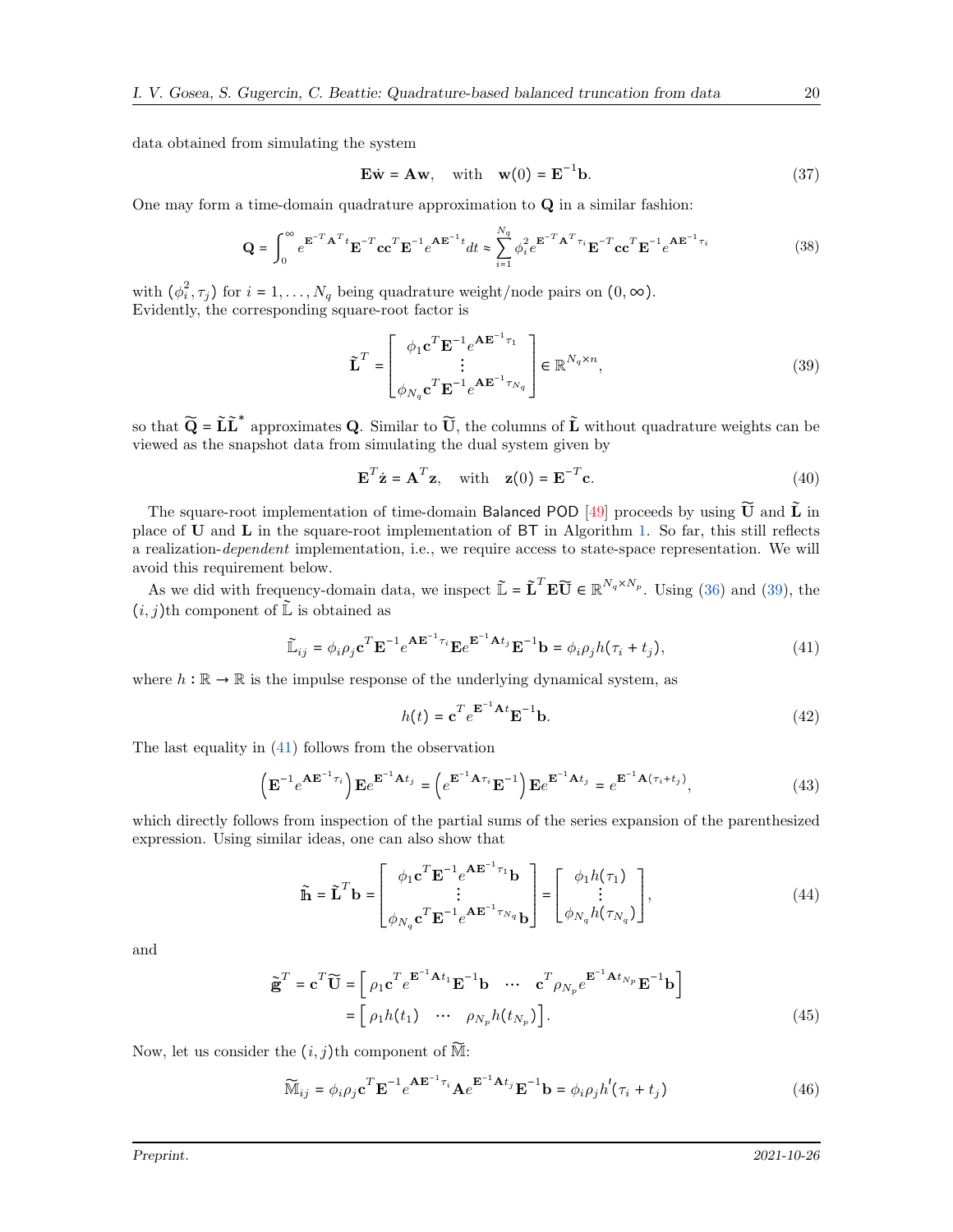where

$$
h'(t) = \frac{d}{dt}h(t) = \mathbf{c}^T e^{\mathbf{E}^{-1}\mathbf{A}t} \mathbf{E}^{-1} \mathbf{A} \mathbf{E}^{-1} \mathbf{b}.
$$
 (47)

As with the other quantities,  $\widetilde{M}$  can also be obtained from the impulse response samples; yet in this case one will need to measure the derivative of  $h'(t)$ .

We have just shown that Balanced POD can be obtained directly from sampling the impulse response  $h(t)$  and its derivative  $h'(t)$  without access to state-snapshots data. A time-domain version of QuadBT follows directly as given in Algorithm [3.](#page-20-0)

#### <span id="page-20-0"></span>Algorithm 3 Time-domain QuadBT

**Input:** LTI system described through an impulse response evaluation map,  $h(t)$ ; quadrature nodes,  $t_j$ , and weights,  $\rho_j$ , for  $j = 1, 2, ..., N_p$ ; quadrature nodes,  $\tau_k$ , and weights,  $\phi_k$ , for  $k = 1, 2, ..., N_q$ , and a truncation index,  $1 \leq r \leq \min(N_p, N_q)$ .

Output: Time-domain QuadBT reduced-system:  $\widetilde{\mathbf{A}}_r \in \mathbb{R}^{r \times r}$ ,  $\widetilde{\mathbf{b}}_r, \widetilde{\mathbf{c}}_r \in \mathbb{R}^r$ .

1: Sample the impulse response  $\{h(t_j)\}_{j=1}^{N_p}$  and  $\{h(\tau_k)\}_{k=1}^{N_q}$  and its derivative  $\{h'(t_j)\}_{j=1}^{N_p}$  and  $\{h'(\tau_k)\}_{k=1}^{N_q}$ . Using the samples and quadrature weights,  $\{\rho_j\}$  and  $\{\phi_k\}$ , construct  $\tilde{\mathbb{L}} \in \mathbb{C}^{N_q \times N_p}$ ,  $\widetilde{\mathbb{M}} \in \mathbb{C}^{N_q \times N_p}$ ,  $\widetilde{\mathbb{h}}$ , and  $\widetilde{\mathbb{g}}$  as in [\(41\)](#page-19-1), [\(46\)](#page-19-2), [\(44\)](#page-19-3), and [\(45\)](#page-19-4), respectively,

2: Compute the SVD of 
$$
\tilde{\mathbb{L}}
$$
:

$$
\widetilde{\mathbb{L}} = \begin{bmatrix} \widetilde{\mathbf{Z}}_1 & \widetilde{\mathbf{Z}}_2 \end{bmatrix} \begin{bmatrix} \widetilde{\mathbf{S}}_1 & \\ & \widetilde{\mathbf{S}}_2 \end{bmatrix} \begin{bmatrix} \widetilde{\mathbf{Y}}_1^* \\ \widetilde{\mathbf{Y}}_2^* \end{bmatrix},
$$
\n(48)

where  $\tilde{\mathbf{S}}_1 \in \mathbb{R}^{r \times r}$  and  $\tilde{\mathbf{S}}_2 \in \mathbb{R}^{(N_q - r) \times (N_p - r)}$ .

3: Construct the reduced order matrices:

$$
\widetilde{\mathbf{E}}_r = \widetilde{\mathbf{S}}_1^{-1/2} \widetilde{\mathbf{Z}}_1^* \widetilde{\mathbb{L}} \widetilde{\mathbf{Y}}_1 \widetilde{\mathbf{S}}_1^{-1/2} = \mathbf{I}_r, \qquad \widetilde{\mathbf{A}}_r = \widetilde{\mathbf{S}}_1^{-1/2} \widetilde{\mathbf{Z}}_1^* \widetilde{\mathbb{M}} \widetilde{\mathbf{Y}}_1 \widetilde{\mathbf{S}}_1^{-1/2},
$$
\n
$$
\widetilde{\mathbf{b}}_r = \widetilde{\mathbf{S}}_1^{-1/2} \widetilde{\mathbf{Z}}_1^* \widetilde{\mathbb{h}}, \qquad \text{and} \qquad \widetilde{\mathbf{c}}_r = \widetilde{\mathbf{g}}^T \widetilde{\mathbf{Y}}_1 \widetilde{\mathbf{S}}_1^{-1/2}.
$$
\n(49)

Remark 5.1. *Opmeer in [\[41\]](#page-24-12) established a connection between* Balanced POD *and interpolatory model reduction when the state data from the simulations of* [\(37\)](#page-19-5) *and* [\(40\)](#page-19-6) *obtained via a numerical ODE solver such as forward and backward Euler, and other multi-stage implicit methods. In [\[14\]](#page-23-6), Bertram and Faßbender have further expanded on this idea by giving explicit connections between the Butcher tableau of the underlying Runge-Kutta method and the resulting interpolation points.*

**Remark 5.2.** We note that the impulse response measurements,  $h(t_i)$  and  $h'(t_i)$ , which are needed *to construct the data matrices in* [\(41\)](#page-19-1)*,* [\(44\)](#page-19-3)*,* [\(45\)](#page-19-4)*, and* [\(46\)](#page-19-2)*, are assumed to be available. In practical scenarios, one would need to rely on the estimation of such values either from experimental data or from numerical simulation. We refer to, e.g., [\[56\]](#page-25-9), for various impulse response measurement approaches that are in use for acoustical systems.*

Remark 5.3. In related current work [\[46\]](#page-24-16), impulse response sampling of  $h(t)$  and  $h'(t)$  are employed *to extend the Eigenvalue Realization Algorithm [\[33\]](#page-24-17) to continuous-time dynamical systems.*

#### 5.2 Time-domain QuadBT for discrete-time systems

For the (SISO) discrete-time dynamical system

<span id="page-20-1"></span>
$$
\mathbf{Ex}_{k+1} = \mathbf{A} \mathbf{x}_k + \mathbf{b} u_k,
$$
  
\n
$$
y_k = \mathbf{c}^T \mathbf{x}_k,
$$
\n(50)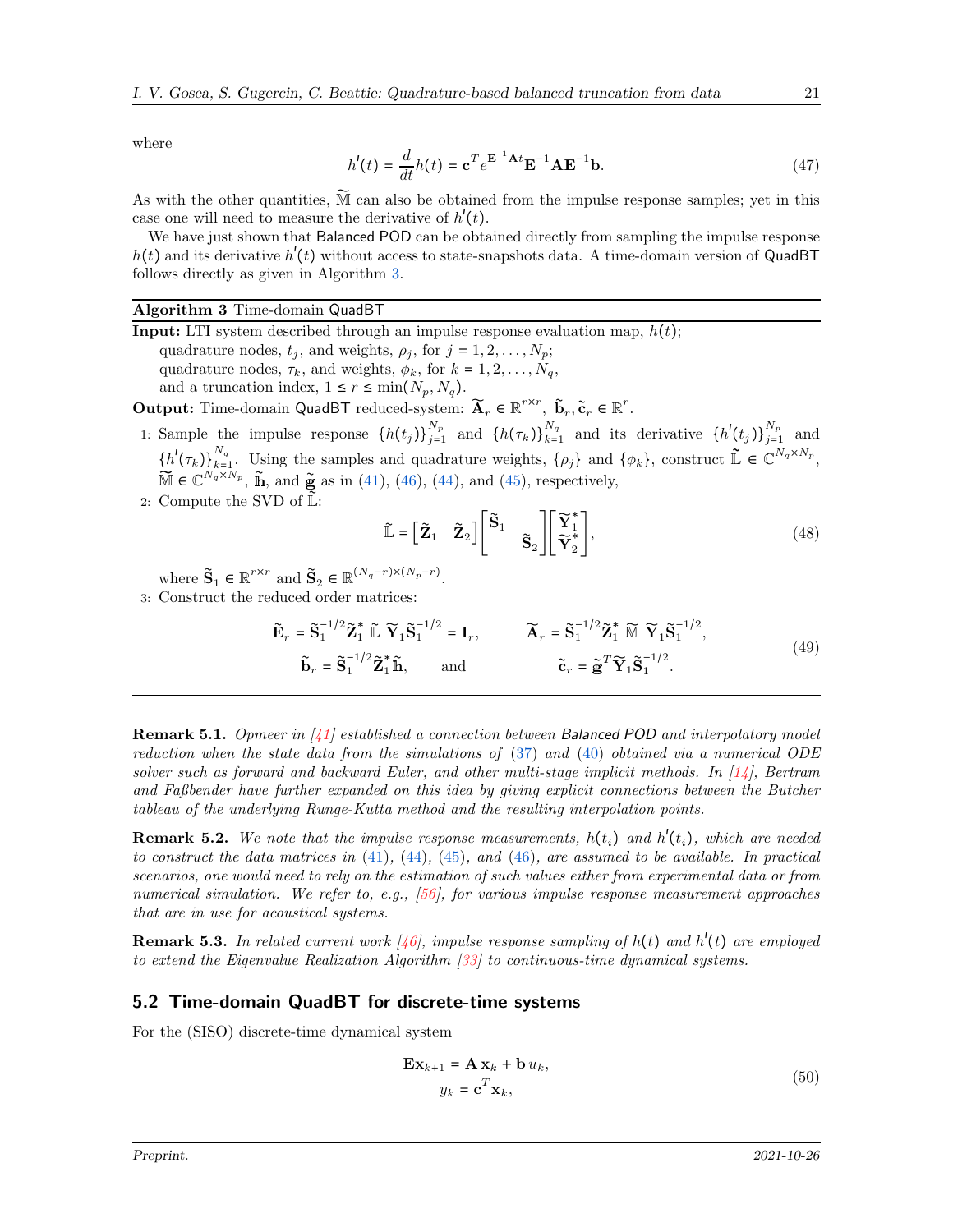the time-domain formulation simplifies drastically due to the uniform discrete time-stepping. The reachability Gramian  $P$  for  $(50)$ , in time-domain, is given by

$$
\mathbf{P} = \sum_{k=0}^{\infty} (\mathbf{E}^{-1} \mathbf{A})^k \mathbf{E}^{-1} \mathbf{b} \mathbf{b}^T \mathbf{E}^{-T} (\mathbf{A}^T \mathbf{E}^{-T})^k.
$$
 (51)

Time-domain Balanced POD for discrete-time systems [\[36\]](#page-24-18) uses

$$
\widetilde{\mathbf{U}} = \begin{bmatrix} \mathbf{E}^{-1} \mathbf{b} & (\mathbf{E}^{-1} \mathbf{A}) \mathbf{E}^{-1} \mathbf{b} & \cdots & (\mathbf{E}^{-1} \mathbf{A})^{N_p - 1} \mathbf{E}^{-1} \mathbf{b} \end{bmatrix} \in \mathbb{R}^{n \times N_p}
$$

as an approximate square-root factor for P, i.e.,

$$
\mathbf{P} \approx \widetilde{\mathbf{P}} = \widetilde{\mathbf{U}} \widetilde{\mathbf{U}}^T = \sum_{k=0}^{N_p - 1} (\mathbf{E}^{-1} \mathbf{A})^k \mathbf{E}^{-1} \mathbf{b} \mathbf{b}^T \mathbf{E}^{-T} (\mathbf{A}^T \mathbf{E}^{-T})^k.
$$

One may follow the same development for  $Q$ . For  $(50)$ ,  $Q$  is given by

$$
\mathbf{Q} = \sum_{k=0}^{\infty} (\mathbf{E}^{-T} \mathbf{A}^T)^k \mathbf{E}^{-T} \mathbf{c} \mathbf{c}^T \mathbf{E}^{-1} (\mathbf{A} \mathbf{E}^{-1})^k.
$$
 (52)

Then, an approximate square-root factor for Q is

$$
\tilde{\mathbf{L}}^T = \begin{bmatrix} \mathbf{c}^T \mathbf{E}^{-1} \\ \mathbf{c}^T \mathbf{E}^{-1} (\mathbf{A} \mathbf{E}^{-1}) \\ \vdots \\ \mathbf{c}^T \mathbf{E}^{-1} (\mathbf{A} \mathbf{E}^{-1})^{N_q - 1} \end{bmatrix} \in \mathbb{R}^{N_q \times n},
$$

such that

$$
\mathbf{Q} \approx \widetilde{\mathbf{Q}} = \widetilde{\mathbf{L}} \widetilde{\mathbf{L}}^T = \sum_{k=0}^{N_q - 1} (\mathbf{E}^{-T} \mathbf{A}^T)^k \mathbf{E}^{-T} \mathbf{c} \mathbf{c}^T \mathbf{E}^{-1} (\mathbf{A} \mathbf{E}^{-1})^k.
$$

Note that these truncated sums are also the main tool in obtaining low-rank approximations to P and **Q** (see, e.g., [\[25,](#page-23-13) [44,](#page-24-10) [55\]](#page-25-7)). Then, [\[36\]](#page-24-18) observes that  $\mathbf{\tilde{L}} = \mathbf{\tilde{L}}^T \mathbf{E} \mathbf{\tilde{U}}$  can be directly obtained from data: Direct computation shows that

$$
\widetilde{\mathbb{L}}_{ij} = \mathbf{c}^T (\mathbf{E}^{-1} \mathbf{A})^{i+j-2} \mathbf{E}^{-1} \mathbf{b}.
$$

Thus in time-domain Balanced POD for discrete-time systems,  $\tilde{L}$  is the Hankel matrix of Markov parameters. Similarly, one may directly show that  $\widetilde{M} = \widetilde{L}^T E \widetilde{U}$  is the shifted Hankel matrix of Markov parameters, i.e.,

$$
\widetilde{\mathbb{M}}_{ij} = \mathbf{c}^T (\mathbf{E}^{-1} \mathbf{A})^{i+j-1} \mathbf{E}^{-1} \mathbf{b}.
$$

Likewise,  $\tilde{\mathbf{L}}^T \mathbf{b}$  and  $\mathbf{c}^T \tilde{\mathbf{U}}$  can be directly obtained from Markov parameters. Indeed, [\[36\]](#page-24-18) observed that for the special case of discrete-time dynamical systems, time-domain Balanced POD can be obtained from input-output data using Markov parameters. For discrete-time dynamical systems, the Markov parameters are samples of the impulse response function  $h(k) = \mathbf{c}^T (\mathbf{E}^{-1} \mathbf{A})^k \mathbf{E}^{-1} \mathbf{b}$  for  $k = 0, 1, 2, ...$ (Note that [\[36\]](#page-24-18) also observed that this formulation of time-domain Balanced POD is equivalent to the Eigenvalue Realization Algorithm [\[33\]](#page-24-17).) Our formulation in §[5.1](#page-18-2) generalizes concepts from [\[36\]](#page-24-18) to continuous-time systems and unifies them under a larger umbrella of impulse-response sampling; our framework in §[5.1](#page-18-2) goes farther in removing the requirement of access to state-space quantities.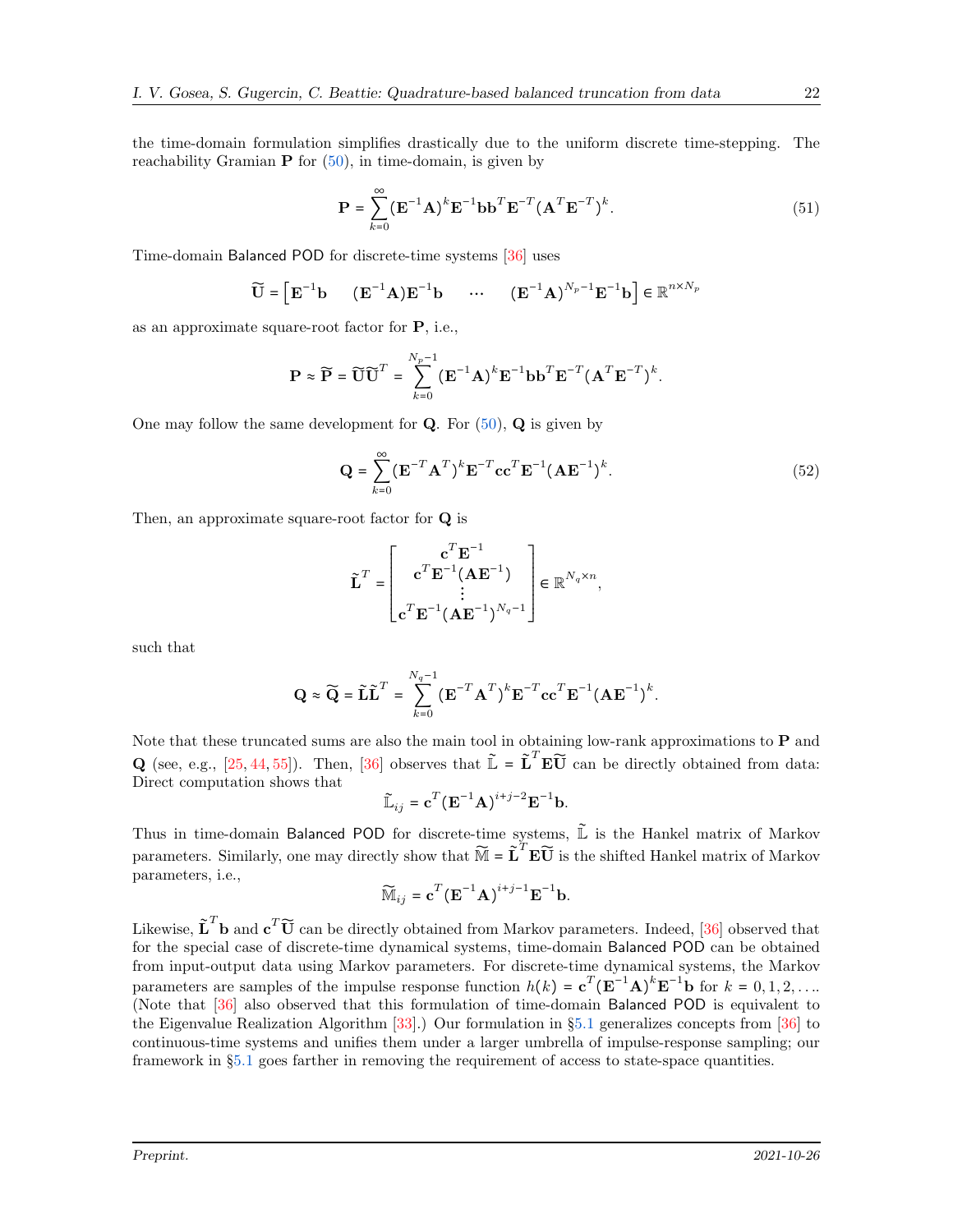## <span id="page-22-6"></span>6 Conclusion

We introduce here a novel reformulation of one of the most important system-theoretic model reduction tools in use today, *balanced truncation*. In its usual formulation, this method requires intrusive access to the original system realization. By contrast, our reformulation requires only system response data, either measured or computed. The central theme driving our development involves approximation of Gramian-related quantities by means of convergent numerical quadratures, permitting results as close as desired to those of classical BT. We demonstrate the application of our approach to a multitude of test cases, for both SISO and MIMO systems, and for both continuous-time and discrete-time systems. We outline time-domain extensions, connecting our approach to existing methods as well as offering promising future themes.

## Acknowledgements

The work of Beattie and Gugercin was supported in parts by National Science Foundation under Grant No. DMS-1923221 and DMS-1819110.

## <span id="page-22-0"></span>References

- <span id="page-22-1"></span>[1] Antoulas, A.C.: Approximation of large-scale dynamical systems. SIAM, Philadelphia (2005)
- [2] Antoulas, A.C., Beattie, C., Gugercin, S.: Interpolatory methods for model reduction. Computational Science and Engineering 21. SIAM, Philadelphia (2020)
- <span id="page-22-9"></span>[3] Antoulas, A.C., Gosea, I.V., Ionita, A.C.: Model reduction of bilinear systems in the Loewner framework. SIAM J. Scientific Computing 38(5), B889–B916 (2016)
- <span id="page-22-11"></span>[4] Antoulas, A.C., Lefteriu, S., Ionita, A.C.: A tutorial introduction to the Loewner framework for model reduction (Chap. 8). In: Model Reduction and Approximation. SIAM (2017)
- <span id="page-22-7"></span>[5] Baur, U., Benner, P., Feng, L.: Model order reduction for linear and nonlinear systems: A systemtheoretic perspective. Archives of Computational Methods in Engineering 21(4), 331–358 (2014)
- <span id="page-22-10"></span>[6] Beattie, C., Gugercin, S.: Realization-independent  $\mathcal{H}_2$ -approximation. In: 2012 IEEE 51st IEEE Conference on Decision and Control (CDC), pp. 4953–4958. IEEE (2012)
- <span id="page-22-3"></span>[7] Benner, P., Damm, T.: Lyapunov equations, energy functionals and model order reduction of bilinear and stochastic systems. SIAM J. on Control and Optimization 49, 686–711 (2011)
- <span id="page-22-4"></span>[8] Benner, P., Goyal, P.: Balanced truncation model order reduction for quadratic-bilinear control systems. arXiv preprint available at <https://arxiv.org/abs/1705.00160> (2017)
- <span id="page-22-8"></span>[9] Benner, P., Kürschner, P., Saak, J.: Self-generating and efficient shift parameters in ADI methods for large Lyapunov and Sylvester equations. Electronic Transactions on Numerical Analysis 43, 142–162 (2014)
- <span id="page-22-2"></span>[10] Benner, P., Ohlberger, M., Cohen, A., Willcox, K.: Model Reduction and Approximation. SIAM, Philadelphia, PA (2017)
- <span id="page-22-5"></span>[11] Benner, P., Saak, J.: Numerical solution of large and sparse continuous time algebraic matrix Riccati and Lyapunov equations: A state of the art survey. GAMM Mitteilungen 36(1), 32–52 (2013)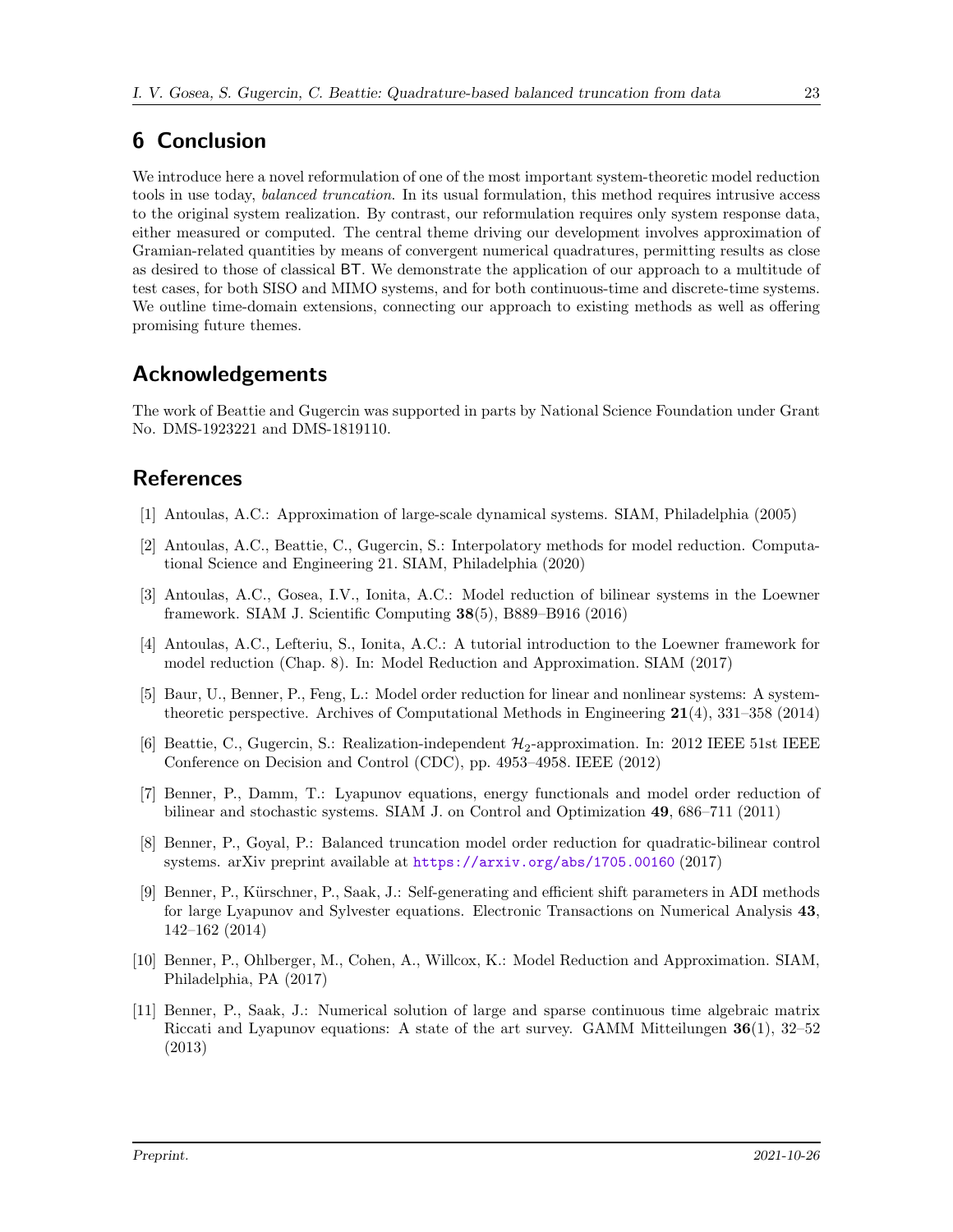- <span id="page-23-3"></span>[12] Benner, P., Schneider, A.: Balanced truncation model order reduction for LTI systems with many inputs or outputs. In: Proceedings of the 19th International Symposium on Mathematical Theory of Networks and Systems–MTNS, vol. 5 (2010)
- <span id="page-23-6"></span><span id="page-23-5"></span>[13] Bertram, C., Faßbender, H.: Lyapunov and Sylvester equations: A quadrature framework. arXiv preprint available at <https://arxiv.org/abs/1903.05383> (2020)
- [14] Bertram, C., Faßbender, H.: A link between Gramian-based model order reduction and moment matching. In: Model Reduction of Complex Dynamical Systems, pp. 119–139. Springer (2021)
- <span id="page-23-19"></span><span id="page-23-16"></span>[15] Bhatia, R.: Matrix analysis, vol. 169. Springer (2013)
- [16] Boyd, J.P.: The optimization of convergence for chebyshev polynomial methods in an unbounded domain. Journal of computational physics 45(1), 43–79 (1982)
- <span id="page-23-14"></span>[17] Boyd, J.P.: Exponentially convergent Fourier-Chebshev quadrature schemes on bounded and infinite intervals. J. Sci. Comput 2, 99–109 (1987)
- <span id="page-23-4"></span>[18] Breiten, T.: Structure-preserving model reduction for integro-differential equations. SIAM J. Control and Optimization 54(6), 2992–3015 (2016)
- <span id="page-23-10"></span>[19] Curtain, R.F., Glover, K.: Balanced realisations for infinite dimensional systems. Operator Theory: Advances and Applications 19, 87–104 (1986)
- <span id="page-23-15"></span>[20] Drmač, Z., Gugercin, S., Beattie, C.: Quadrature-based vector fitting for discretized  $\mathcal{H}_2$  approximation. SIAM J. Scientific Computing  $37(2)$ , A625–A652 (2015)
- <span id="page-23-17"></span>[21] Drmač, Z., Gugercin, S., Beattie, C.: Vector fitting for matrix-valued rational approximation. SIAM Journal on Scientific Computing 37(5), A2346–A2379 (2015)
- <span id="page-23-2"></span>[22] Druskin, V., Knizhnerman, L., Simoncini, V.: Analysis of the rational Krylov subspace and ADI methods for solving the Lyapunov equation. SIAMMatrix 35(2), 476–498 (2014)
- <span id="page-23-9"></span>[23] Gosea, I.V., Antoulas, A.C.: Data-driven model order reduction of quadratic-bilinear systems. NumAlgAppl 25(6), e2200 (2018)
- <span id="page-23-0"></span>[24] Gosea, I.V., Petreczky, M., Antoulas, A.C., Fiter, C.: Balanced truncation for linear switched systems. Advances in Computational Mathematics 44(6), 1845–1886 (2018)
- <span id="page-23-13"></span>[25] Gugercin, S., Sorensen, D.C., Antoulas, A.C.: A modified low-rank Smith method for large-scale Lyapunov equations. Numerical Algorithms 32(1), 27–55 (2003)
- <span id="page-23-11"></span>[26] Halko, N., Martinsson, P.G., Tropp, J.A.: Finding structure with randomness: Probabilistic algorithms for constructing approximate matrix decompositions. SIAM Rev.  $53(2)$ ,  $217 - 288$ (2011)
- <span id="page-23-18"></span><span id="page-23-7"></span>[27] Higham, N.J.: Accuracy and stability of numerical algorithms. SIAM (2002)
- <span id="page-23-12"></span>[28] Himpe, C.: emgr—The Empirical Gramian Framework. Algorithms 11(7), 91 (2018)
- [29] Himpe, C.: Comparing (empirical-Gramian-based) model order reduction algorithms. In: P. Benner, et al. (eds.) Model Reduction of Complex Dynamical Systems. Springer (2021)
- <span id="page-23-8"></span>[30] Ionita, A.C., Antoulas, A.C.: Data-driven parametrized model reduction in the Loewner framework. SIAM J. Scientific Computing 36(3), A984–A1007 (2014)
- <span id="page-23-1"></span>[31] Juang, J.: Applied system identification. Prentice Hall, Inc. (1994)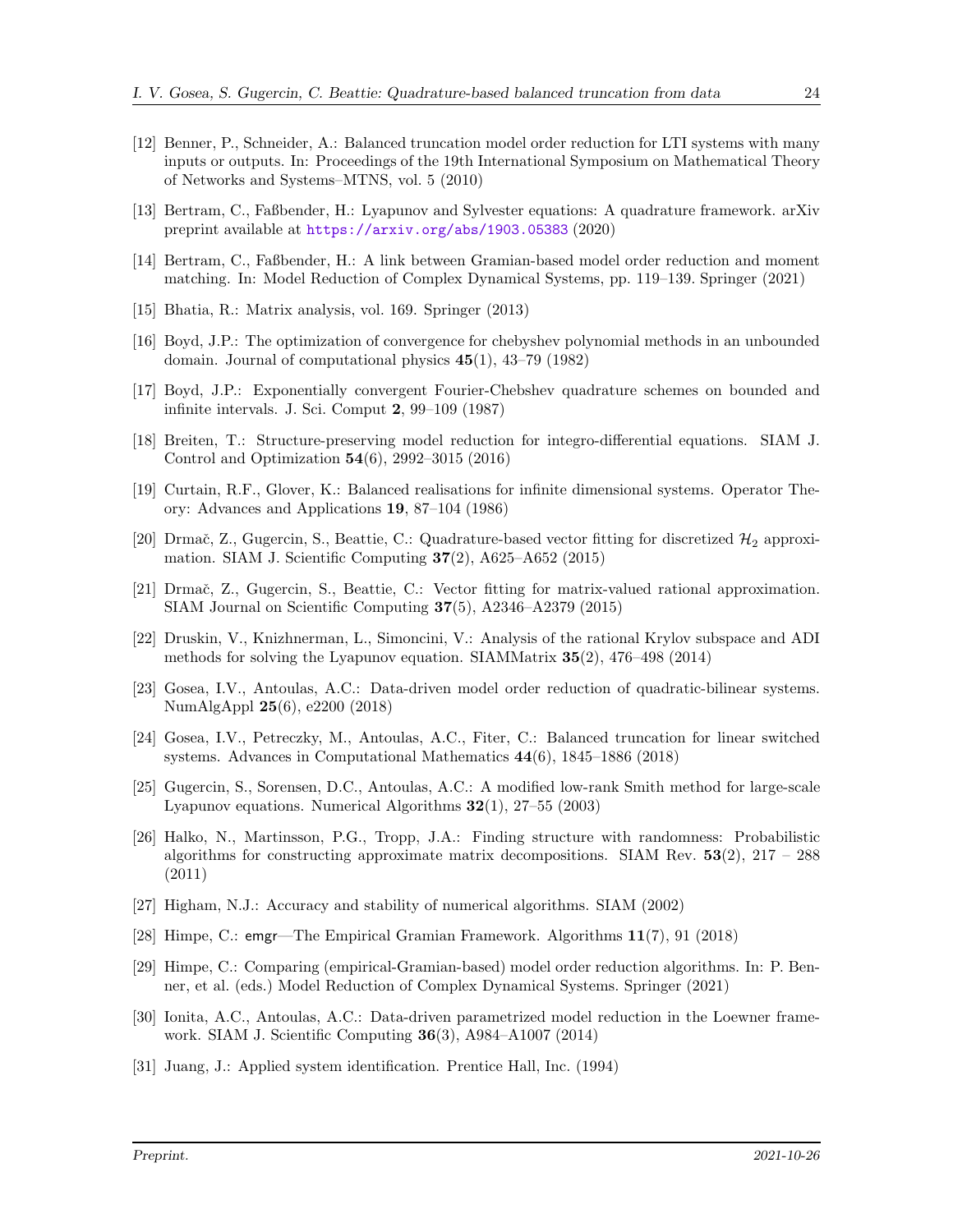- 
- <span id="page-24-7"></span>[32] Keysight Technologies, Santa Rosa, California, United States: S-Parameter Measurements: Basics for High Speed Digital Engineers. URL <http://literature.cdn.keysight.com/litweb/pdf/5991-3736EN.pdf>
- <span id="page-24-17"></span>[33] Kung, S.: A new identification and model reduction algorithm via singular value decomposition. In: Proceedings of 12th Asilomar Conference on Circuits, Systems & Computers, Pacific Grove, CA, 1978, pp. 705–714 (1978)
- <span id="page-24-3"></span>[34] Kürschner, P.: Efficient low-rank solution of large-scale matrix equations. Ph.D. thesis, Otto von Guericke Universität Magdeburg (2016)
- <span id="page-24-4"></span>[35] Li, J.R., White, J.: Low rank solution of Lyapunov equations. SIAM J. Matrix Analysis and Applications 24(1), 260–280 (2002)
- <span id="page-24-18"></span>[36] Ma, Z., Ahuja, S., Rowley, C.W.: Reduced-order models for control of fluids using the eigensystem realization algorithm. Theoretical and Computational Fluid Dynamics 25(1-4), 233–247 (2011)
- <span id="page-24-13"></span>[37] Mayo, A., Antoulas, A.: A framework for the solution of the generalized realization problem. Linear Algebra and Its Applications 425(2-3), 634–662 (2007)
- <span id="page-24-1"></span>[38] Moore, B.: Principal component analysis in linear systems: Controllability, observability, and model reduction. IEEE Transactions on Automatic Control 26(1), 17–32 (1981)
- <span id="page-24-2"></span>[39] Mullis, C., Roberts, R.: Synthesis of minimum roundoff noise fixed point digital filters. Circuits and Systems, IEEE Transactions on 23(9), 551–562 (1976)
- <span id="page-24-12"></span><span id="page-24-9"></span>[40] Niconet: Benchmark examples for model reduction of linear time invariant dynamical systems. URL <http://slicot.org/20-site/126-benchmark-examples-for-model-reduction>
- [41] Opmeer, M.R.: Model order reduction by balanced proper orthogonal decomposition and by rational interpolation. IEEE Transactions on Automatic Control 57(2), 472–477 (2011)
- <span id="page-24-14"></span>[42] Peherstorfer, B., Gugercin, S., Willcox, K.: Data-driven reduced model construction with timedomain Loewner models. SIAM J. Scientific Computing 39(5), A2152 – A2178 (2017)
- <span id="page-24-5"></span>[43] Penzl, T.: Numerical solution of generalized Lyapunov equations. Advances in Computational Mathematics 8(1-2), 33–48 (1998)
- <span id="page-24-10"></span>[44] Penzl, T.: A cyclic low-rank smith method for large sparse Lyapunov equations. SIAM J. Scientific Computing 21(4), 1401–1418 (1999)
- <span id="page-24-11"></span>[45] Phillips, J.R., Silveira, L.M.: Poor man's TBR: a simple model reduction scheme. IEEE Trans. Comput. Aided Design Integr. Circuits Syst. 24(1), 43–55 (2004)
- <span id="page-24-16"></span><span id="page-24-0"></span>[46] Pontes Duff, I.: (2021). Private communication.
- [47] Quarteroni, A., Manzoni, A., Negri, F.: Reduced basis methods for partial differential equations: an introduction, vol. 92. Springer (2015)
- <span id="page-24-15"></span>[48] Reis, T., Selig, T.: Balancing transformations for infinite-dimensional systems with nuclear Hankel operator. Integral Equations and Operator Theory 79(1), 67–105 (2014)
- <span id="page-24-8"></span>[49] Rowley, C.W.: Model reduction for fluids, using balanced proper orthogonal decomposition. Int. J. Bifurcat. Chaos 15(3), 997—-1013 (2005)
- <span id="page-24-6"></span>[50] Sabino, J.: Solution of large-scale Lyapunov equations via the block modified Smith method. Ph.D. thesis, Rice University (2007)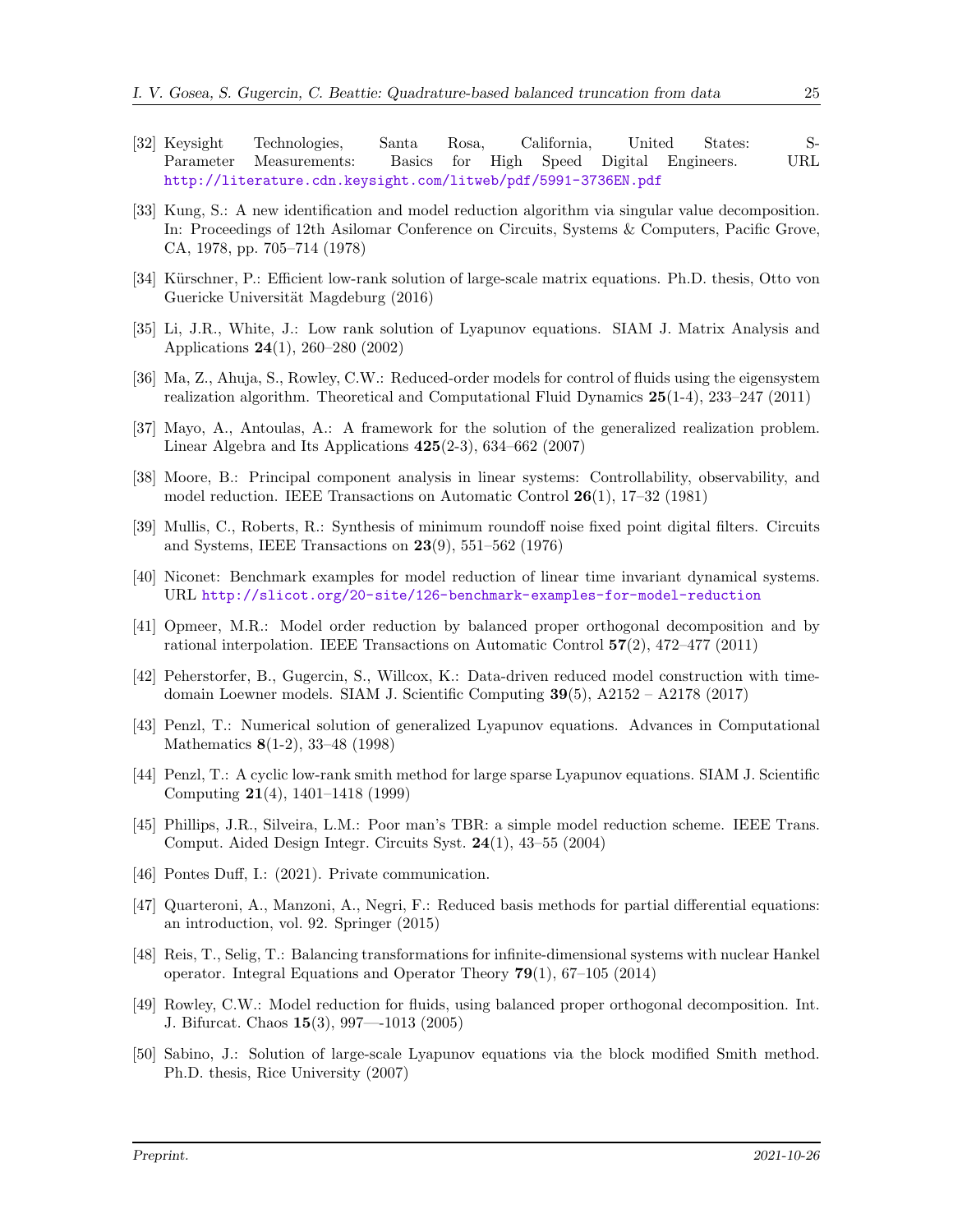- <span id="page-25-8"></span><span id="page-25-0"></span>[51] Scherpen, J.M.A.: Balancing for nonlinear systems. Systems & Control Letters 21(2), 143–153 (1993)
- [52] Schulze, P., Unger, B., Beattie, C.A., Gugercin, S.: Data-driven structured realization. Linear Algebra and its Applications 537, 250–286 (2018)
- <span id="page-25-1"></span>[53] Simoncini, V.: Computational methods for linear matrix equations. SIAM Review 58(3), 377–441 (2016)
- <span id="page-25-6"></span>[54] Singler, J.R., Batten, B.A.: A proper orthogonal decomposition approach to approximate balanced truncation of infinite dimensional linear systems. Intern. J. Computer Mathematics 86(2), 355–371 (2009)
- <span id="page-25-9"></span><span id="page-25-7"></span>[55] Smith, R.: Matrix equation  $XA + BX = C$ . SIAM J. Appl. Math. 16(1), 198–201 (1968)
- [56] Stan, G.B.V., Embrechts, J.J., Archambeau, D.: Comparison of different impulse response measurement techniques. J. of the Audio Engineering Society 50(4), 249–262 (2002)
- <span id="page-25-3"></span>[57] Stykel, T.: Low-rank iterative methods for projected generalized Lyapunov equations. Electron. Trans. Numer. Anal. (ETNA) 30, 187–202 (2008)
- <span id="page-25-11"></span>[58] Sun, J.G.: Perturbation bounds for the Cholesky and QR factorizations. BIT Numerical Mathematics 31(2), 341–352 (1991)
- <span id="page-25-10"></span>[59] Trefethen, L.N., Weideman, J.: The exponentially convergent trapezoidal rule. SIAM Review 56(3), 385–458 (2014)
- <span id="page-25-5"></span>[60] Weideman, J., Trefethen, L.: Parabolic and hyperbolic contours for computing the Bromwich integral. Mathematics of Computation 76(259), 1341–1356 (2007)
- <span id="page-25-2"></span>[61] Willcox, K., Peraire, J.: Balanced model reduction via the proper orthogonal decomposition. AIAA Journal 40(11), 2323–2330 (2002)
- <span id="page-25-4"></span>[62] Yang, S., Allen, M.S.: Harmonic transfer function to measure translational and rotational velocities with continuous-scan laser Doppler vibrometry. J. Vibration and Acoustics 136(2), 021025 (2014)

#### Appendix A: Two numerical quadrature rules

Our reformulation of balanced truncation makes central use of numerical quadrature rules, and we choose two particular quadrature rules, the exponential trapezoid rule and a refinement of the Clenshaw–Curtis quadrature rule developed by Boyd, to illustrate the approach. These strategies are effective in approximating matrix-valued integrals which generically appear as:  $\int_{-\infty}^{\infty} \mathbf{F}(\zeta) d\zeta$  where we assume that, for  $\zeta \in \mathbb{R}$ , the integrand  $\mathbf{F}(\zeta)$  is continuously differentiable,  $\mathbf{F}(-\zeta) = \mathbf{F}(\zeta)^T$ , and  $\lim_{\zeta \to \pm \infty} \zeta^2 \mathbf{F}(\zeta) = \mathbf{M} = \mathbf{M}^T \in \mathbb{R}^{n \times n}$  (so that, in particular,  $\|\mathbf{F}(\zeta)\| = \mathcal{O}\left(\frac{1}{\zeta^2}\right)$  $\frac{1}{\zeta^2}$  as  $\zeta \to \pm \infty$ ). This assumed form covers the Gramian integrals, [\(4\)](#page-2-5) and [\(5\)](#page-2-6). The quadrature rules that we describe below are typical of possible choices though certainly there will be many other refined approaches that one may consider (see especially [\[59\]](#page-25-10)).

[ExpTrap]: The exponential trapezoid rule. Note first that

$$
\int_{-\infty}^{\infty} \mathbf{F}(\zeta) d\zeta = \int_{0}^{\infty} \mathbf{F}(\zeta) + \mathbf{F}(\zeta)^{T} d\zeta = L \int_{-\infty}^{\infty} e^{L\tau} \left( \mathbf{F}(e^{L\tau}) + \mathbf{F}(e^{L\tau})^{T} \right) d\tau = \int_{-\infty}^{\infty} \mathbf{G}(\tau) d\tau,
$$

where  $\mathbf{G}(\tau) = L e^{L\tau} \left( \mathbf{F} (e^{L\tau}) + \mathbf{F} (e^{L\tau})^T \right);$  the first equality has used the symmetry of  $\mathbf{F} (\cdot);$  and the second equality has introduced a change-of-variable for  $\zeta > 0$  as  $\zeta = e^{L\tau}$ . For any  $h > 0$  and  $t \in \mathbb{R}$ ,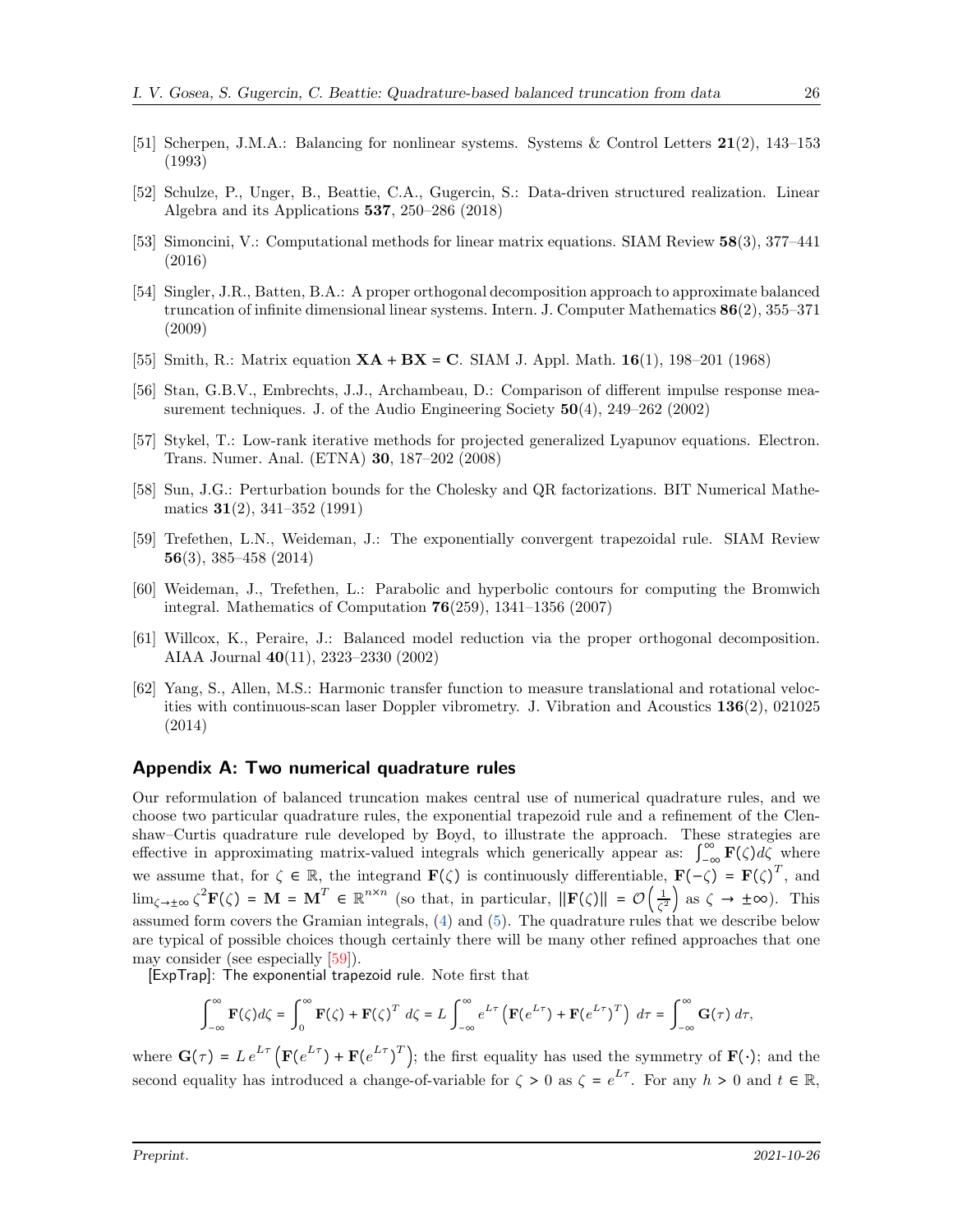$\sum_{k=-\infty}^{\infty} G(t + khL)$ , viewed as a function of t, is well-defined, continuously differentiable, and hLperiodic. In particular, it has a pointwise convergent Fourier series with (matrix-valued) coefficients:

$$
\sum_{k=-\infty}^{\infty} \mathbf{G}(t + khL) = \frac{2\pi}{hL} \sum_{\ell=0}^{\infty} \widehat{\mathbf{G}}\left(\frac{2\pi\ell}{hL}\right) e^{\frac{ih}{hL}t}
$$

where  $\mathbf{\widehat{G}}(\omega)$  denotes the Fourier transform of  $\mathbf{G}(t)$ . Evaluating at  $t = 0$ , this expression may be rearranged to

<span id="page-26-0"></span>
$$
hL\sum_{k=-\infty}^{\infty}\mathbf{G}(khL)-\int_{-\infty}^{\infty}\mathbf{G}(\tau)\,d\tau=2\pi\sum_{\ell=1}^{\infty}\widehat{\mathbf{G}}\left(\frac{2\pi\ell}{hL}\right)
$$

or equivalently,

$$
hL\sum_{k=-\infty}^{\infty} e^{khL} \left( \mathbf{F}(e^{khL}) + \mathbf{F}(e^{khL})^T \right) - \int_{-\infty}^{\infty} \mathbf{F}(\zeta) d\tau = 2\pi \sum_{\ell=1}^{\infty} \widehat{\mathbf{G}} \left( \frac{2\pi\ell}{hL} \right). \tag{A.1}
$$

The right-hand side becomes exponentially close to zero as  $h \to 0$ . The first sum on the left-hand side manifests the trapezoid rule, which becomes computationally tractable with suitable truncation of the sum: say,  $\nu_0 \leq k \leq \nu_0 + \varpi$ . This leads to:

$$
\int_{-\infty}^{\infty} \mathbf{F}(\zeta) d\zeta \approx hLe^{\nu_0 hL} \mathbf{F}(0) + hLe^{\nu_0 hL} \sum_{\ell=0}^{\infty} e^{\ell hL} \left( \mathbf{F}(e^{(\nu_0 + \ell)hL}) + \mathbf{F}(-e^{(\nu_0 + \ell)hL}) \right),
$$

which includes a correction that weights the value of **F** at  $\zeta = 0$  as well.

The right-hand side of [\(A.1\)](#page-26-0) gives the discretization error if the sum on the left-hand side were not truncated. This discretization error is on the order of  $e^{-\frac{2\pi a}{hL}}$  as  $h \to 0$  where  $a \approx \inf |\Re(e(\lambda))|$  taken over all poles  $\lambda$  of  $\mathbf{A}$  (e.g., see [\[59,](#page-25-10) Theorem 5.2]). If we assume for simplicity that the left-hand sum in [\(A.1\)](#page-26-0) is truncated symmetrically so that  $\nu_0 \approx -\frac{\varpi}{2}$  and note that  $\|\mathbf{G}(\tau)\| = \mathcal{O}(e^{-L|\tau|})$  as  $\tau \to \pm \infty$ , then balancing discretization error with truncation error will suggest that the optimal number of quadrature nodes will grow proportionately with  $\frac{1}{h^2}$  and the quadrature error will then decrease exponentially fast as the number of quadrature nodes,  $\varpi$ , increases: roughly as  $\mathcal{O}(e^{-\alpha\sqrt{\varpi}})$  with  $\alpha \approx \sqrt{\pi a}$ .

[B/CC]: The Boyd/Clenshaw–Curtis rule. Boyd adapted the Clenshaw-Curtis quadrature rule to infinite integration domains in [\[17\]](#page-23-14). We summarize the application of this rule to our setting. Starting with the change-of-variable  $\zeta = L \cot(\tau)$ , we find:

<span id="page-26-2"></span><span id="page-26-1"></span>
$$
\int_{-\infty}^{\infty} \mathbf{F}(\zeta) d\zeta = \int_{0}^{\pi} \frac{\mathbf{F}(L \cot(\tau)) L}{\sin^{2}(\tau)} d\tau.
$$
 (A.2)

The right-hand integrand is evidently  $\pi$ -periodic. With the asymptotics assumed for **F** we have that limits exist for the right-hand integrand both at 0 and  $\pi$  and they are real, symmetric, and equal:

$$
\lim_{\tau \to 0} \frac{\mathbf{F}(L \cot(\tau))L}{\sin^2(\tau)} = \frac{1}{L} \lim_{\tau \to 0} (L \cot(\tau))^2 \mathbf{F}(L \cot(\tau)) = \frac{1}{L} \lim_{\zeta \to \infty} \zeta^2 \mathbf{F}(\zeta) = \frac{1}{L} \mathbf{M}
$$
\n
$$
\lim_{\tau \to \pi} \frac{\mathbf{F}(L \cot(\tau))L}{\sin^2(\tau)} = \frac{1}{L} \lim_{\tau \to \pi} (L \cot(\tau))^2 \mathbf{F}(L \cot(\tau)) = \frac{1}{L} \lim_{\zeta \to \infty} \zeta^2 \mathbf{F}(\zeta) = \frac{1}{L} \mathbf{M}.
$$

The trapezoid rule for the right-hand integral in [\(A.2\)](#page-26-1) is a compelling choice. Defining  $h = \frac{\pi}{\varpi + 1}$  for  $\varpi \in \mathbb{N}$ , take equally spaced points  $\tau_{\ell} = \ell h$  for  $\ell = 0, 1, ..., \varpi + 1$ , giving

$$
\int_{-\infty}^{\infty} \mathbf{F}(\zeta) d\zeta \approx \sum_{\ell=1}^{\infty} h L \frac{\mathbf{F}(L \cot(\tau_{\ell}))}{\sin^2(\tau_{\ell})} + \frac{h}{L} \mathbf{M} = \sum_{\ell=1}^{\infty} \rho_{\ell}^2 \mathbf{F}(\omega_{\ell}) + \rho_{\infty}^2 \mathbf{M},
$$
(A.3)